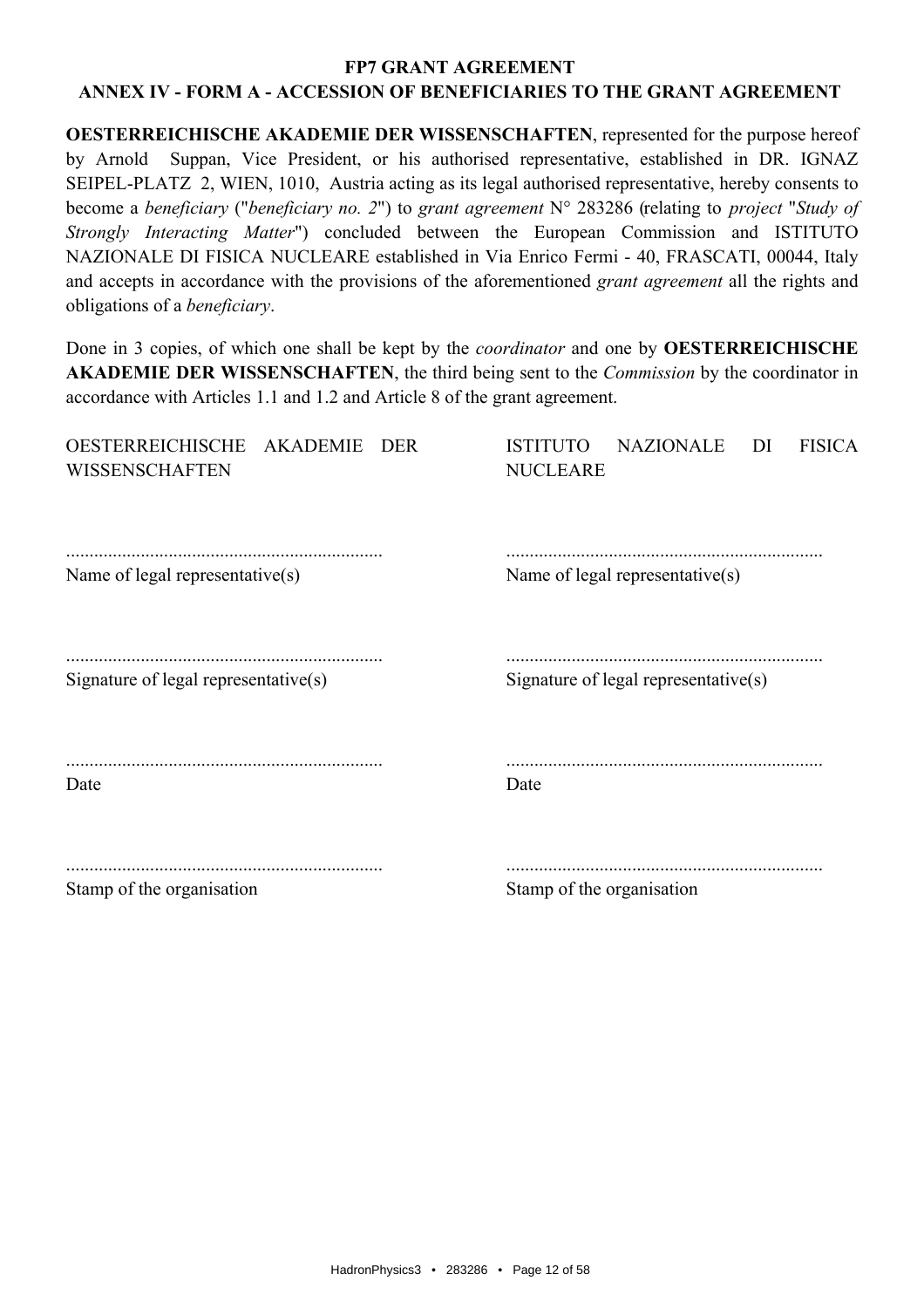UNIVERSITAET GRAZ, represented for the purpose hereof by Irmtraud Fischer, Rector for Research and Continuing Education, or her authorised representative, established in UNIVERSITAETSPLATZ 3, GRAZ, 8010, Austria acting as its legal authorised representative, hereby consents to become a beneficiary ("beneficiary no. 3") to grant agreement  $N^{\circ}$  283286 (relating to project "Study of Strongly *Interacting Matter*") concluded between the European Commission and ISTITUTO NAZIONALE DI FISICA NUCLEARE established in Via Enrico Fermi - 40, FRASCATI, 00044, Italy and accepts in accordance with the provisions of the aforementioned *grant agreement* all the rights and obligations of a beneficiary.

Done in 3 copies, of which one shall be kept by the *coordinator* and one by **UNIVERSITAET GRAZ**, the third being sent to the *Commission* by the coordinator in accordance with Articles 1.1 and 1.2 and Article 8 of the grant agreement.

| UNIVERSITAET GRAZ                    | <b>ISTITUTO</b><br>NAZIONALE<br><b>FISICA</b><br>DI<br><b>NUCLEARE</b> |
|--------------------------------------|------------------------------------------------------------------------|
| Name of legal representative(s)      | Name of legal representative(s)                                        |
| Signature of legal representative(s) | Signature of legal representative $(s)$                                |
| Date                                 | Date                                                                   |
| Stamp of the organisation            | Stamp of the organisation                                              |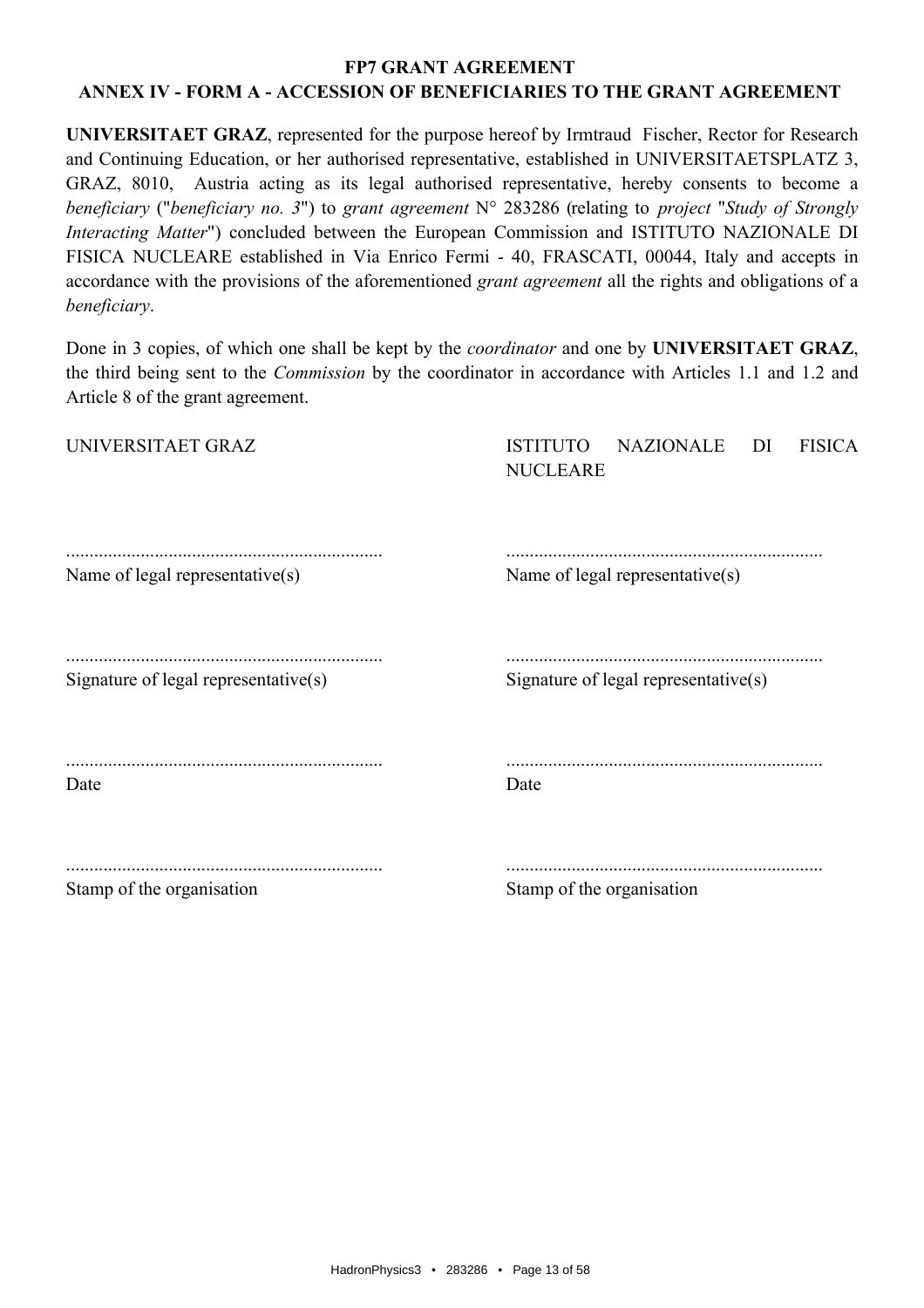UNIVERSITY OF CYPRUS, represented for the purpose hereof by Evis Drousiotis, Officer, and/or Gregory Makrides, Head, or her/his/their authorised representative, established in KALLIPOLEOS STREET 75, NICOSIA, 1678. Cyprus acting as its legal authorised representative, hereby consents to become a beneficiary ("beneficiary no. 4") to grant agreement  $N^{\circ}$  283286 (relating to project "Study of Strongly Interacting Matter") concluded between the European Commission and ISTITUTO NAZIONALE DI FISICA NUCLEARE established in Via Enrico Fermi - 40, FRASCATI, 00044, Italy and accepts in accordance with the provisions of the aforementioned *grant agreement* all the rights and obligations of a *beneficiary*.

Done in 3 copies, of which one shall be kept by the *coordinator* and one by **UNIVERSITY OF CYPRUS**, the third being sent to the *Commission* by the coordinator in accordance with Articles 1.1 and 1.2 and Article 8 of the grant agreement.

| Stamp of the organisation            | Stamp of the organisation                                                     |
|--------------------------------------|-------------------------------------------------------------------------------|
| Date                                 | Date                                                                          |
| Signature of legal representative(s) | Signature of legal representative(s)                                          |
| Name of legal representative(s)      | Name of legal representative(s)                                               |
| UNIVERSITY OF CYPRUS                 | <b>ISTITUTO</b><br><b>NAZIONALE</b><br><b>FISICA</b><br>DI<br><b>NUCLEARE</b> |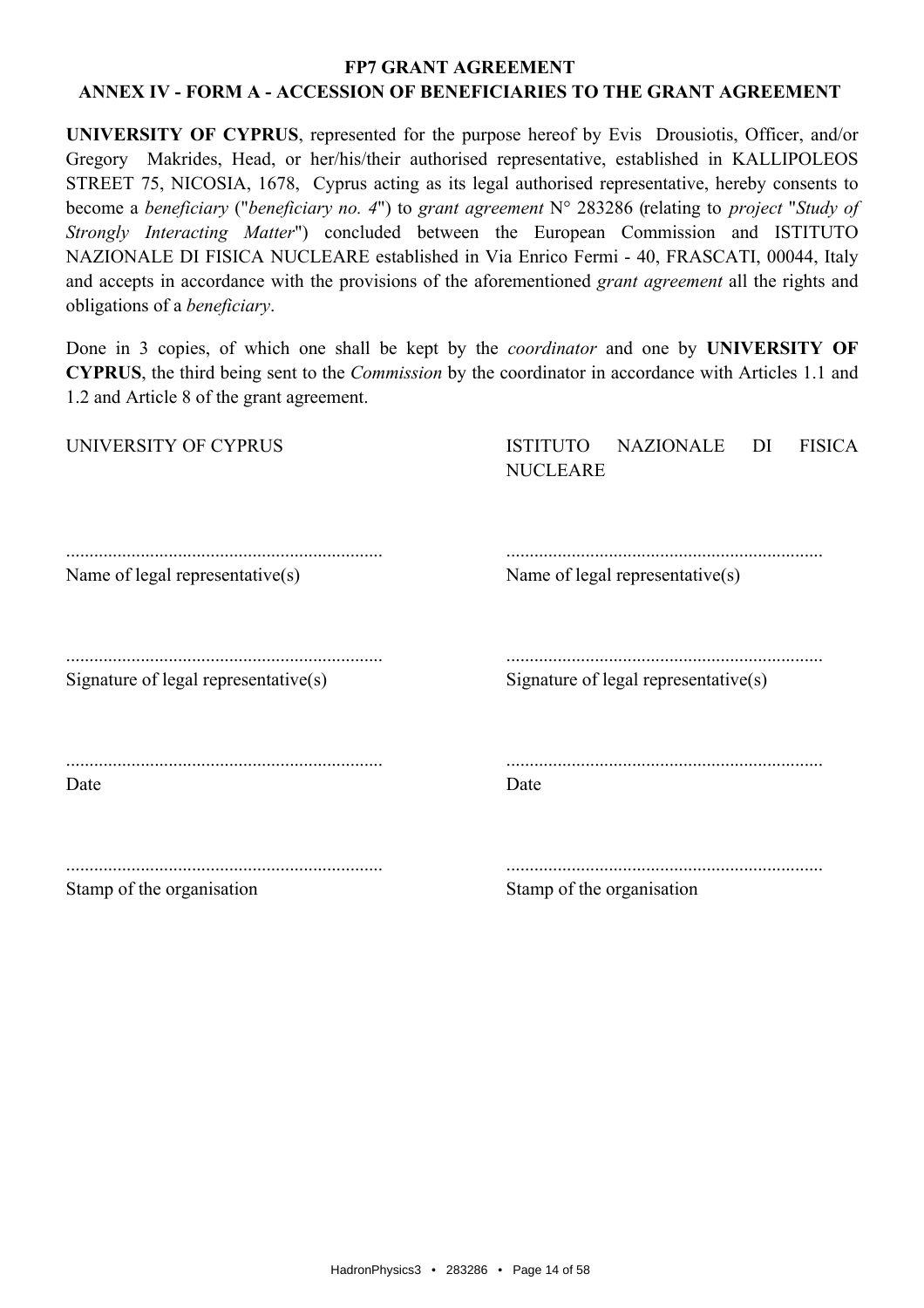UNIVERZITA KARLOVA V PRAZE, represented for the purpose hereof by Zdenek Nemecek, The Dean, or his authorised representative, established in Ovocny trh 5, PRAHA 1, 11636, Czech Republic acting as its legal authorised representative, hereby consents to become a *beneficiary* ("*beneficiary no.* 5") to grant agreement N° 283286 (relating to project "Study of Strongly Interacting Matter") concluded between the European Commission and ISTITUTO NAZIONALE DI FISICA NUCLEARE established in Via Enrico Fermi - 40, FRASCATI, 00044, Italy and accepts in accordance with the provisions of the aforementioned grant agreement all the rights and obligations of a *beneficiary*.

Done in 3 copies, of which one shall be kept by the *coordinator* and one by UNIVERZITA KARLOVA V PRAZE, the third being sent to the *Commission* by the coordinator in accordance with Articles 1.1 and 1.2 and Article 8 of the grant agreement.

| UNIVERZITA KARLOVA V PRAZE                  | NAZIONALE<br><b>ISTITUTO</b><br>DI<br><b>FISICA</b><br><b>NUCLEARE</b> |
|---------------------------------------------|------------------------------------------------------------------------|
| Name of legal representative(s)             | Name of legal representative(s)                                        |
| Signature of legal representative(s)        | Signature of legal representative(s)                                   |
| Date                                        | Date                                                                   |
| $Q_{\text{boundary}}$ of the expense of exp | $Q$ to $\mathbf{a}$ of the opposition                                  |

Stamp of the organisation

Stamp of the organisation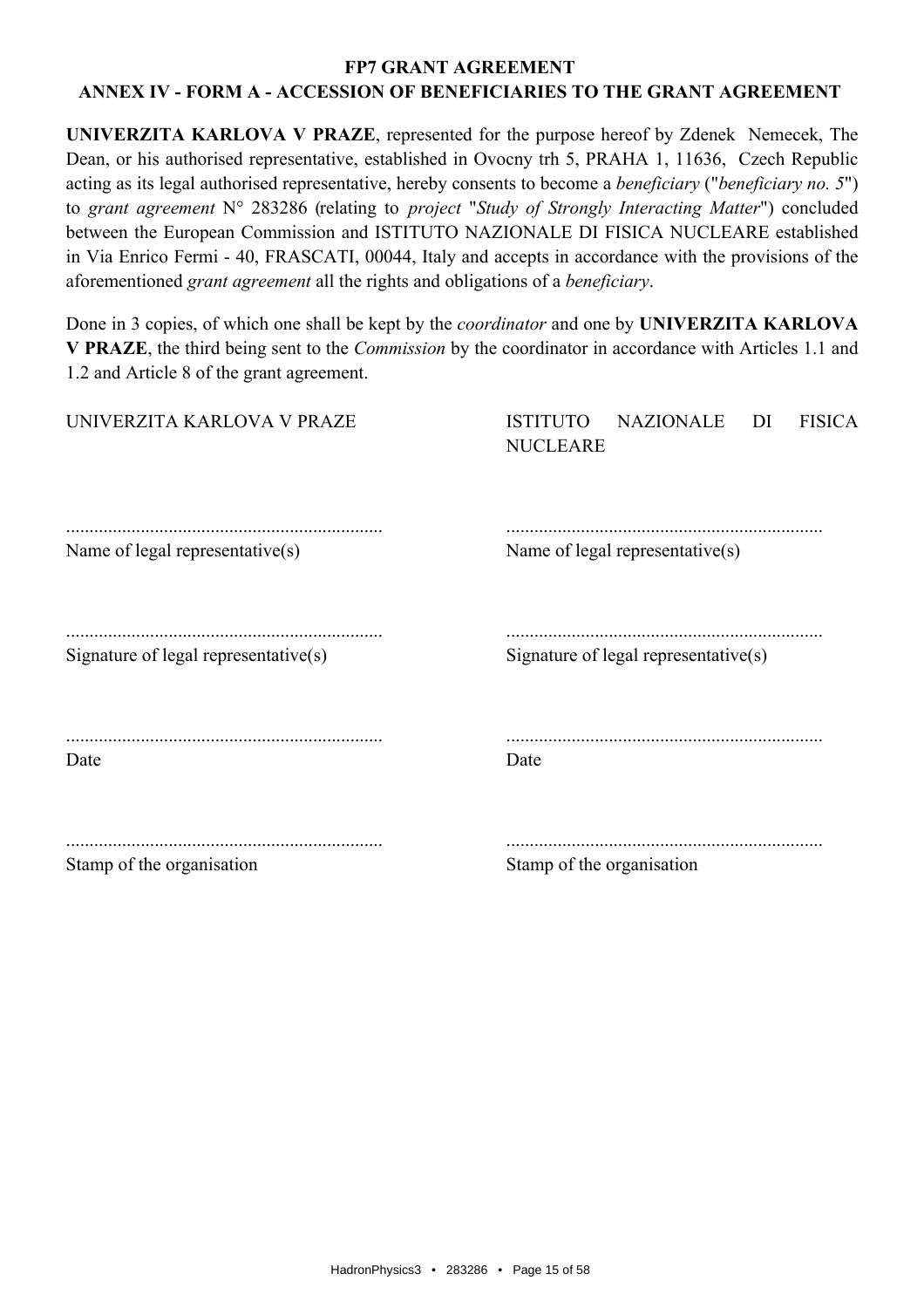**TECHNICKA UNIVERZITA V LIBERCI, represented for the purpose hereof by Zdeněk Kůs, Rector,** or his authorised representative, established in Studentska 1402/2, LIBEREC 1, 46117, Czech Republic acting as its legal authorised representative, hereby consents to become a *beneficiary* ("*beneficiary no.* 6") to grant agreement N° 283286 (relating to project "Study of Strongly Interacting Matter") concluded between the European Commission and ISTITUTO NAZIONALE DI FISICA NUCLEARE established in Via Enrico Fermi - 40, FRASCATI, 00044, Italy and accepts in accordance with the provisions of the aforementioned grant agreement all the rights and obligations of a *beneficiary*.

Done in 3 copies, of which one shall be kept by the *coordinator* and one by **TECHNICKA** UNIVERZITA V LIBERCI, the third being sent to the *Commission* by the coordinator in accordance with Articles 1.1 and 1.2 and Article 8 of the grant agreement.

| TECHNICKA UNIVERZITA V LIBERCI       | <b>NAZIONALE</b><br><b>ISTITUTO</b><br>DI<br><b>FISICA</b><br><b>NUCLEARE</b> |
|--------------------------------------|-------------------------------------------------------------------------------|
| Name of legal representative(s)      | Name of legal representative(s)                                               |
| Signature of legal representative(s) | Signature of legal representative $(s)$                                       |
| Date                                 | Date                                                                          |
| Stamp of the organisation            | Stamp of the organisation                                                     |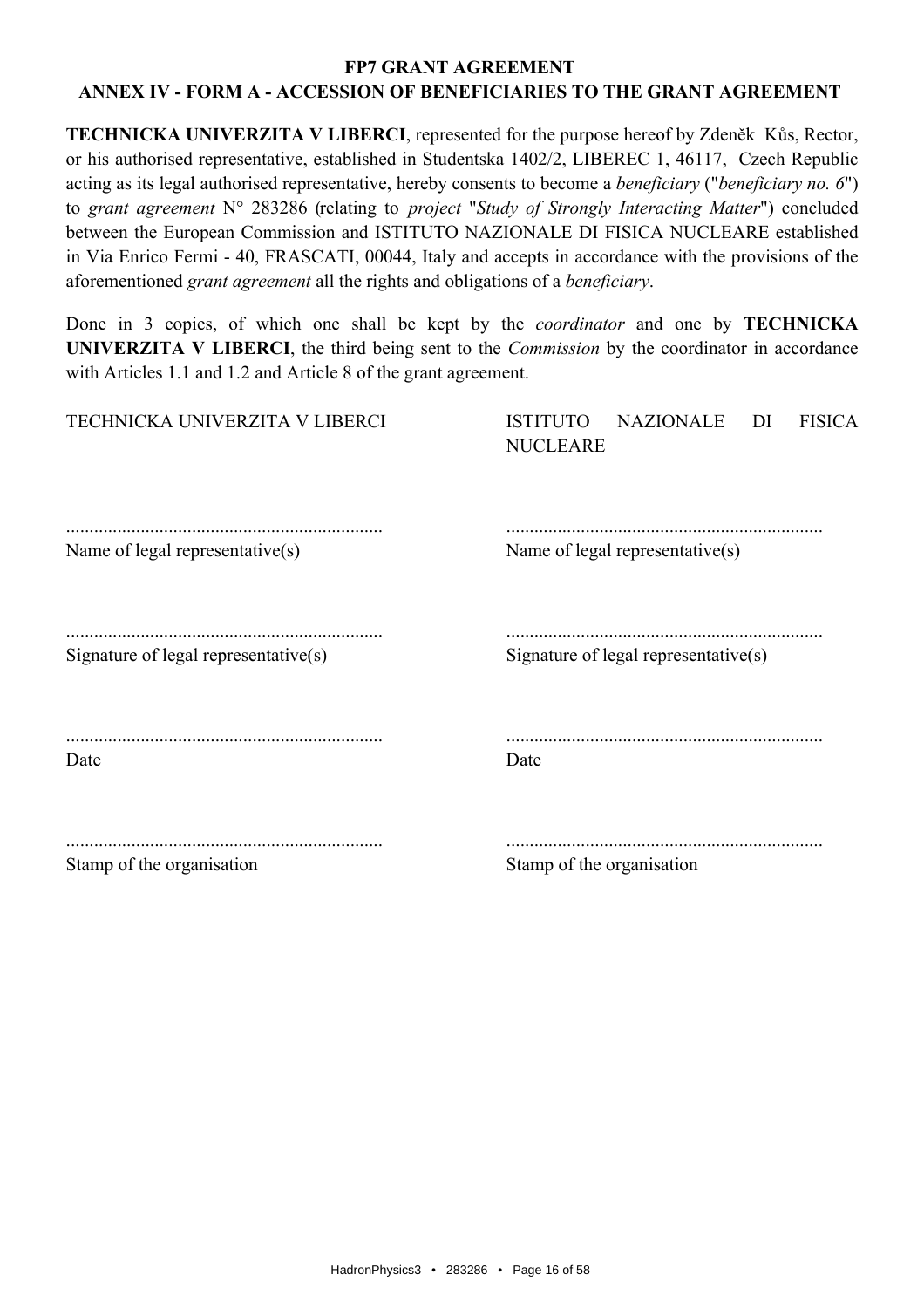ALBERT-LUDWIGS-UNIVERSITAET FREIBURG, represented for the purpose hereof by Klaus-Dieter Düformantel, Head of EU-Office, and/or Simone Schwer, Head of Finance Department, or her/his/their authorised representative, established in FAHNENBERGPLATZ, FREIBURG, 79085, Germany acting as its legal authorised representative, hereby consents to become a *beneficiary* ("beneficiary no. 7") to grant agreement  $N^{\circ}$  283286 (relating to project "Study of Strongly Interacting Matter") concluded between the European Commission and ISTITUTO NAZIONALE DI FISICA NUCLEARE established in Via Enrico Fermi - 40, FRASCATI, 00044, Italy and accepts in accordance with the provisions of the aforementioned *grant agreement* all the rights and obligations of a *beneficiary*.

copies, of which one shall be kept by the *coordinator* and one by Done in  $3$ ALBERT-LUDWIGS-UNIVERSITAET FREIBURG, the third being sent to the *Commission* by the coordinator in accordance with Articles 1.1 and 1.2 and Article 8 of the grant agreement.

| Stamp of the organisation                      | Stamp of the organisation                                         |
|------------------------------------------------|-------------------------------------------------------------------|
| Date                                           | Date                                                              |
| Signature of legal representative $(s)$        | Signature of legal representative $(s)$                           |
| Name of legal representative(s)                | Name of legal representative(s)                                   |
| ALBERT-LUDWIGS-UNIVERSITAET<br><b>FREIBURG</b> | ISTITUTO<br>NAZIONALE<br>- DI<br><b>FISICA</b><br><b>NUCLEARE</b> |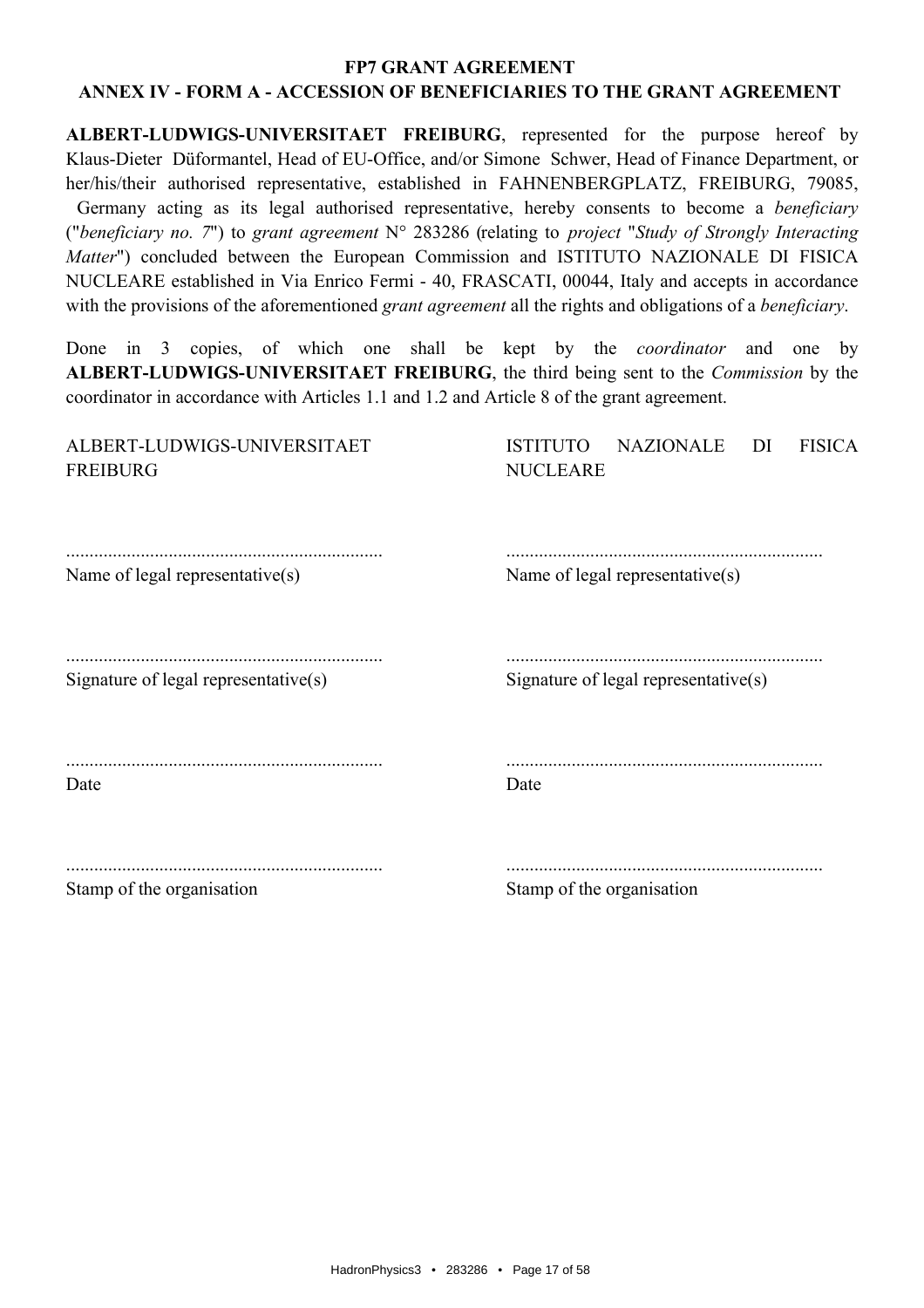#### **FP7 GRANT AGREEMENT**

# ANNEX IV - FORM A - ACCESSION OF BENEFICIARIES TO THE GRANT AGREEMENT

STIFTUNG DEUTSCHES ELEKTRONEN-SYNCHROTRON DESY, represented for the purpose hereof by Christian Scherf, Administrative Director, and/or Joachim Mnich, Director of High Energy and Astroparticle Physics, or her/his/their authorised representative, established in NOTKESTRASSE 85, HAMBURG, 22607, Germany acting as its legal authorised representative, hereby consents to become a beneficiary ("beneficiary no. 8") to grant agreement  $N^{\circ}$  283286 (relating to project "Study of Strongly Interacting Matter") concluded between the European Commission and ISTITUTO NAZIONALE DI FISICA NUCLEARE established in Via Enrico Fermi - 40, FRASCATI, 00044, Italy and accepts in accordance with the provisions of the aforementioned *grant agreement* all the rights and obligations of a beneficiary.

Done in 3 copies, of which one shall be kept by the *coordinator* and one by **STIFTUNG DEUTSCHES ELEKTRONEN-SYNCHROTRON DESY**, the third being sent to the *Commission* by the coordinator in accordance with Articles 1.1 and 1.2 and Article 8 of the grant agreement.

| <b>STIFTUNG</b><br>ELEKTRONEN-SYNCHROTRON DESY | <b>DEUTSCHES</b> | <b>NAZIONALE</b><br><b>ISTITUTO</b><br><b>NUCLEARE</b> | DI | <b>FISICA</b> |
|------------------------------------------------|------------------|--------------------------------------------------------|----|---------------|
| Name of legal representative(s)                |                  | Name of legal representative(s)                        |    |               |
| Signature of legal representative $(s)$        |                  | Signature of legal representative(s)                   |    |               |
| Date                                           |                  | Date                                                   |    |               |
| Stamp of the organisation                      |                  | Stamp of the organisation                              |    |               |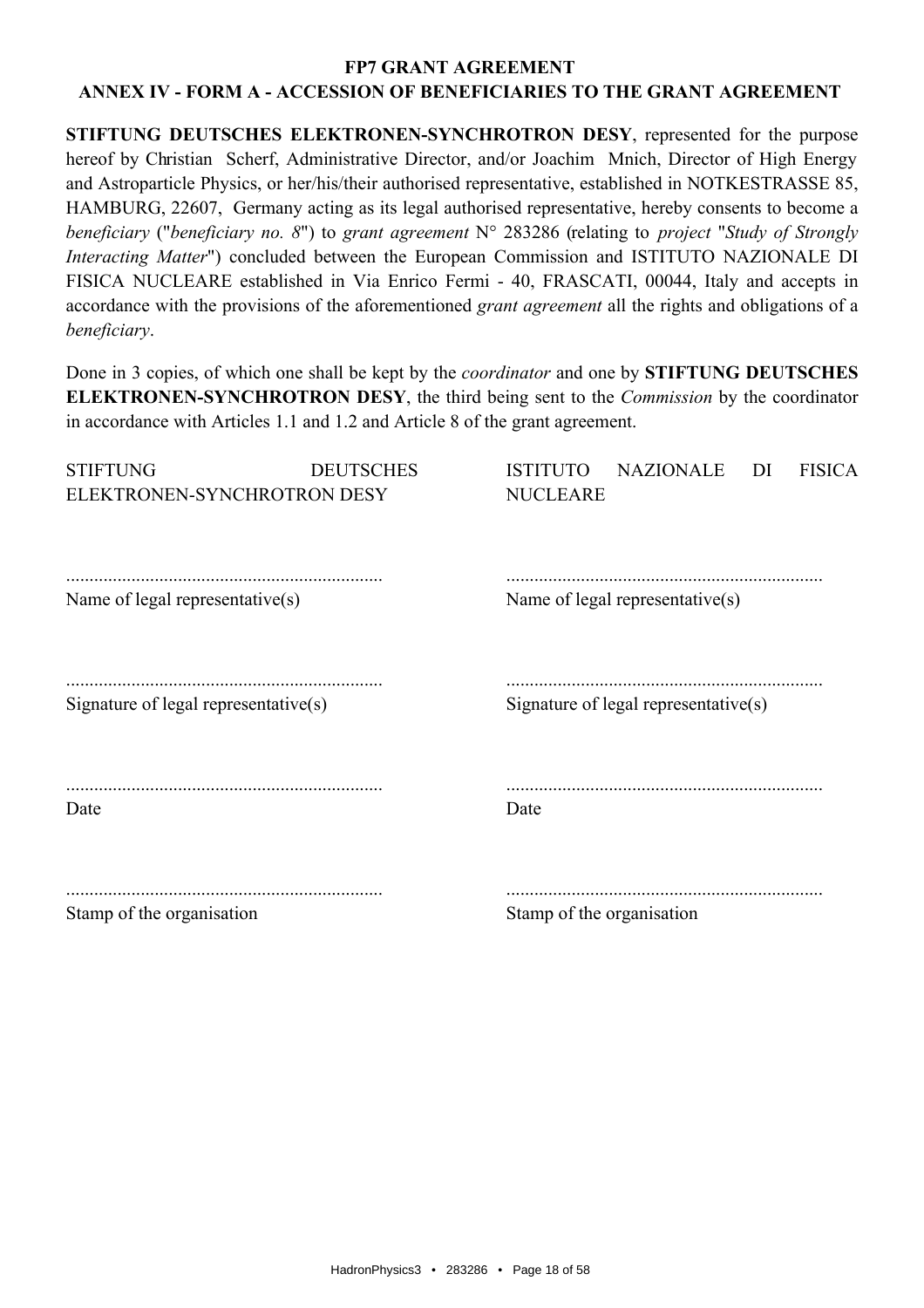FRIEDRICH-ALEXANDER-UNIVERSITAT ERLANGEN NURNBERG, represented for the purpose hereof by Ulrike Herrmann, Head of EU-Division, and/or Axel Klon, Head of Research Support Office, or her/his/their authorised representative, established in Schlossplatz 4, ERLANGEN, 91054, Germany acting as its legal authorised representative, hereby consents to become a *beneficiary* ("beneficiary no. 9") to grant agreement  $N^{\circ}$  283286 (relating to project "Study of Strongly Interacting Matter") concluded between the European Commission and ISTITUTO NAZIONALE DI FISICA NUCLEARE established in Via Enrico Fermi - 40, FRASCATI, 00044, Italy and accepts in accordance with the provisions of the aforementioned *grant agreement* all the rights and obligations of a *beneficiary*.

copies, of which one shall be kept by the *coordinator* and one by Done in  $3$ FRIEDRICH-ALEXANDER-UNIVERSITAT ERLANGEN NURNBERG, the third being sent to the Commission by the coordinator in accordance with Articles 1.1 and 1.2 and Article 8 of the grant agreement.

| FRIEDRICH-ALEXANDER-UNIVERSITAT<br><b>ERLANGEN NURNBERG</b> | <b>ISTITUTO</b><br><b>NAZIONALE</b><br>DI<br><b>FISICA</b><br><b>NUCLEARE</b> |
|-------------------------------------------------------------|-------------------------------------------------------------------------------|
| Name of legal representative(s)                             | Name of legal representative $(s)$                                            |
| Signature of legal representative(s)                        | Signature of legal representative $(s)$                                       |
| Date                                                        | Date                                                                          |
| Stamp of the organisation                                   | Stamp of the organisation                                                     |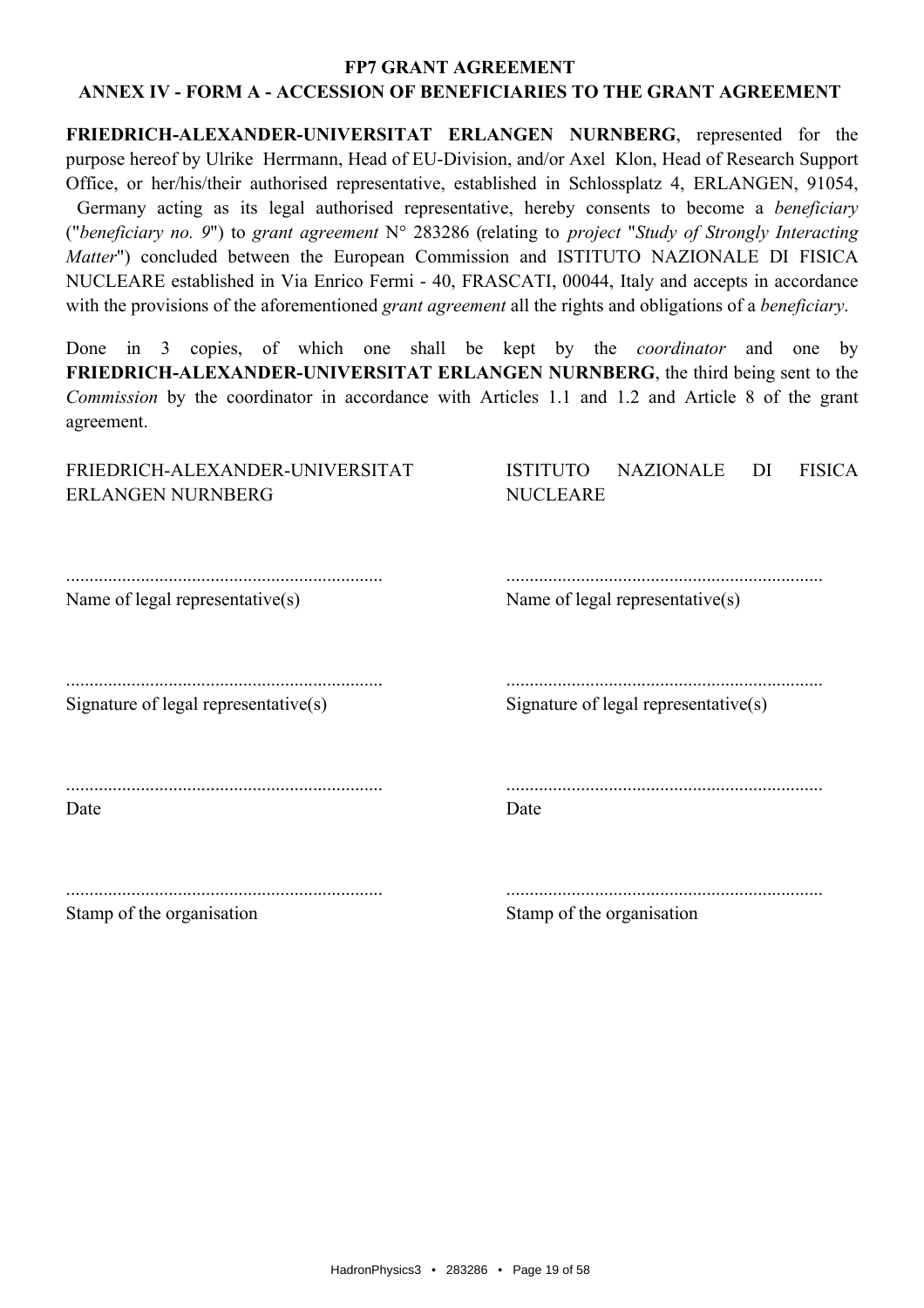HELMHOLTZ-ZENTRUM DRESDEN-ROSSENDORF EV, represented for the purpose hereof by Roland Sauerbrey, Scientific Director, and/or Peter Joehnk, Administrative Director, or her/his/their authorised representative, established in BAUTZNER LANDSTRASSE 400, DRESDEN, 01328, Germany acting as its legal authorised representative, hereby consents to become a *beneficiary* ("beneficiary no. 10") to grant agreement  $N^{\circ}$  283286 (relating to project "Study of Strongly Interacting Matter") concluded between the European Commission and ISTITUTO NAZIONALE DI FISICA NUCLEARE established in Via Enrico Fermi - 40, FRASCATI, 00044, Italy and accepts in accordance with the provisions of the aforementioned *grant agreement* all the rights and obligations of a *beneficiary*.

Done in 3 copies, of which one shall be kept by the *coordinator* and one by **HELMHOLTZ-ZENTRUM DRESDEN-ROSSENDORF EV**, the third being sent to the *Commission* by the coordinator in accordance with Articles 1.1 and 1.2 and Article 8 of the grant agreement.

| HELMHOLTZ-ZENTRUM<br>DRESDEN-ROSSENDORF EV | <b>NAZIONALE</b><br><b>ISTITUTO</b><br><b>FISICA</b><br>DI<br><b>NUCLEARE</b> |
|--------------------------------------------|-------------------------------------------------------------------------------|
| Name of legal representative(s)            | Name of legal representative(s)                                               |
| Signature of legal representative $(s)$    | Signature of legal representative(s)                                          |
| Date                                       | Date                                                                          |
| Stamp of the organisation                  | Stamp of the organisation                                                     |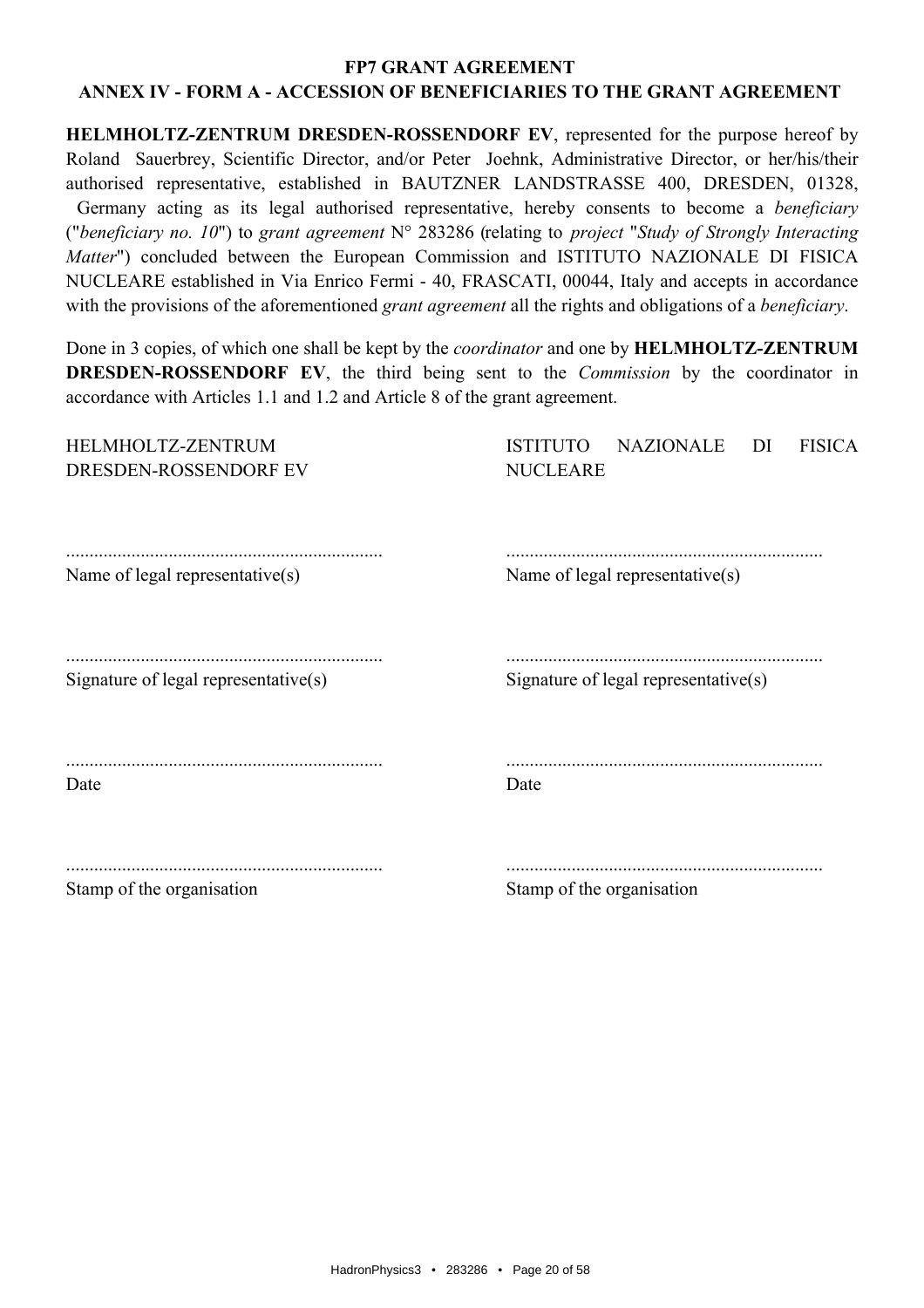FORSCHUNGSZENTRUM JUELICH GMBH, represented for the purpose hereof by Klaus Hoppstock, Head of Licence Management and Third Party Funds, and/or James Ritman, Head of Institute, or her/his/their authorised representative, established in Leo-Brandt-Strasse, JUELICH, 52425, Germany acting as its legal authorised representative, hereby consents to become a *beneficiary* ("beneficiary no. 11") to grant agreement  $N^{\circ}$  283286 (relating to project "Study of Strongly Interacting Matter") concluded between the European Commission and ISTITUTO NAZIONALE DI FISICA NUCLEARE established in Via Enrico Fermi - 40, FRASCATI, 00044, Italy and accepts in accordance with the provisions of the aforementioned *grant agreement* all the rights and obligations of a *beneficiary*.

Done in 3 copies, of which one shall be kept by the *coordinator* and one by **FORSCHUNGSZENTRUM JUELICH GMBH**, the third being sent to the *Commission* by the coordinator in accordance with Articles 1.1 and 1.2 and Article 8 of the grant agreement.

| <b>FORSCHUNGSZENTRUM</b><br><b>GMBH</b> | <b>JUELICH</b> | <b>NAZIONALE</b><br><b>FISICA</b><br><b>ISTITUTO</b><br>DI<br><b>NUCLEARE</b> |
|-----------------------------------------|----------------|-------------------------------------------------------------------------------|
| Name of legal representative(s)         |                | Name of legal representative(s)                                               |
| Signature of legal representative(s)    |                | Signature of legal representative(s)                                          |
| Date                                    |                | Date                                                                          |
| Stamp of the organisation               |                | Stamp of the organisation                                                     |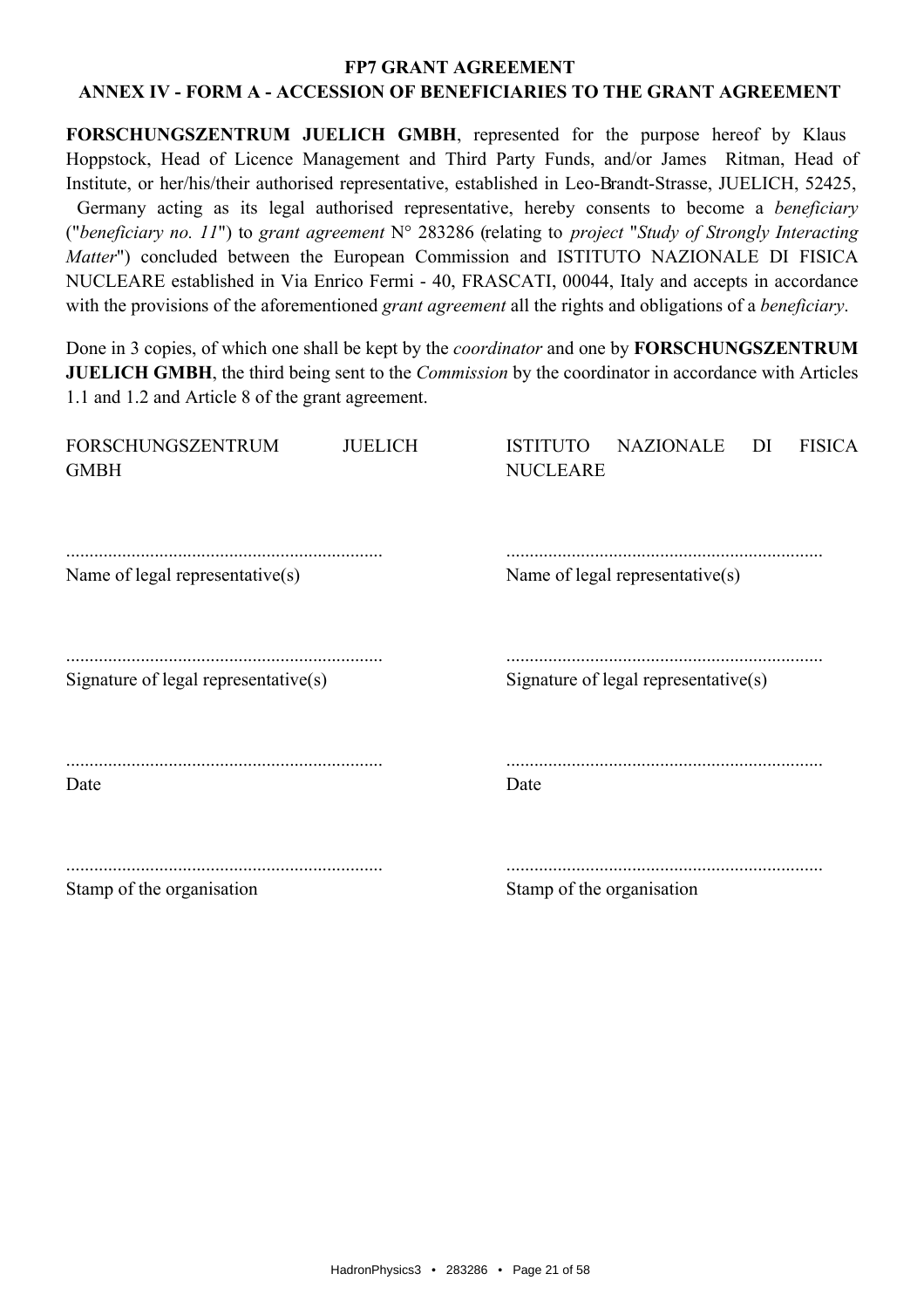#### **FP7 GRANT AGREEMENT**

#### ANNEX IV - FORM A - ACCESSION OF BENEFICIARIES TO THE GRANT AGREEMENT

GSI HELMHOLTZZENTRUM FUER SCHWERIONENFORSCHUNG GMBH, represented for the purpose hereof by Horst Stöcker, Scientific Director, and/or Hartmut Eickhoff, Technical Director, or her/his/their authorised representative, established in PLANCKSTRASSE 1, DARMSTADT, 64291, Germany acting as its legal authorised representative, hereby consents to become a *beneficiary* ("beneficiary no. 12") to grant agreement  $N^{\circ}$  283286 (relating to project "Study of Strongly Interacting Matter") concluded between the European Commission and ISTITUTO NAZIONALE DI FISICA NUCLEARE established in Via Enrico Fermi - 40, FRASCATI, 00044, Italy and accepts in accordance with the provisions of the aforementioned *grant agreement* all the rights and obligations of a *beneficiary*.

Done in 3 copies, of which one shall be kept by the *coordinator* and one by **GSI** HELMHOLTZZENTRUM FUER SCHWERIONENFORSCHUNG GMBH, the third being sent to the Commission by the coordinator in accordance with Articles 1.1 and 1.2 and Article 8 of the grant agreement.

| <b>GSI</b><br><b>HELMHOLTZZENTRUM</b><br><b>FUER</b><br>SCHWERIONENFORSCHUNG GMBH | <b>ISTITUTO</b><br><b>NAZIONALE</b><br><b>FISICA</b><br>DI<br><b>NUCLEARE</b> |
|-----------------------------------------------------------------------------------|-------------------------------------------------------------------------------|
| Name of legal representative(s)                                                   | Name of legal representative(s)                                               |
| Signature of legal representative(s)                                              | Signature of legal representative $(s)$                                       |
| Date                                                                              | Date                                                                          |
| Stamp of the organisation                                                         | Stamp of the organisation                                                     |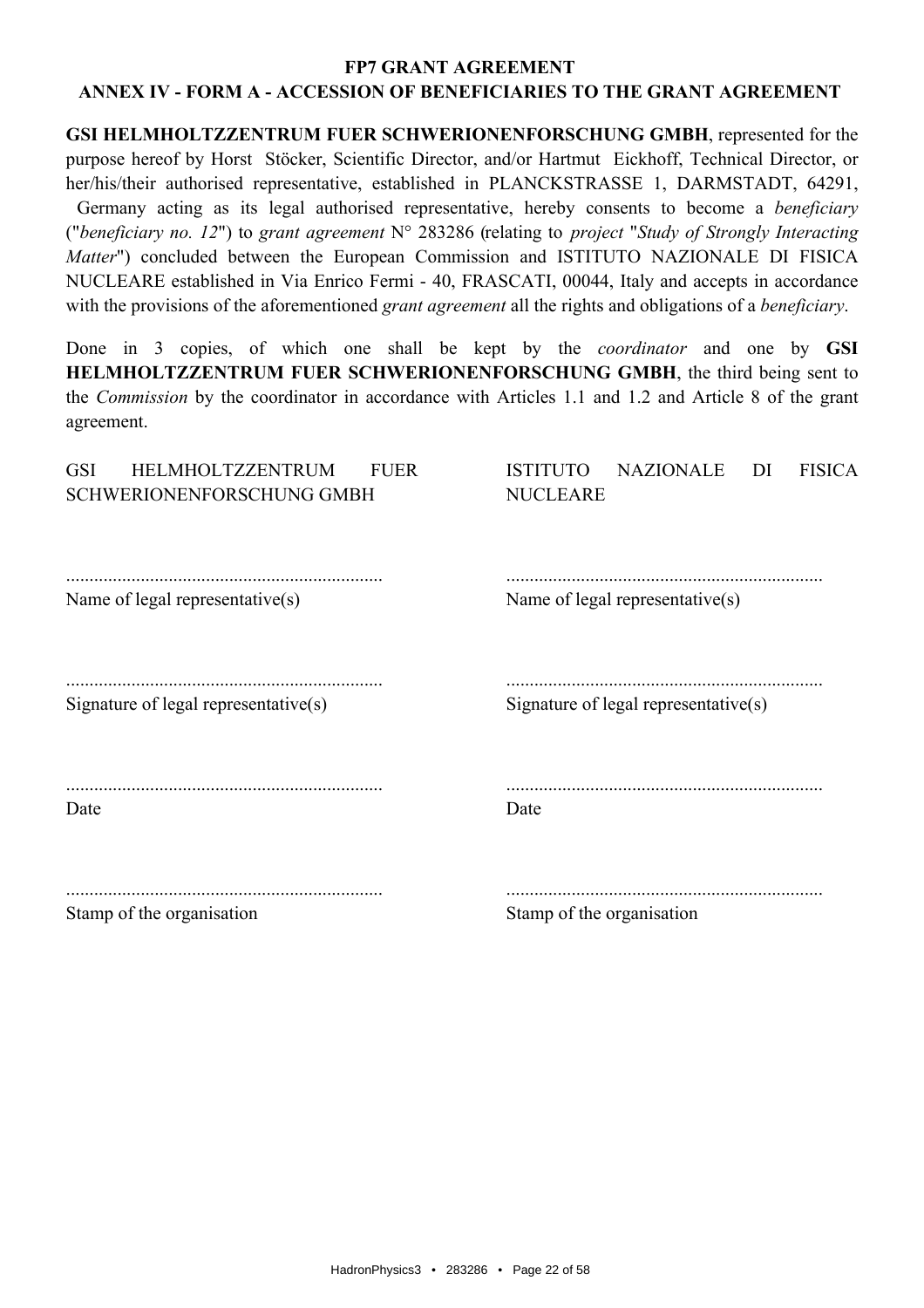JOHANN WOLFGANG GOETHE UNIVERSITAET FRANKFURT AM MAIN, represented for the purpose hereof by Mareike Schmitt, European Support Officer, or her authorised representative, established in Senckenberganlage 31, FRANKFURT AM MAIN, 60054. Germany acting as its legal authorised representative, hereby consents to become a *beneficiary* ("*beneficiary no. 13*") to grant agreement N° 283286 (relating to *project "Study of Strongly Interacting Matter"*) concluded between the European Commission and ISTITUTO NAZIONALE DI FISICA NUCLEARE established in Via Enrico Fermi - 40, FRASCATI, 00044, Italy and accepts in accordance with the provisions of the aforementioned grant agreement all the rights and obligations of a beneficiary.

Done in 3 copies, of which one shall be kept by the *coordinator* and one by **JOHANN WOLFGANG GOETHE UNIVERSITAET FRANKFURT AM MAIN, the third being sent to the Commission by the** coordinator in accordance with Articles 1.1 and 1.2 and Article 8 of the grant agreement.

| <b>JOHANN</b><br><b>WOLFGANG</b><br><b>GOETHE</b><br>UNIVERSITAET FRANKFURT AM MAIN | <b>ISTITUTO</b><br><b>NAZIONALE</b><br><b>FISICA</b><br>DI<br><b>NUCLEARE</b> |
|-------------------------------------------------------------------------------------|-------------------------------------------------------------------------------|
| Name of legal representative(s)                                                     | Name of legal representative(s)                                               |
| Signature of legal representative(s)                                                | Signature of legal representative $(s)$                                       |
| Date                                                                                | Date                                                                          |
| Stamp of the organisation                                                           | Stamp of the organisation                                                     |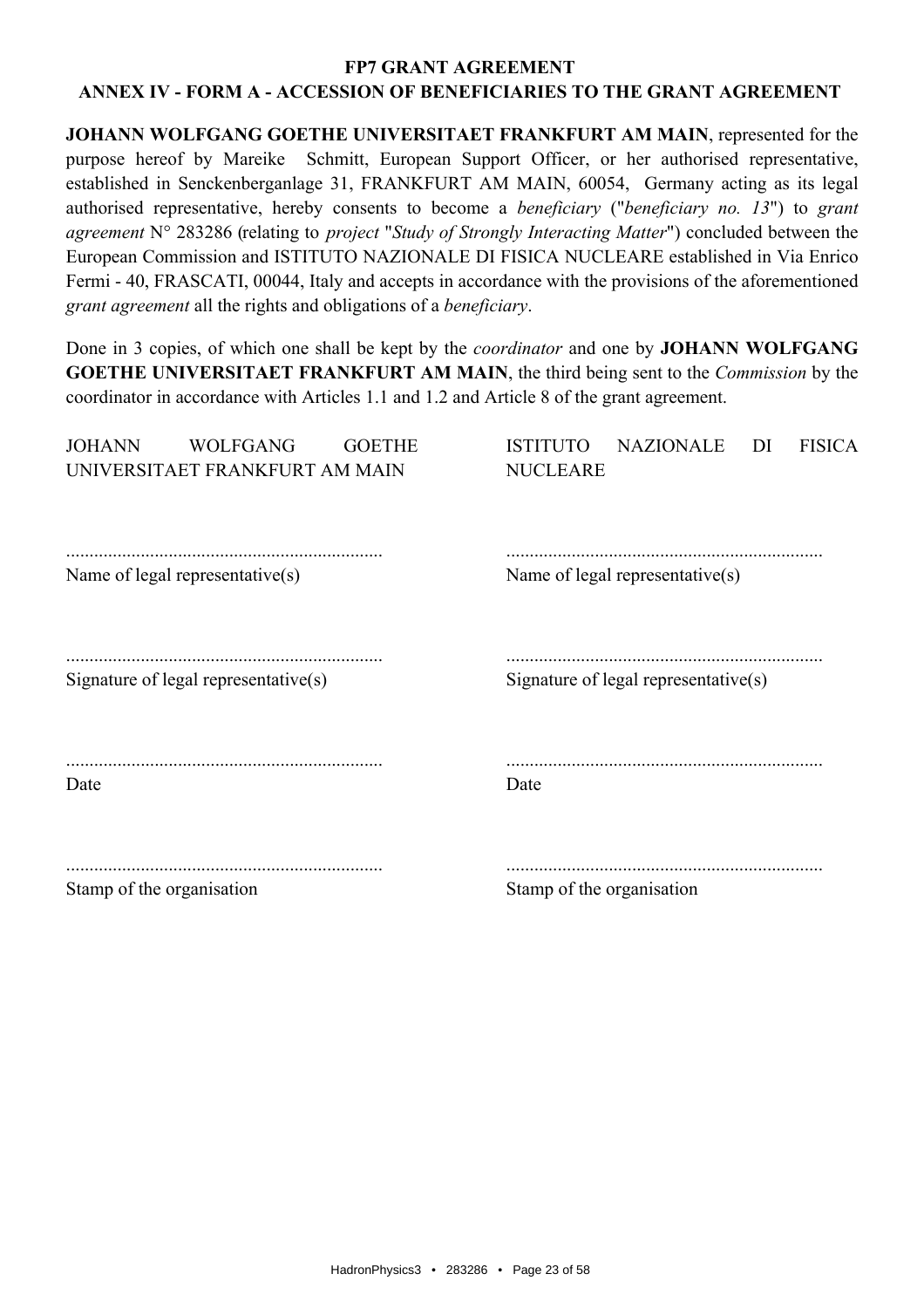**JUSTUS-LIEBIG-UNIVERSITAET GIESSEN**, represented for the purpose hereof by Joybrato Mukherjee, President, and/or Michael Breitbach, Chancellor, or her/his/their authorised representative, established in Ludwigstrasse 23, GIESSEN, 35390, Germany acting as its legal authorised representative, hereby consents to become a *beneficiary* ("*beneficiary no. 14*") to grant agreement  $N^{\circ}$  283286 (relating to project "Study of Strongly Interacting Matter") concluded between the European Commission and ISTITUTO NAZIONALE DI FISICA NUCLEARE established in Via Enrico Fermi - 40, FRASCATI, 00044, Italy and accepts in accordance with the provisions of the aforementioned *grant agreement* all the rights and obligations of a *beneficiary*.

copies, of which one shall be kept by the *coordinator* and one Done in  $3$  $bv$ **JUSTUS-LIEBIG-UNIVERSITAET GIESSEN**, the third being sent to the *Commission* by the coordinator in accordance with Articles 1.1 and 1.2 and Article 8 of the grant agreement.

| <b>JUSTUS-LIEBIG-UNIVERSITAET</b><br><b>GIESSEN</b> | <b>ISTITUTO</b><br><b>NAZIONALE</b><br><b>FISICA</b><br>DI<br><b>NUCLEARE</b> |
|-----------------------------------------------------|-------------------------------------------------------------------------------|
| Name of legal representative $(s)$                  | Name of legal representative(s)                                               |
| Signature of legal representative(s)                | Signature of legal representative(s)                                          |
| Date                                                | Date                                                                          |
| Stamp of the organisation                           | Stamp of the organisation                                                     |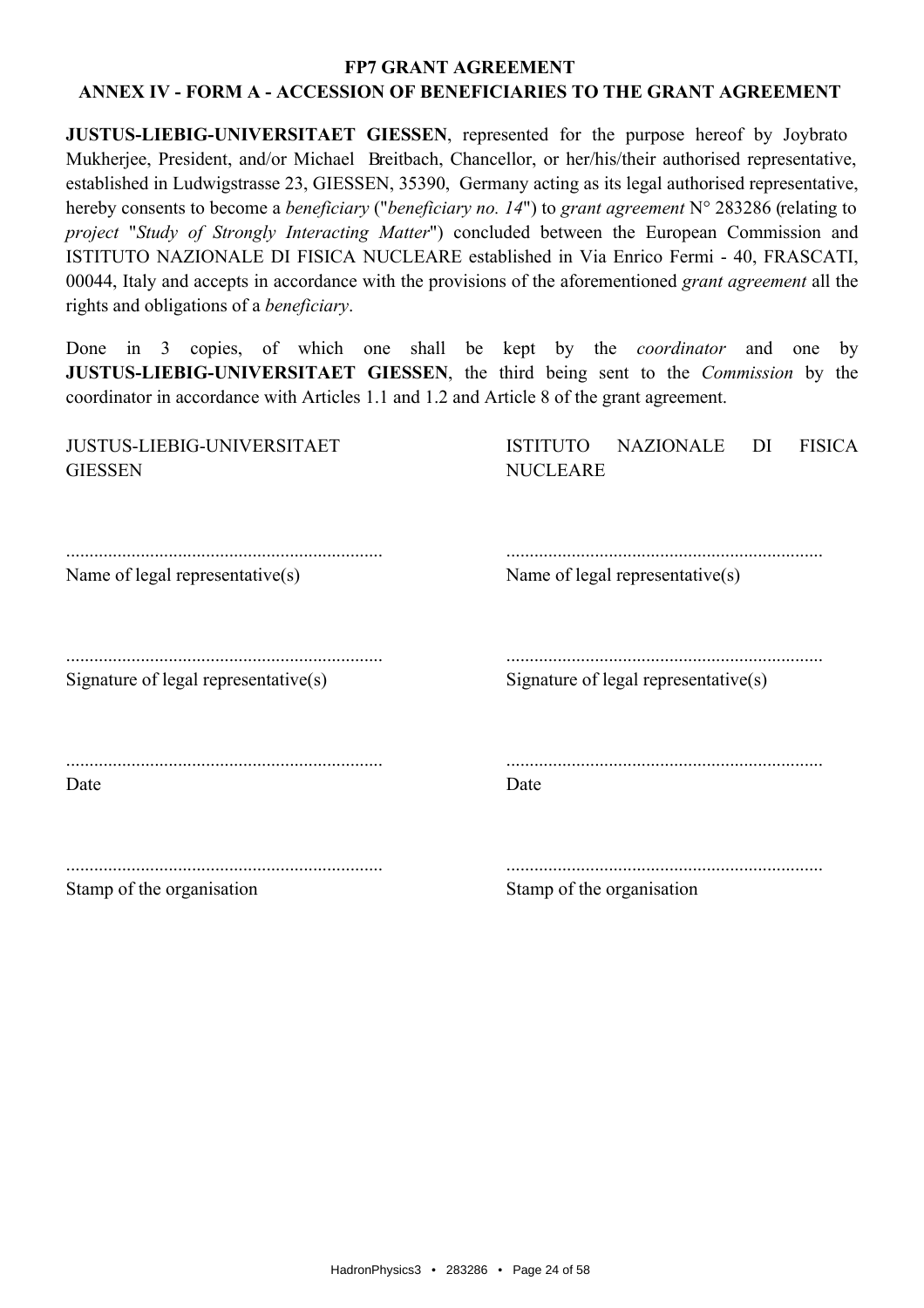**RUHR-UNIVERSITAET BOCHUM**, represented for the purpose hereof by Gerhard Moeller, Head of Administration, and/or Michael Rothermel, Head of Department "Budget, Procurement, Cash", or her/his/their authorised representative, established in Universitaetstrasse 150, BOCHUM, 44780, Germany acting as its legal authorised representative, hereby consents to become a *beneficiary* ("beneficiary no. 15") to grant agreement  $N^{\circ}$  283286 (relating to project "Study of Strongly Interacting Matter") concluded between the European Commission and ISTITUTO NAZIONALE DI FISICA NUCLEARE established in Via Enrico Fermi - 40, FRASCATI, 00044, Italy and accepts in accordance with the provisions of the aforementioned *grant agreement* all the rights and obligations of a *beneficiary*.

Done in 3 copies, of which one shall be kept by the *coordinator* and one by **RUHR-UNIVERSITAET BOCHUM**, the third being sent to the *Commission* by the coordinator in accordance with Articles 1.1 and 1.2 and Article 8 of the grant agreement.

| RUHR-UNIVERSITAET BOCHUM             | <b>NAZIONALE</b><br><b>FISICA</b><br><b>ISTITUTO</b><br>DI<br><b>NUCLEARE</b> |
|--------------------------------------|-------------------------------------------------------------------------------|
| Name of legal representative(s)      | Name of legal representative(s)                                               |
| Signature of legal representative(s) | Signature of legal representative(s)                                          |
| Date                                 | Date                                                                          |
| Stamp of the organisation            | Stamp of the organisation                                                     |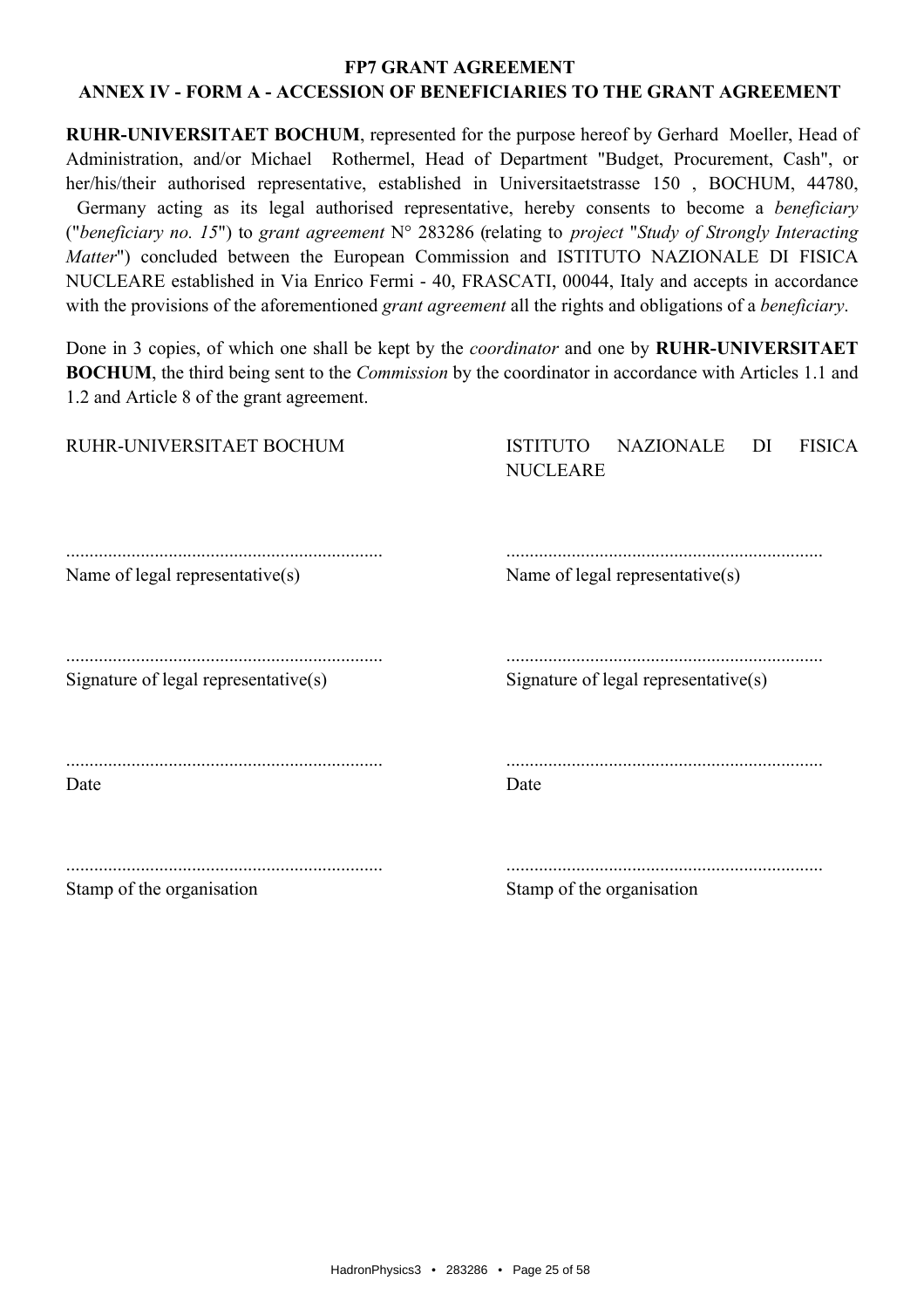**TECHNISCHE UNIVERSITAET MUENCHEN, represented for the purpose hereof by Ulrike** Ronchetti, Legal representative, and/or Katrin Hoermann, Legal representative, or her/his/their authorised representative, established in Arcisstrasse 21, MUENCHEN, 80333, Germany acting as its legal authorised representative, hereby consents to become a *beneficiary* ("*beneficiary no. 16*") to grant agreement N° 283286 (relating to *project "Study of Strongly Interacting Matter"*) concluded between the European Commission and ISTITUTO NAZIONALE DI FISICA NUCLEARE established in Via Enrico Fermi - 40, FRASCATI, 00044, Italy and accepts in accordance with the provisions of the aforementioned grant agreement all the rights and obligations of a beneficiary.

Done in 3 copies, of which one shall be kept by the *coordinator* and one by **TECHNISCHE** UNIVERSITAET MUENCHEN, the third being sent to the *Commission* by the coordinator in accordance with Articles 1.1 and 1.2 and Article 8 of the grant agreement.

| <b>TECHNISCHE</b><br><b>MUENCHEN</b> | <b>UNIVERSITAET</b> | <b>NAZIONALE</b><br><b>ISTITUTO</b><br><b>FISICA</b><br>DI<br><b>NUCLEARE</b> |
|--------------------------------------|---------------------|-------------------------------------------------------------------------------|
| Name of legal representative(s)      |                     | Name of legal representative(s)                                               |
| Signature of legal representative(s) |                     | Signature of legal representative $(s)$                                       |
| Date                                 |                     | Date                                                                          |
| Stamp of the organisation            |                     | Stamp of the organisation                                                     |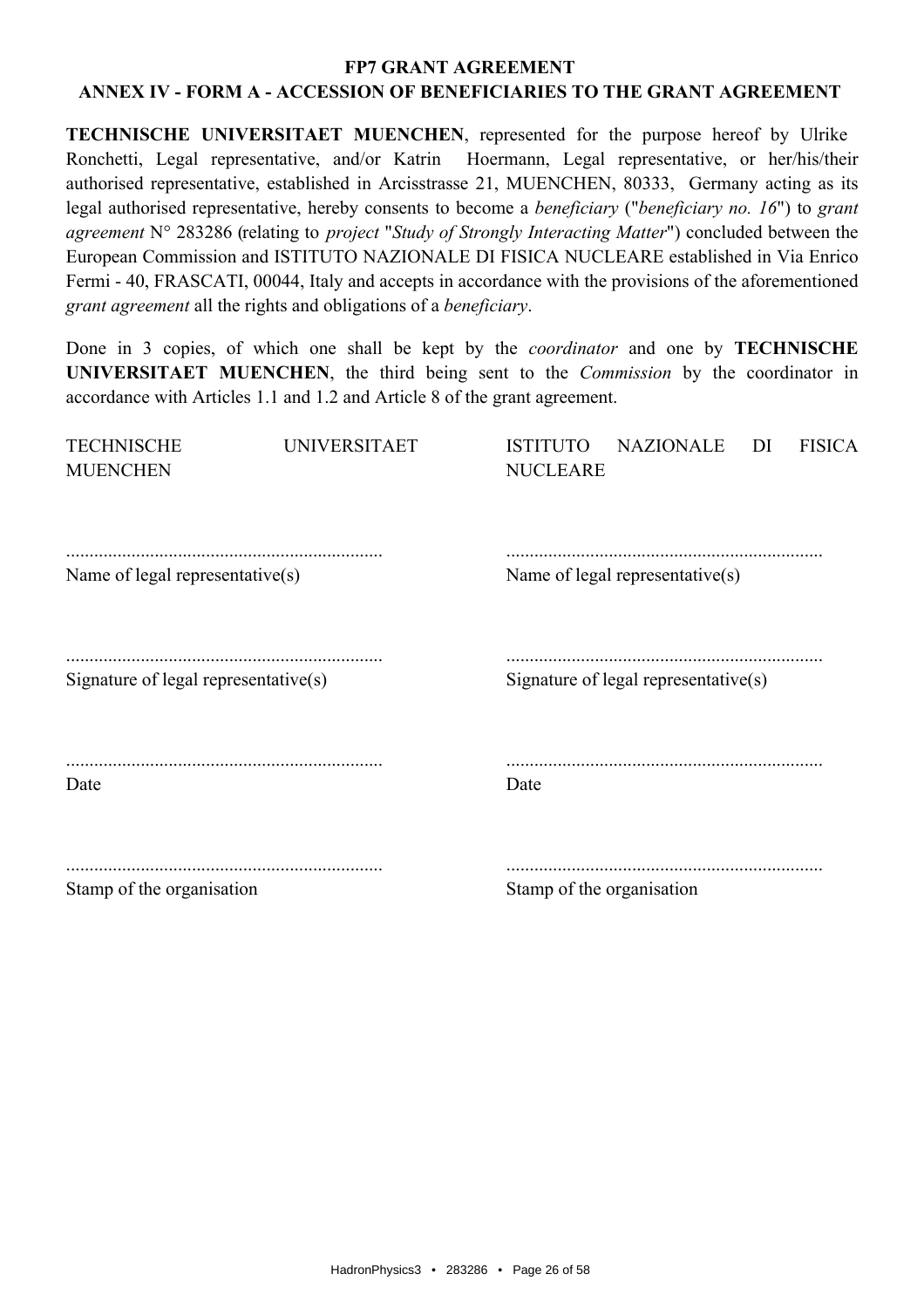UNIVERSITAET AUGSBURG, represented for the purpose hereof by Alois Zimmermann, Kanzler, and/or Alexander Drexler, Vertreter des Kanzlers, or her/his/their authorised representative, established in UNIVERSITAETSSTRASSE 2, AUGSBURG, 86159, Germany acting as its legal authorised representative, hereby consents to become a *beneficiary* ("*beneficiary no. 17*") to grant agreement  $N^{\circ}$ 283286 (relating to *project "Study of Strongly Interacting Matter"*) concluded between the European Commission and ISTITUTO NAZIONALE DI FISICA NUCLEARE established in Via Enrico Fermi -40, FRASCATI, 00044, Italy and accepts in accordance with the provisions of the aforementioned grant agreement all the rights and obligations of a beneficiary.

Done in 3 copies, of which one shall be kept by the *coordinator* and one by UNIVERSITAET AUGSBURG, the third being sent to the *Commission* by the coordinator in accordance with Articles 1.1 and 1.2 and Article 8 of the grant agreement.

| UNIVERSITAET AUGSBURG                | <b>NAZIONALE</b><br><b>ISTITUTO</b><br><b>FISICA</b><br>DI<br><b>NUCLEARE</b> |
|--------------------------------------|-------------------------------------------------------------------------------|
| Name of legal representative(s)      | Name of legal representative(s)                                               |
| Signature of legal representative(s) | Signature of legal representative(s)                                          |
| Date                                 | Date                                                                          |
| Stamp of the organisation            | Stamp of the organisation                                                     |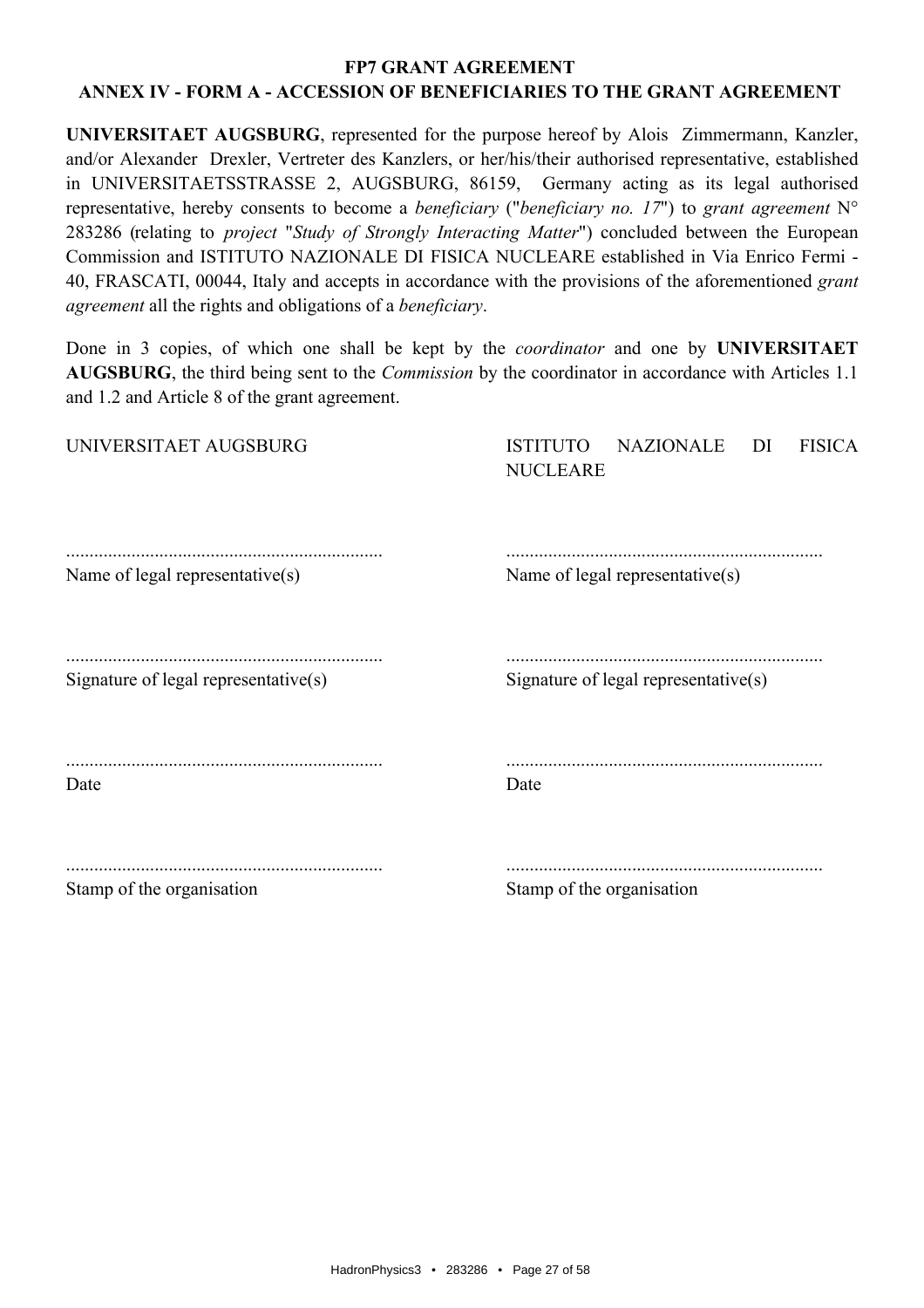RHEINISCHE FRIEDRICH-WILHELMS-UNIVERSITAET BONN, represented for the purpose hereof by Reinhardt Lutz, Chancellor, and/or Holger Impekoven, Head of Department of Research, or her/his/their authorised representative, established in Regina Pacis Weg 3, BONN, 53113, Germany acting as its legal authorised representative, hereby consents to become a *beneficiary* ("*beneficiary no.* 18") to grant agreement N° 283286 (relating to *project "Study of Strongly Interacting Matter"*) concluded between the European Commission and ISTITUTO NAZIONALE DI FISICA NUCLEARE established in Via Enrico Fermi - 40, FRASCATI, 00044, Italy and accepts in accordance with the provisions of the aforementioned grant agreement all the rights and obligations of a beneficiary.

Done in 3 copies, of which one shall be kept by the *coordinator* and one by **RHEINISCHE FRIEDRICH-WILHELMS-UNIVERSITAET BONN**, the third being sent to the *Commission* by the coordinator in accordance with Articles 1.1 and 1.2 and Article 8 of the grant agreement.

| <b>RHEINISCHE</b><br>FRIEDRICH-WILHELMS-UNIVERSITAET<br><b>BONN</b> | <b>NAZIONALE</b><br><b>FISICA</b><br><b>ISTITUTO</b><br>DI<br><b>NUCLEARE</b> |
|---------------------------------------------------------------------|-------------------------------------------------------------------------------|
|                                                                     |                                                                               |
| Name of legal representative(s)                                     | Name of legal representative(s)                                               |
|                                                                     |                                                                               |
| Signature of legal representative(s)                                | Signature of legal representative $(s)$                                       |
| Date                                                                | Date                                                                          |
|                                                                     |                                                                               |
| Stamp of the organisation                                           | Stamp of the organisation                                                     |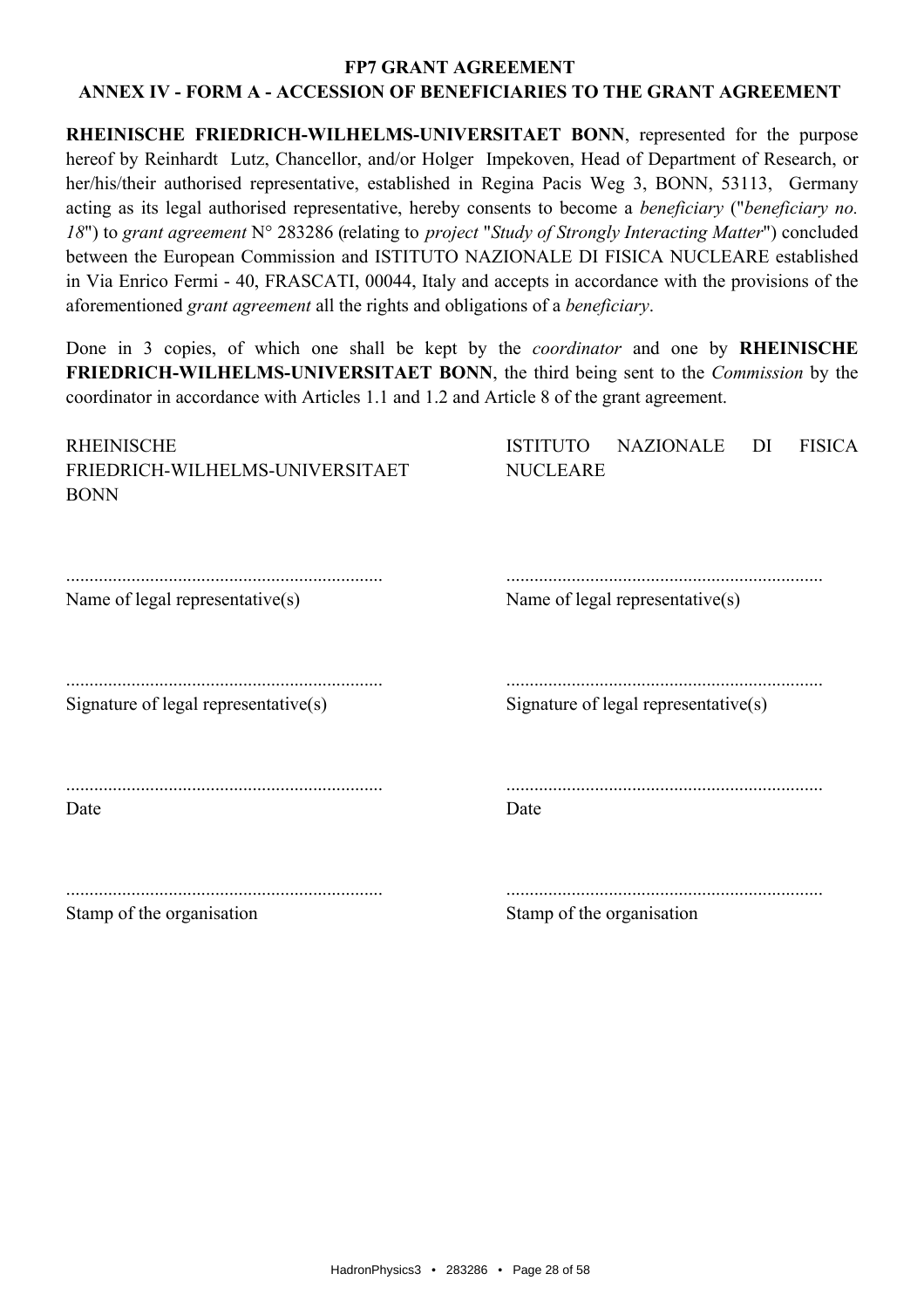RUPRECHT-KARLS-UNIVERSITAET HEIDELBERG, represented for the purpose hereof by Marina Frost, Registrar, and/or Norbert Huber, EU Research Officer, or her/his/their authorised representative, established in SEMINARSTRASSE 2, HEIDELBERG, 69117, Germany acting as its legal authorised representative, hereby consents to become a *beneficiary* ("*beneficiary no. 19*") to grant agreement  $N^{\circ}$  283286 (relating to *project "Study of Strongly Interacting Matter"*) concluded between the European Commission and ISTITUTO NAZIONALE DI FISICA NUCLEARE established in Via Enrico Fermi - 40, FRASCATI, 00044, Italy and accepts in accordance with the provisions of the aforementioned grant agreement all the rights and obligations of a beneficiary.

Done in 3 copies, of which one shall be kept by the *coordinator* and one by RUPRECHT-KARLS-UNIVERSITAET HEIDELBERG, the third being sent to the *Commission* by the coordinator in accordance with Articles 1.1 and 1.2 and Article 8 of the grant agreement.

<u>the common contract of the common state</u>

| RUPRECHT-KARLS-UNIVERSITAET<br><b>HEIDELBERG</b> | <b>NAZIONALE</b><br><b>FISICA</b><br><b>ISTITUTO</b><br>DI<br><b>NUCLEARE</b> |
|--------------------------------------------------|-------------------------------------------------------------------------------|
|                                                  |                                                                               |
| Name of legal representative(s)                  | Name of legal representative(s)                                               |
|                                                  |                                                                               |
| Signature of legal representative(s)             | Signature of legal representative $(s)$                                       |
| Date                                             | Date                                                                          |
|                                                  |                                                                               |
| Stamp of the organisation                        | Stamp of the organisation                                                     |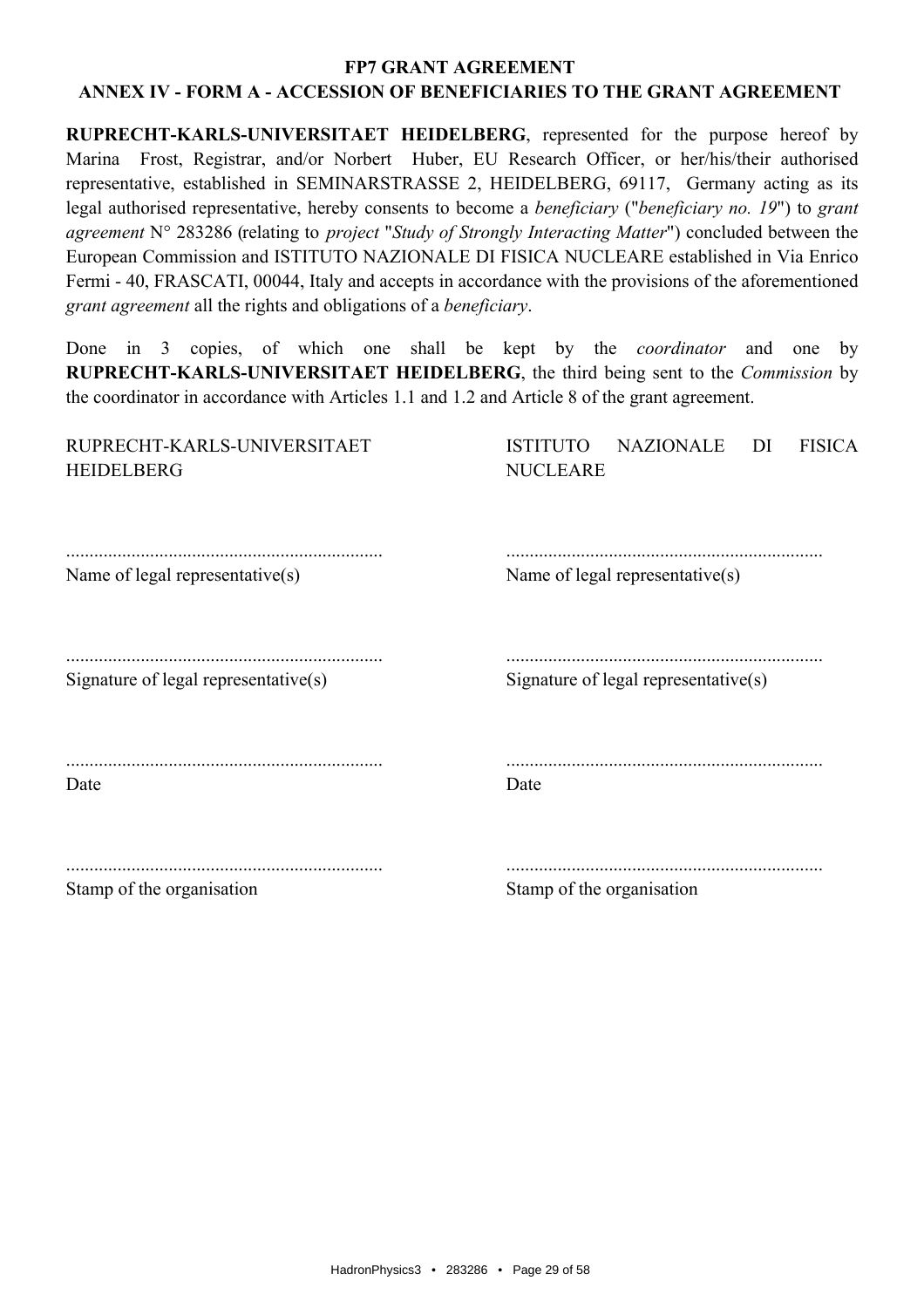UNIVERSITAET LEIPZIG, represented for the purpose hereof by Frank Nolden. Head of Administration and Finance, and/or Fritz König, Head of Human Resources Department, or her/his/their authorised representative, established in RITTERSTRASSE 26, LEIPZIG, 04109. Germany acting as its legal authorised representative, hereby consents to become a *beneficiary* ("*beneficiary no. 20*") to grant agreement N° 283286 (relating to *project "Study of Strongly Interacting Matter"*) concluded between the European Commission and ISTITUTO NAZIONALE DI FISICA NUCLEARE established in Via Enrico Fermi - 40, FRASCATI, 00044, Italy and accepts in accordance with the provisions of the aforementioned grant agreement all the rights and obligations of a beneficiary.

Done in 3 copies, of which one shall be kept by the *coordinator* and one by **UNIVERSITAET LEIPZIG**, the third being sent to the *Commission* by the coordinator in accordance with Articles 1.1 and 1.2 and Article 8 of the grant agreement.

| Stamp of the organisation            | Stamp of the organisation                                                     |
|--------------------------------------|-------------------------------------------------------------------------------|
| Date                                 | Date                                                                          |
| Signature of legal representative(s) | Signature of legal representative(s)                                          |
| Name of legal representative(s)      | Name of legal representative(s)                                               |
| UNIVERSITAET LEIPZIG                 | <b>ISTITUTO</b><br><b>NAZIONALE</b><br><b>FISICA</b><br>DI<br><b>NUCLEARE</b> |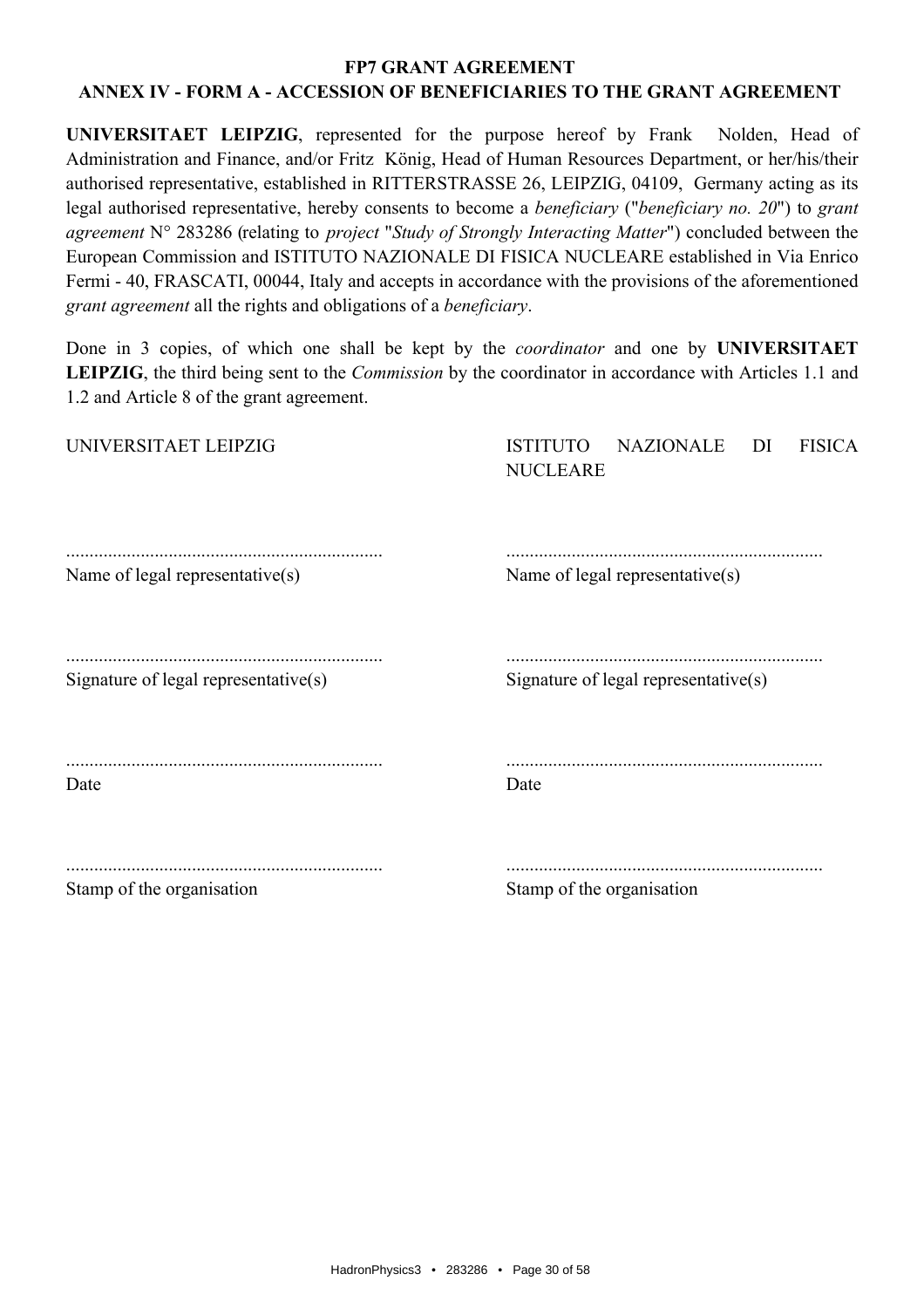JOHANNES GUTENBERG UNIVERSITAET MAINZ, represented for the purpose hereof by Ulrich Förstermann, Vice President for Research, and/or Georg Krausch, President, or her/his/their authorised representative, established in Saarstrasse 21, MAINZ, 55128, Germany acting as its legal authorised representative, hereby consents to become a *beneficiary* ("*beneficiary no. 21*") to grant agreement  $N^{\circ}$ 283286 (relating to *project "Study of Strongly Interacting Matter"*) concluded between the European Commission and ISTITUTO NAZIONALE DI FISICA NUCLEARE established in Via Enrico Fermi -40, FRASCATI, 00044, Italy and accepts in accordance with the provisions of the aforementioned grant agreement all the rights and obligations of a beneficiary.

Done in 3 copies, of which one shall be kept by the *coordinator* and one by **JOHANNES GUTENBERG** UNIVERSITAET MAINZ, the third being sent to the *Commission* by the coordinator in accordance with Articles 1.1 and 1.2 and Article 8 of the grant agreement.

| <b>JOHANNES</b><br>UNIVERSITAET MAINZ | <b>GUTENBERG</b> | <b>NAZIONALE</b><br><b>FISICA</b><br><b>ISTITUTO</b><br>DI<br><b>NUCLEARE</b> |
|---------------------------------------|------------------|-------------------------------------------------------------------------------|
| Name of legal representative(s)       |                  | Name of legal representative(s)                                               |
| Signature of legal representative(s)  |                  | Signature of legal representative $(s)$                                       |
| Date                                  |                  | Date                                                                          |
| Stamp of the organisation             |                  | Stamp of the organisation                                                     |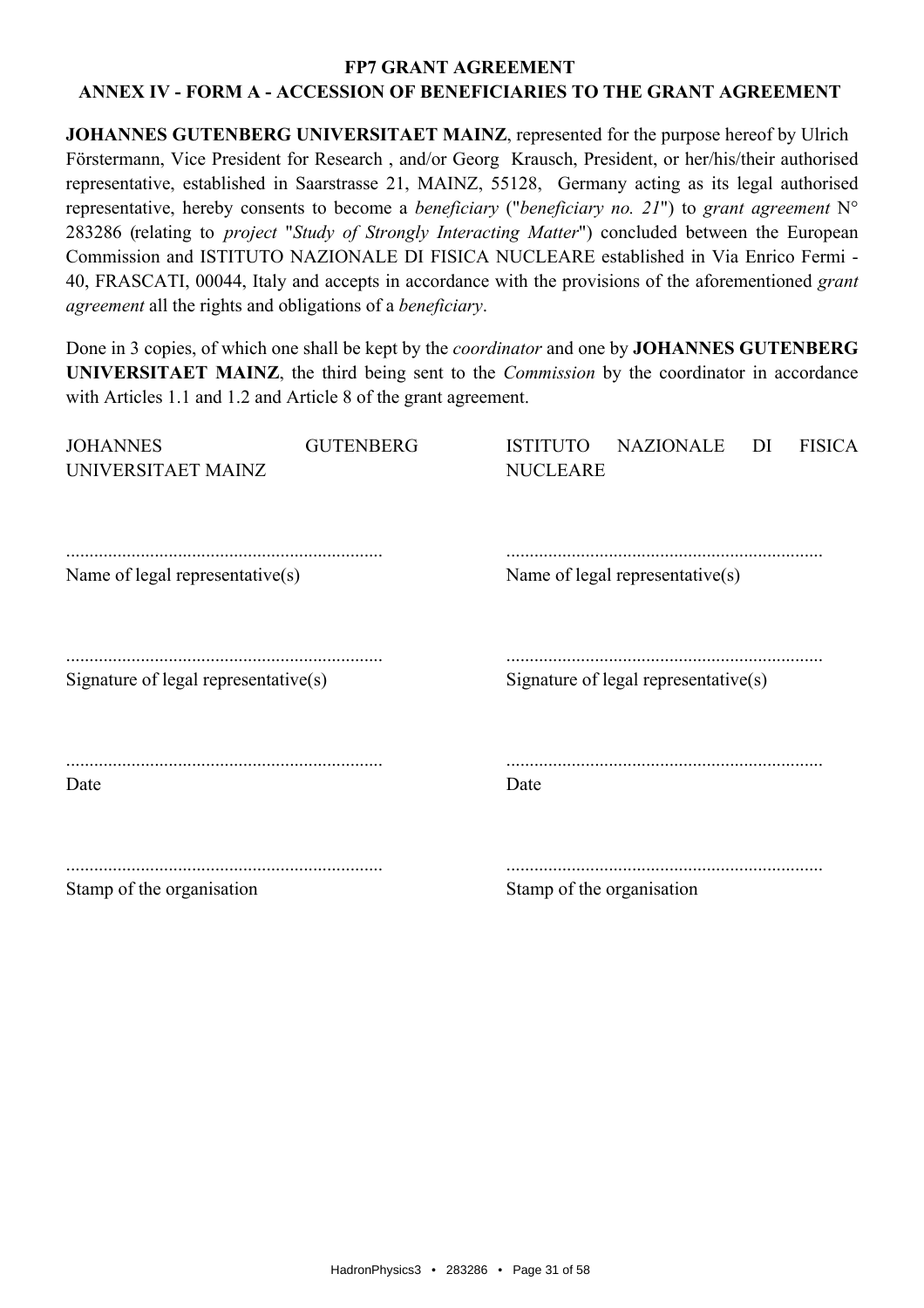UNIVERSITAET BIELEFELD, represented for the purpose hereof by Iris Litty, EU-Project Manager, and/or Ulrike Garus, Administrative Manager, or her/his/their authorised representative, established in UNIVERSITAETSSTRASSE 25, BIELEFELD, 33615, Germany acting as its legal authorised representative, hereby consents to become a *beneficiary* ("*beneficiary no. 22*") to grant agreement  $N^{\circ}$ 283286 (relating to *project "Study of Strongly Interacting Matter"*) concluded between the European Commission and ISTITUTO NAZIONALE DI FISICA NUCLEARE established in Via Enrico Fermi -40, FRASCATI, 00044, Italy and accepts in accordance with the provisions of the aforementioned grant agreement all the rights and obligations of a beneficiary.

Done in 3 copies, of which one shall be kept by the *coordinator* and one by UNIVERSITAET **BIELEFELD**, the third being sent to the *Commission* by the coordinator in accordance with Articles 1.1 and 1.2 and Article 8 of the grant agreement.

| UNIVERSITAET BIELEFELD               | <b>NAZIONALE</b><br><b>FISICA</b><br><b>ISTITUTO</b><br>DI<br><b>NUCLEARE</b> |
|--------------------------------------|-------------------------------------------------------------------------------|
| Name of legal representative(s)      | Name of legal representative(s)                                               |
| Signature of legal representative(s) | Signature of legal representative(s)                                          |
| Date                                 | Date                                                                          |
| Stamp of the organisation            | Stamp of the organisation                                                     |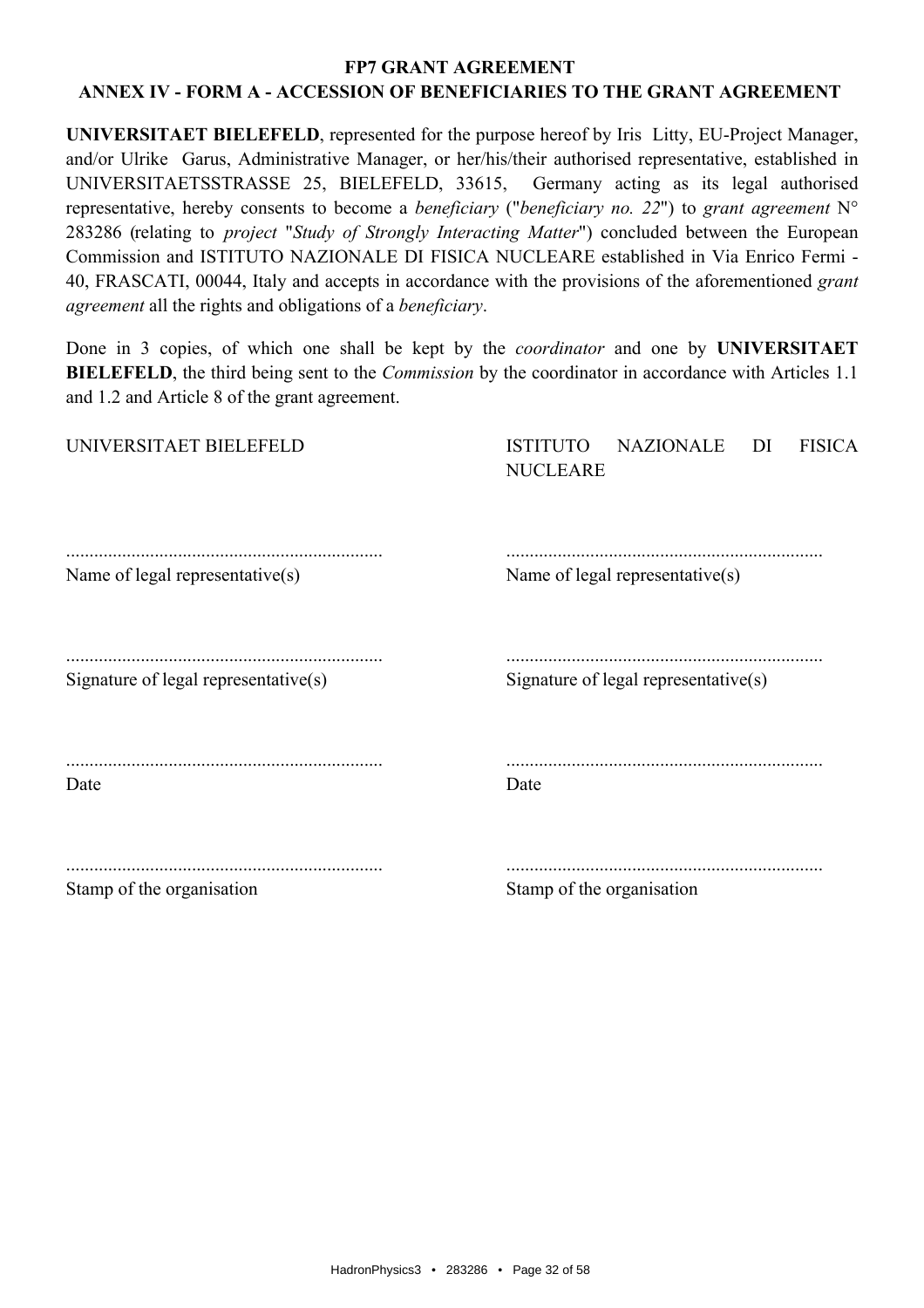# **FP7 GRANT AGREEMENT**

# **ANNEX IV - FORM A - ACCESSION OF BENEFICIARIES TO THE GRANT AGREEMENT**

**UNIVERSITAET REGENSBURG**, represented for the purpose hereof by Christian Blomeyer, Head of Administration, or his authorised representative, established in UNIVERSITAETSSTRASSE 31, REGENSBURG, 93053, Germany acting as its legal authorised representative, hereby consents to become a *beneficiary* ("*beneficiary no. 23*") to grant agreement N° 283286 (relating to *project* "Study of *Strongly Interacting Matter*") concluded between the European Commission and ISTITUTO NAZIONALE DI FISICA NUCLEARE established in Via Enrico Fermi - 40, FRASCATI, 00044, Italy and accepts in accordance with the provisions of the aforementioned *grant agreement* all the rights and obligations of a *beneficiary*.

Done in 3 copies, of which one shall be kept by the *coordinator* and one by UNIVERSITAET **REGENSBURG**, the third being sent to the *Commission* by the coordinator in accordance with Articles 1.1 and 1.2 and Article 8 of the grant agreement.

| UNIVERSITAET REGENSBURG                 | <b>NAZIONALE</b><br><b>FISICA</b><br><b>ISTITUTO</b><br>DI<br><b>NUCLEARE</b> |
|-----------------------------------------|-------------------------------------------------------------------------------|
| Name of legal representative(s)         | Name of legal representative(s)                                               |
| Signature of legal representative $(s)$ | Signature of legal representative $(s)$                                       |
| Date                                    | Date                                                                          |
| Stamp of the organisation               | Stamp of the organisation                                                     |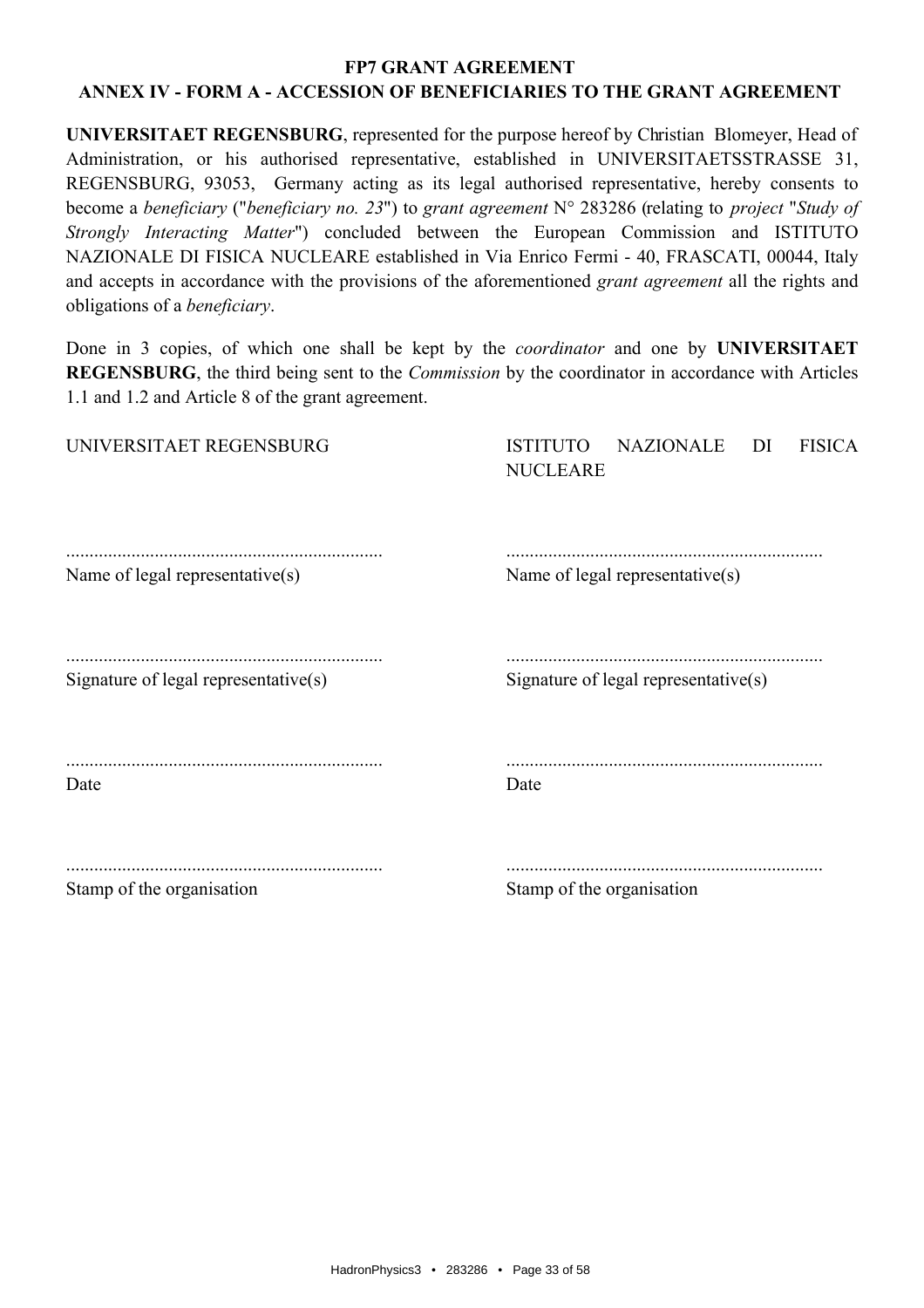WESTFAELISCHE WILHELMS-UNIVERSITAET MUENSTER, represented for the purpose hereof by Katharina Steinberg, Head of Dep. 6, and/or André Moor, Legal Adviser, or her/his/their authorised representative, established in SCHLOSSPLATZ 2, MUENSTER, 48149, Germany acting as its legal authorised representative, hereby consents to become a *beneficiary* ("*beneficiary no. 24*") to grant agreement N° 283286 (relating to project "Study of Strongly Interacting Matter") concluded between the European Commission and ISTITUTO NAZIONALE DI FISICA NUCLEARE established in Via Enrico Fermi - 40, FRASCATI, 00044, Italy and accepts in accordance with the provisions of the aforementioned grant agreement all the rights and obligations of a beneficiary.

Done in 3 copies, of which one shall be kept by the *coordinator* and one by **WESTFAELISCHE** WILHELMS-UNIVERSITAET MUENSTER, the third being sent to the *Commission* by the coordinator in accordance with Articles 1.1 and 1.2 and Article 8 of the grant agreement.

| WESTFAELISCHE<br>WILHELMS-UNIVERSITAET MUENSTER | <b>NAZIONALE</b><br><b>ISTITUTO</b><br><b>FISICA</b><br>DI<br><b>NUCLEARE</b> |
|-------------------------------------------------|-------------------------------------------------------------------------------|
| Name of legal representative(s)                 | Name of legal representative(s)                                               |
| Signature of legal representative(s)            | Signature of legal representative $(s)$                                       |
| Date                                            | Date                                                                          |
| Stamp of the organisation                       | Stamp of the organisation                                                     |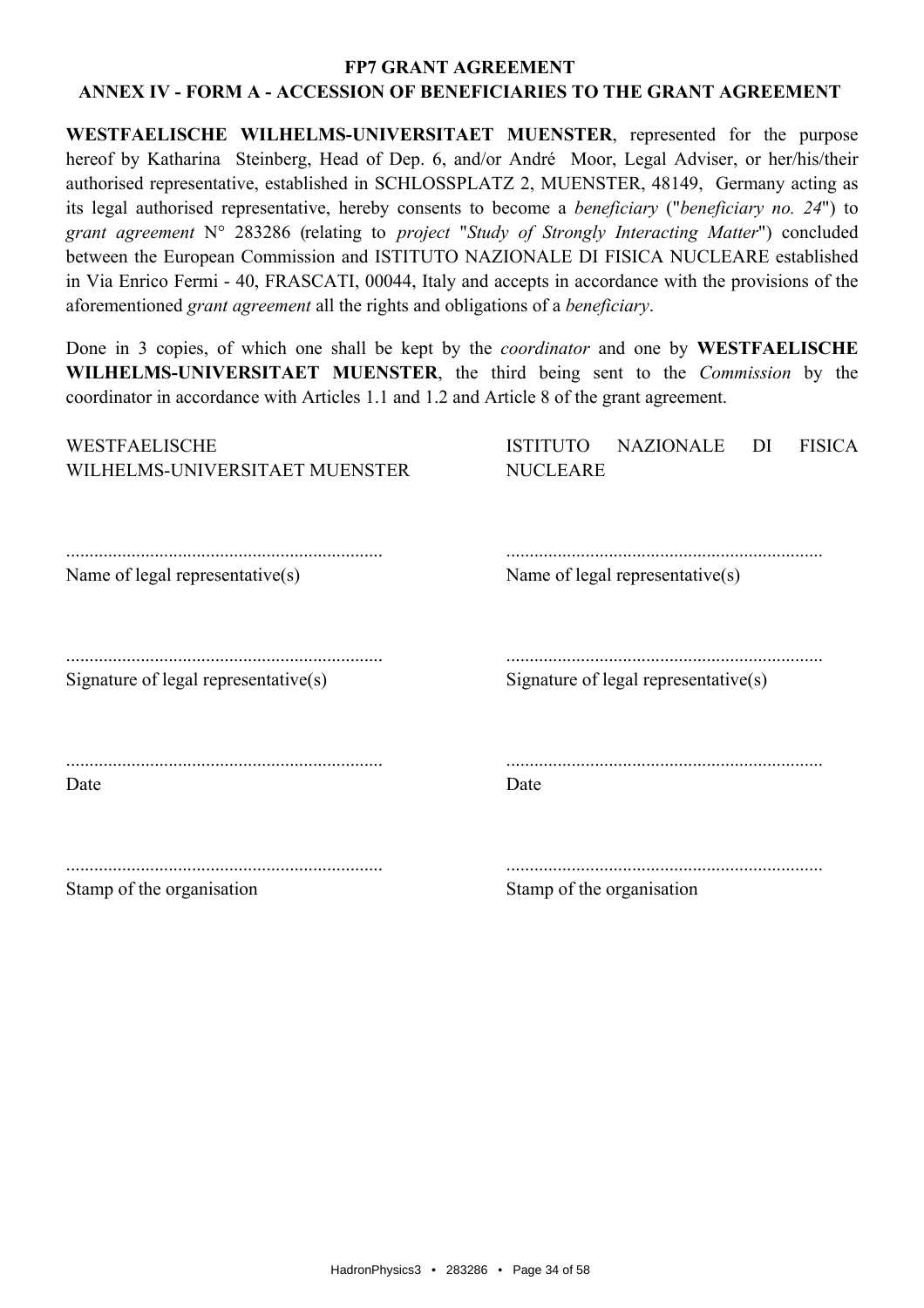UNIVERSITAT DE BARCELONA, represented for the purpose hereof by Silvia Atrian, Vice-Rector, and/or Jordi Alberch, Vice-Rector, or her/his/their authorised representative, established in GRAN VIA DE LES CORTS CATALANES 585, BARCELONA, 08007, Spain acting as its legal authorised representative, hereby consents to become a *beneficiary* ("*beneficiary no. 25*") to grant agreement  $N^{\circ}$ 283286 (relating to *project "Study of Strongly Interacting Matter"*) concluded between the European Commission and ISTITUTO NAZIONALE DI FISICA NUCLEARE established in Via Enrico Fermi -40, FRASCATI, 00044, Italy and accepts in accordance with the provisions of the aforementioned grant agreement all the rights and obligations of a beneficiary.

Done in 3 copies, of which one shall be kept by the *coordinator* and one by **UNIVERSITAT DE BARCELONA**, the third being sent to the *Commission* by the coordinator in accordance with Articles 1.1 and 1.2 and Article 8 of the grant agreement.

| UNIVERSITAT DE BARCELONA             | <b>NAZIONALE</b><br><b>FISICA</b><br><b>ISTITUTO</b><br>DI<br><b>NUCLEARE</b> |
|--------------------------------------|-------------------------------------------------------------------------------|
| Name of legal representative(s)      | Name of legal representative(s)                                               |
| Signature of legal representative(s) | Signature of legal representative(s)                                          |
| Date                                 | Date                                                                          |
| Stamp of the organisation            | Stamp of the organisation                                                     |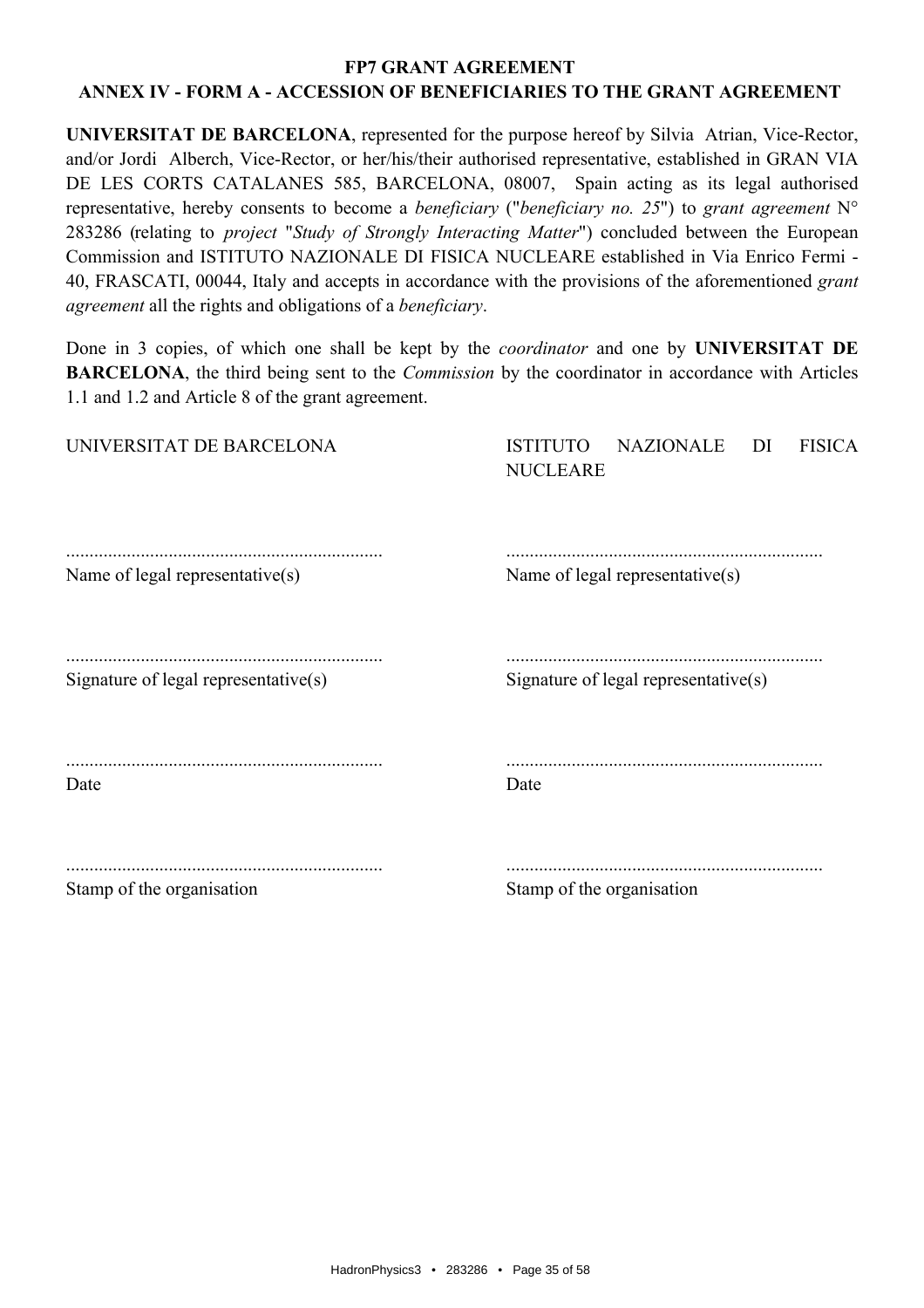UNIVERSIDAD DE MURCIA, represented for the purpose hereof by Juan María Vázquez Rojas, Vice-Chancellor for Research, and/or José Antonio Cobacho Gómez, Chancellor, or her/his/their authorised representative, established in AVENIDA TENIENTE FLOMESTA S/N - EDIFICIO CONVALECENCIA, MURCIA, 30003, Spain acting as its legal authorised representative, hereby consents to become a *beneficiary* ("*beneficiary no. 26*") to grant agreement  $N^{\circ}$  283286 (relating to *project* "Study of Strongly Interacting Matter") concluded between the European Commission and ISTITUTO NAZIONALE DI FISICA NUCLEARE established in Via Enrico Fermi - 40, FRASCATI, 00044, Italy and accepts in accordance with the provisions of the aforementioned grant agreement all the rights and obligations of a *beneficiary*.

Done in 3 copies, of which one shall be kept by the *coordinator* and one by **UNIVERSIDAD DE** MURCIA, the third being sent to the *Commission* by the coordinator in accordance with Articles 1.1 and 1.2 and Article 8 of the grant agreement.

| UNIVERSIDAD DE MURCIA                | <b>NAZIONALE</b><br><b>FISICA</b><br><b>ISTITUTO</b><br>DI<br><b>NUCLEARE</b> |
|--------------------------------------|-------------------------------------------------------------------------------|
| Name of legal representative(s)      | Name of legal representative(s)                                               |
| Signature of legal representative(s) | Signature of legal representative(s)                                          |
| Date                                 | Date                                                                          |
| Stamp of the organisation            | Stamp of the organisation                                                     |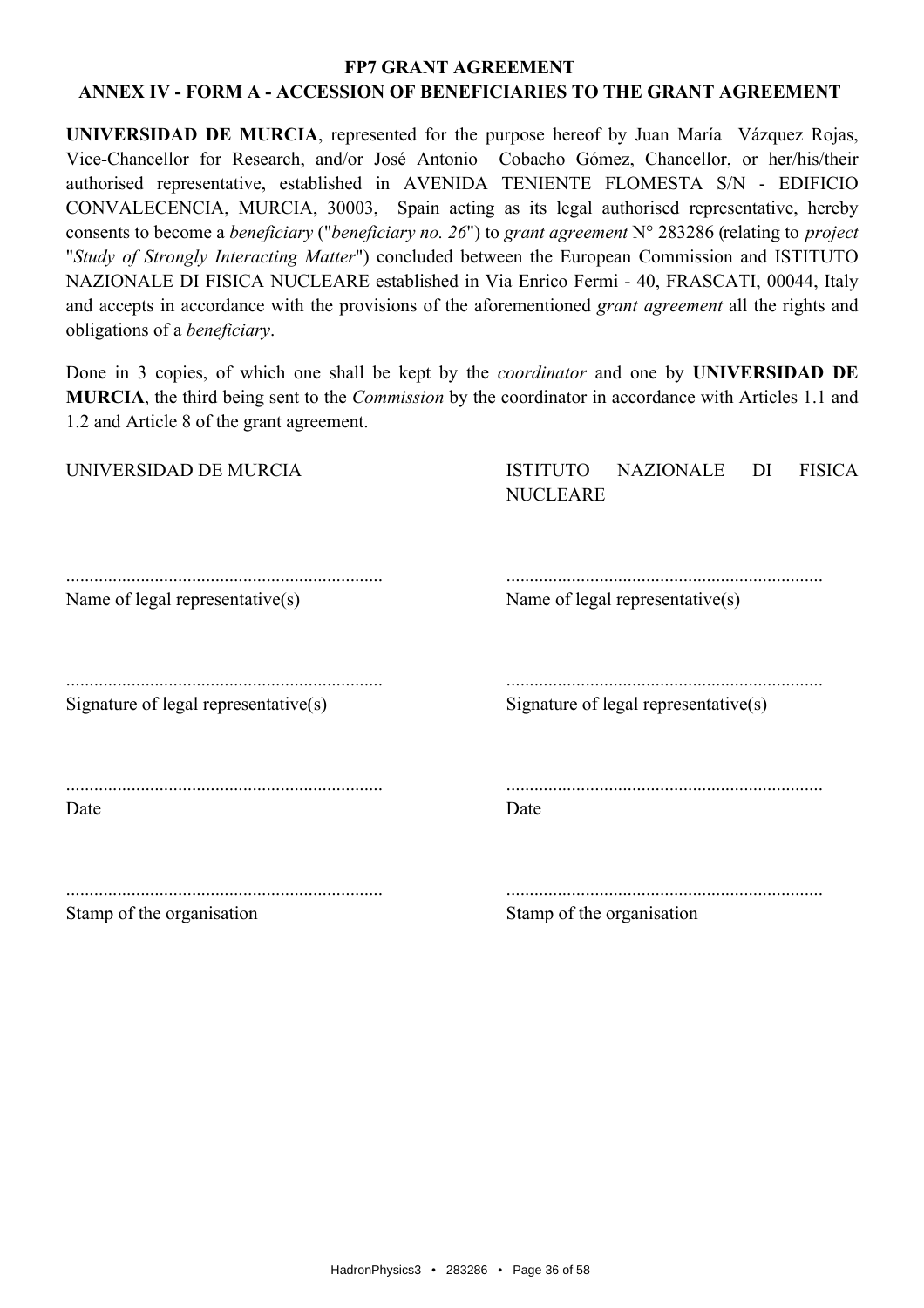UNIVERSIDADE DE SANTIAGO DE COMPOSTELA, represented for the purpose hereof by Juan José Casares Long, Rector, and/or Francisco González García, Vicechancellor for Research and Innovation, or her/his/their authorised representative, established in PAZO DE SAN XEROME, PRAZA DO OBRADOIRO S/N, SANTIAGO DE COMPOSTELA, 15782, Spain acting as its legal authorised representative, hereby consents to become a *beneficiary* ("*beneficiary no. 27*") to grant agreement  $N^{\circ}$ 283286 (relating to *project "Study of Strongly Interacting Matter"*) concluded between the European Commission and ISTITUTO NAZIONALE DI FISICA NUCLEARE established in Via Enrico Fermi -40, FRASCATI, 00044, Italy and accepts in accordance with the provisions of the aforementioned grant *agreement* all the rights and obligations of a *beneficiary*.

Done in 3 copies, of which one shall be kept by the *coordinator* and one by **UNIVERSIDADE DE** SANTIAGO DE COMPOSTELA, the third being sent to the *Commission* by the coordinator in accordance with Articles 1.1 and 1.2 and Article 8 of the grant agreement.

| UNIVERSIDADE DE<br><b>SANTIAGO</b><br>DE<br><b>COMPOSTELA</b> | NAZIONALE<br><b>ISTITUTO</b><br>DI<br><b>FISICA</b><br><b>NUCLEARE</b> |
|---------------------------------------------------------------|------------------------------------------------------------------------|
|                                                               |                                                                        |
| Name of legal representative(s)                               | Name of legal representative(s)                                        |
| Signature of legal representative(s)                          | Signature of legal representative $(s)$                                |
|                                                               |                                                                        |
| Date                                                          | Date                                                                   |
|                                                               |                                                                        |
| Stamp of the organisation                                     | Stamp of the organisation                                              |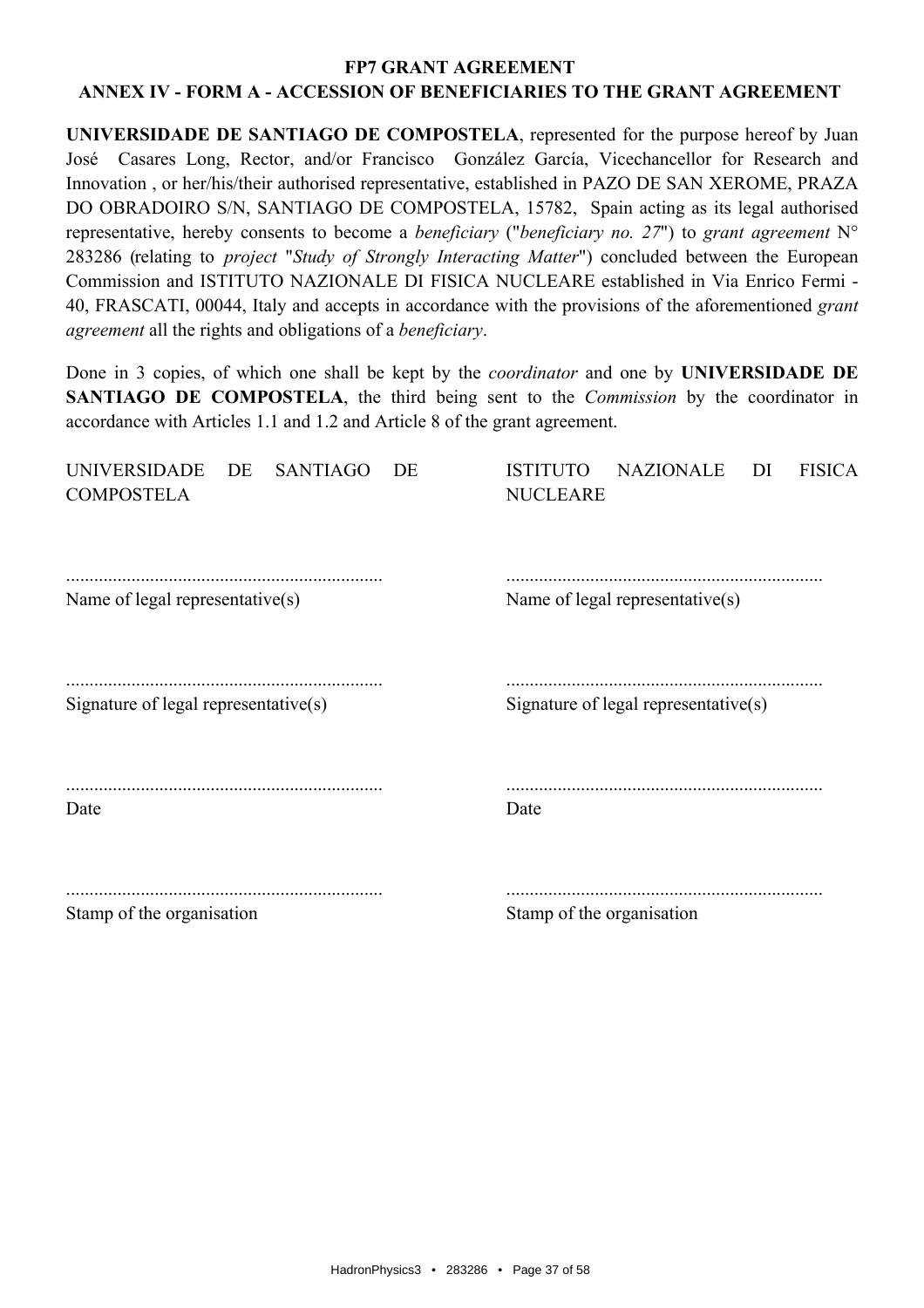UNIVERSITAT DE VALENCIA, represented for the purpose hereof by Esteban Morcillo, Rector, and/or Pedro Carrasco, Vicerector for Research and Scientific Policy, or her/his/their authorised representative, established in AVENIDA BLASCO IBANEZ 13, VALENCIA, 46010, Spain acting as its legal authorised representative, hereby consents to become a *beneficiary* ("*beneficiary no. 28*") to grant agreement  $N^{\circ}$  283286 (relating to *project "Study of Strongly Interacting Matter"*) concluded between the European Commission and ISTITUTO NAZIONALE DI FISICA NUCLEARE established in Via Enrico Fermi - 40, FRASCATI, 00044, Italy and accepts in accordance with the provisions of the aforementioned grant agreement all the rights and obligations of a beneficiary.

Done in 3 copies, of which one shall be kept by the *coordinator* and one by **UNIVERSITAT DE** VALENCIA, the third being sent to the *Commission* by the coordinator in accordance with Articles 1.1 and 1.2 and Article 8 of the grant agreement.

| UNIVERSITAT DE VALENCIA              | <b>NAZIONALE</b><br><b>FISICA</b><br><b>ISTITUTO</b><br>DI<br><b>NUCLEARE</b> |
|--------------------------------------|-------------------------------------------------------------------------------|
| Name of legal representative(s)      | Name of legal representative(s)                                               |
| Signature of legal representative(s) | Signature of legal representative(s)                                          |
| Date                                 | Date                                                                          |
| Stamp of the organisation            | Stamp of the organisation                                                     |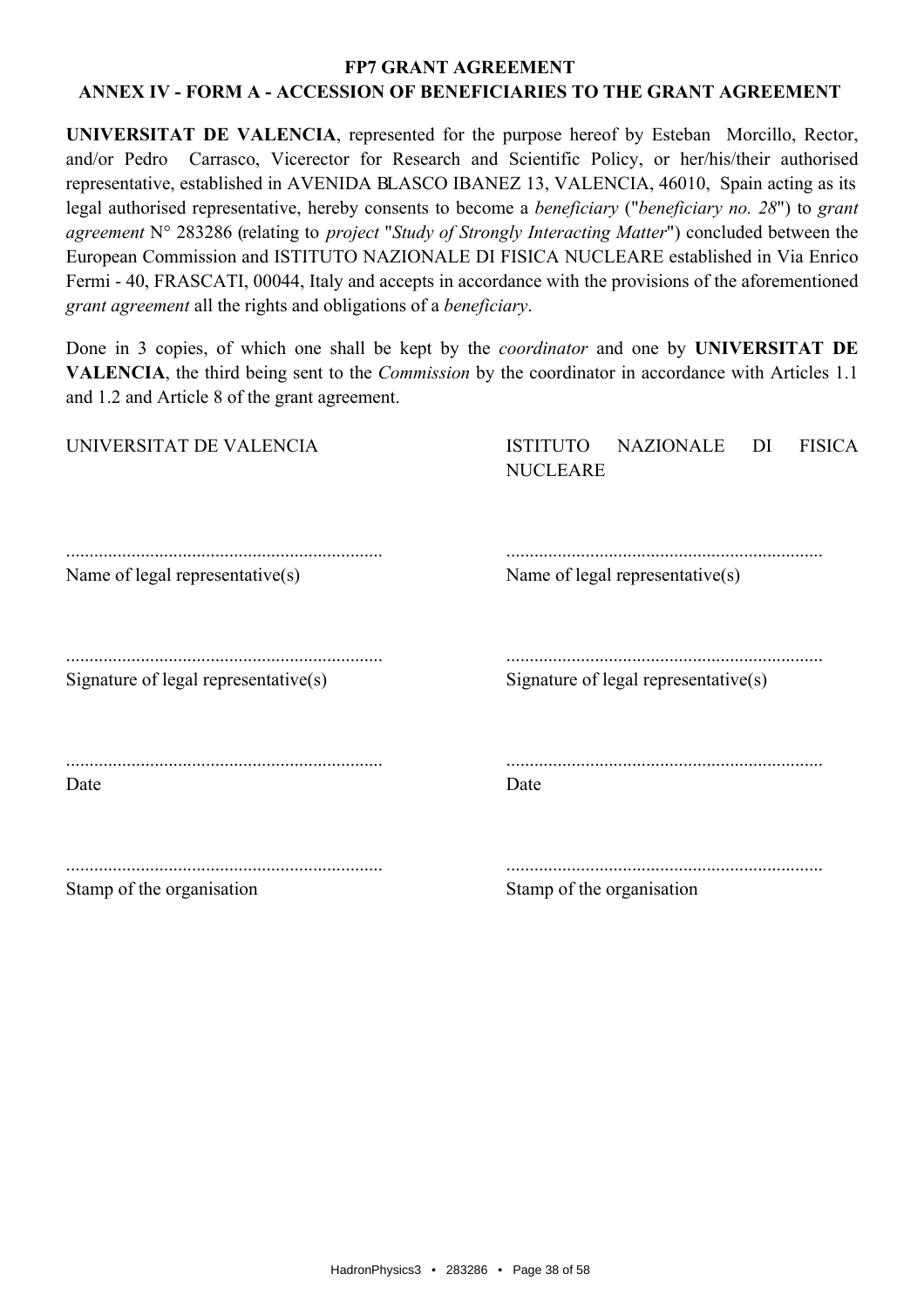**HELSINGIN YLIOPISTO**, represented for the purpose hereof by Dan-Olof Riska, Director, and/or Sainio, Administrative Manager, Vice-Director, or her/his/their authorised representative, Mikko established in YLIOPISTONKATU 4, HELSINGIN YLIOPISTO, 00014, Finland acting as its legal authorised representative, hereby consents to become a *beneficiary* ("*beneficiary no. 29*") to grant agreement N° 283286 (relating to *project "Study of Strongly Interacting Matter"*) concluded between the European Commission and ISTITUTO NAZIONALE DI FISICA NUCLEARE established in Via Enrico Fermi - 40, FRASCATI, 00044, Italy and accepts in accordance with the provisions of the aforementioned grant agreement all the rights and obligations of a beneficiary.

Done in 3 copies, of which one shall be kept by the *coordinator* and one by **HELSINGIN YLIOPISTO**, the third being sent to the *Commission* by the coordinator in accordance with Articles 1.1 and 1.2 and Article 8 of the grant agreement.

| HELSINGIN YLIOPISTO                  | <b>NAZIONALE</b><br><b>FISICA</b><br><b>ISTITUTO</b><br>DI<br><b>NUCLEARE</b> |
|--------------------------------------|-------------------------------------------------------------------------------|
| Name of legal representative(s)      | Name of legal representative(s)                                               |
| Signature of legal representative(s) | Signature of legal representative(s)                                          |
| Date                                 | Date                                                                          |
| Stamp of the organisation            | Stamp of the organisation                                                     |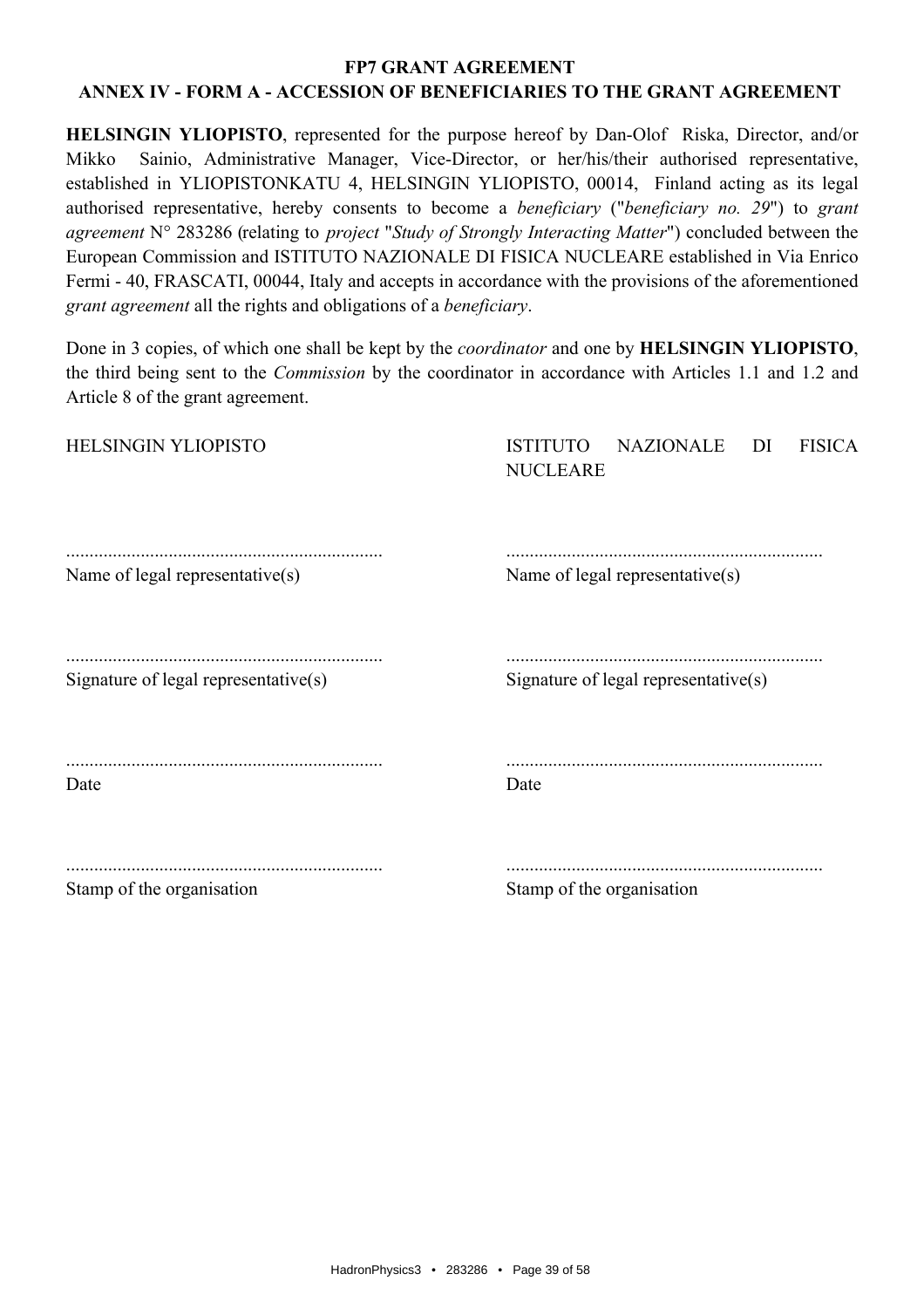COMMISSARIAT A L ENERGIE ATOMIQUE ET AUX ENERGIES ALTERNATIVES, represented for the purpose hereof by Yves Caristan, Director of DSM, and/or Jean-Paul Duraud, Deputy- Director of DSM, or her/his/their authorised representative, established in RUE LEBLANC 25, PARIS 15, 75015, France acting as its legal authorised representative, hereby consents to become a beneficiary ("beneficiary no. 30") to grant agreement  $N^{\circ}$  283286 (relating to project "Study of Strongly Interacting Matter") concluded between the European Commission and ISTITUTO NAZIONALE DI FISICA NUCLEARE established in Via Enrico Fermi - 40, FRASCATI, 00044, Italy and accepts in accordance with the provisions of the aforementioned *grant agreement* all the rights and obligations of a beneficiary.

Done in 3 copies, of which one shall be kept by the *coordinator* and one by **COMMISSARIAT** A L ENERGIE ATOMIQUE ET AUX ENERGIES ALTERNATIVES, the third being sent to the Commission by the coordinator in accordance with Articles 1.1 and 1.2 and Article 8 of the grant agreement.

| <b>COMMISSARIAT</b><br><b>ENERGIE</b><br>L<br>$\mathsf{A}$<br><b>ATOMIQUE</b><br><b>ENERGIES</b><br>ET<br><b>AUX</b><br><b>ALTERNATIVES</b> | <b>NAZIONALE</b><br><b>FISICA</b><br><b>ISTITUTO</b><br>DI<br><b>NUCLEARE</b> |
|---------------------------------------------------------------------------------------------------------------------------------------------|-------------------------------------------------------------------------------|
| Name of legal representative(s)                                                                                                             | Name of legal representative(s)                                               |
| Signature of legal representative $(s)$                                                                                                     | Signature of legal representative $(s)$                                       |
| Date                                                                                                                                        | Date                                                                          |
| Stamp of the organisation                                                                                                                   | Stamp of the organisation                                                     |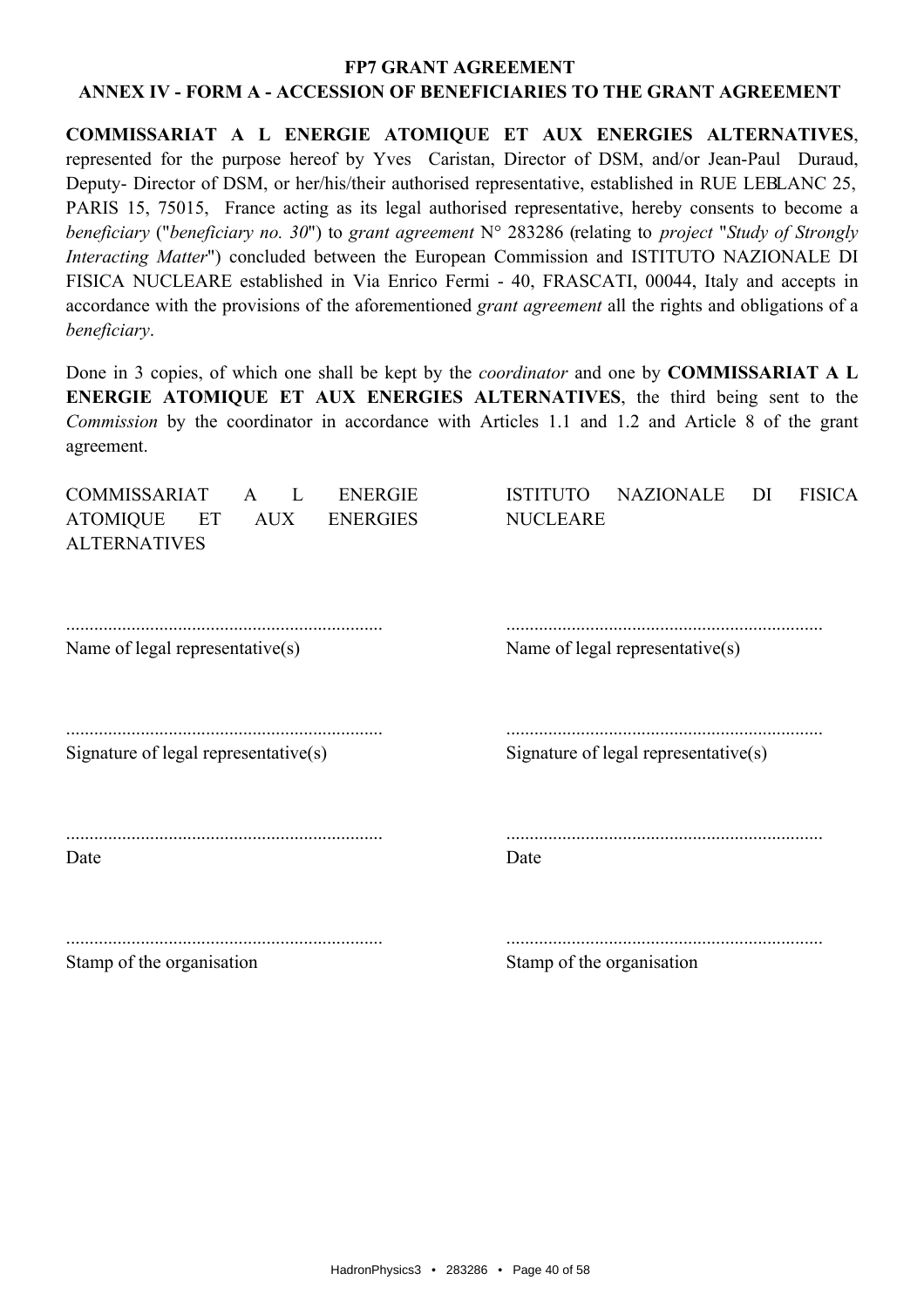CENTRE NATIONAL DE LA RECHERCHE SCIENTIFIQUE, represented for the purpose hereof by Jacques MARTINO, Director of IN2P3, or his authorised representative, established in Rue Michel -Ange 3, PARIS, 75794, France acting as its legal authorised representative, hereby consents to become a beneficiary ("beneficiary no. 31") to grant agreement  $N^{\circ}$  283286 (relating to project "Study of Strongly *Interacting Matter*") concluded between the European Commission and ISTITUTO NAZIONALE DI FISICA NUCLEARE established in Via Enrico Fermi - 40, FRASCATI, 00044, Italy and accepts in accordance with the provisions of the aforementioned *grant agreement* all the rights and obligations of a beneficiary.

Done in 3 copies, of which one shall be kept by the *coordinator* and one by **CENTRE NATIONAL DE** LA RECHERCHE SCIENTIFIQUE, the third being sent to the *Commission* by the coordinator in accordance with Articles 1.1 and 1.2 and Article 8 of the grant agreement.

| CENTRE NATIONAL DE LA RECHERCHE<br><b>SCIENTIFIQUE</b> | <b>ISTITUTO</b><br>NAZIONALE<br>DI<br><b>FISICA</b><br><b>NUCLEARE</b> |
|--------------------------------------------------------|------------------------------------------------------------------------|
| Name of legal representative(s)                        | Name of legal representative(s)                                        |
| Signature of legal representative(s)                   | Signature of legal representative $(s)$                                |
| Date                                                   | Date                                                                   |
| Stamp of the organisation                              | Stamp of the organisation                                              |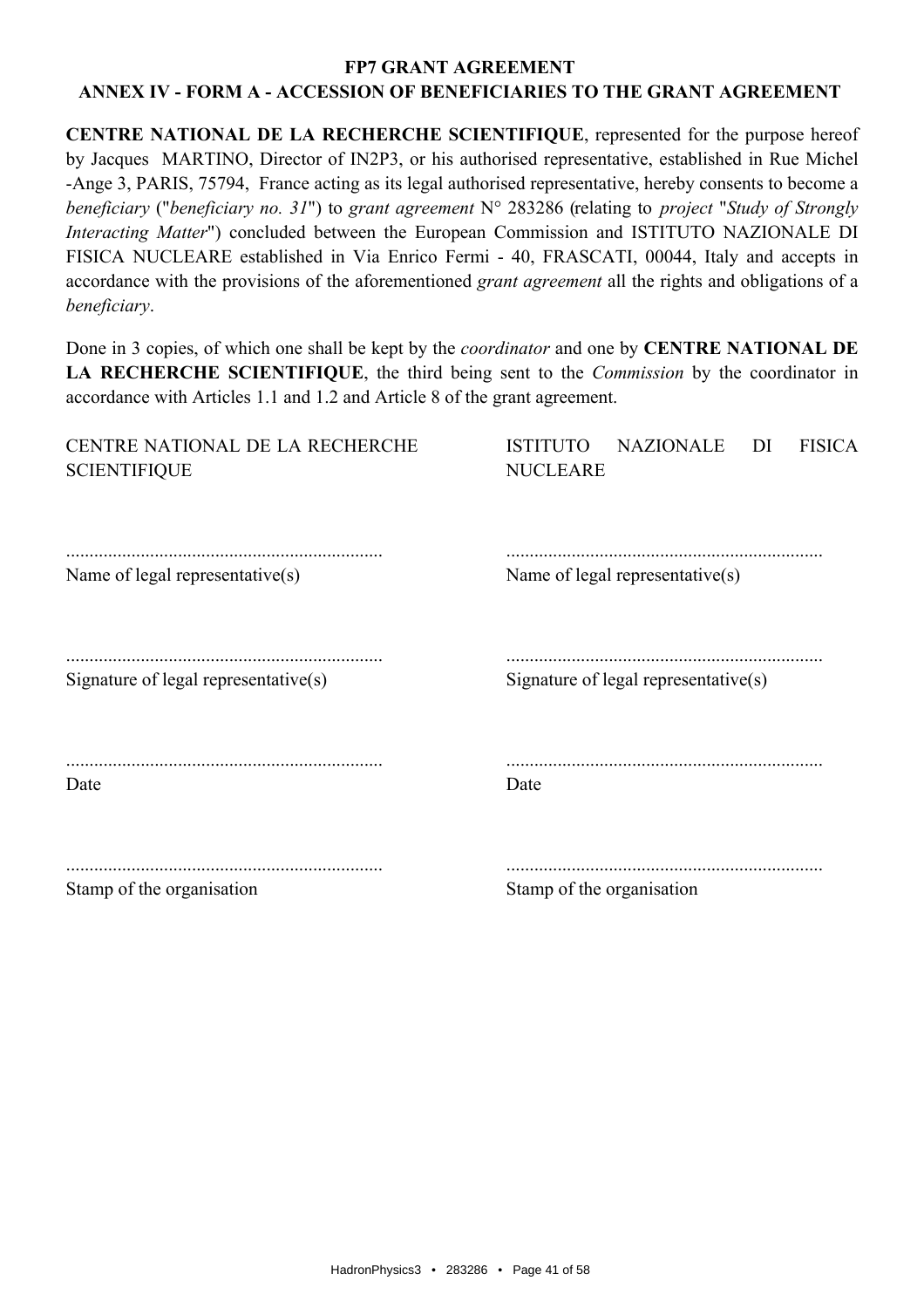RUDER BOSKOVIC INSTITUTE, represented for the purpose hereof by Danica Ramljak, Director General, and/or Marin Roje, Assistant Director General, or her/his/their authorised representative, established in Bijenicka cesta 54, ZAGREB, 10000, Croatia acting as its legal authorised representative, hereby consents to become a *beneficiary* ("*beneficiary no. 32*") to grant agreement N° 283286 (relating to project "Study of Strongly Interacting Matter") concluded between the European Commission and ISTITUTO NAZIONALE DI FISICA NUCLEARE established in Via Enrico Fermi - 40, FRASCATI, 00044, Italy and accepts in accordance with the provisions of the aforementioned *grant agreement* all the rights and obligations of a *beneficiary*.

Done in 3 copies, of which one shall be kept by the *coordinator* and one by **RUDER BOSKOVIC INSTITUTE**, the third being sent to the *Commission* by the coordinator in accordance with Articles 1.1 and 1.2 and Article 8 of the grant agreement.

| RUDER BOSKOVIC INSTITUTE             | <b>NAZIONALE</b><br><b>ISTITUTO</b><br><b>FISICA</b><br>DI<br><b>NUCLEARE</b> |
|--------------------------------------|-------------------------------------------------------------------------------|
| Name of legal representative(s)      | Name of legal representative(s)                                               |
| Signature of legal representative(s) | Signature of legal representative(s)                                          |
| Date                                 | Date                                                                          |
| Stamp of the organisation            | Stamp of the organisation                                                     |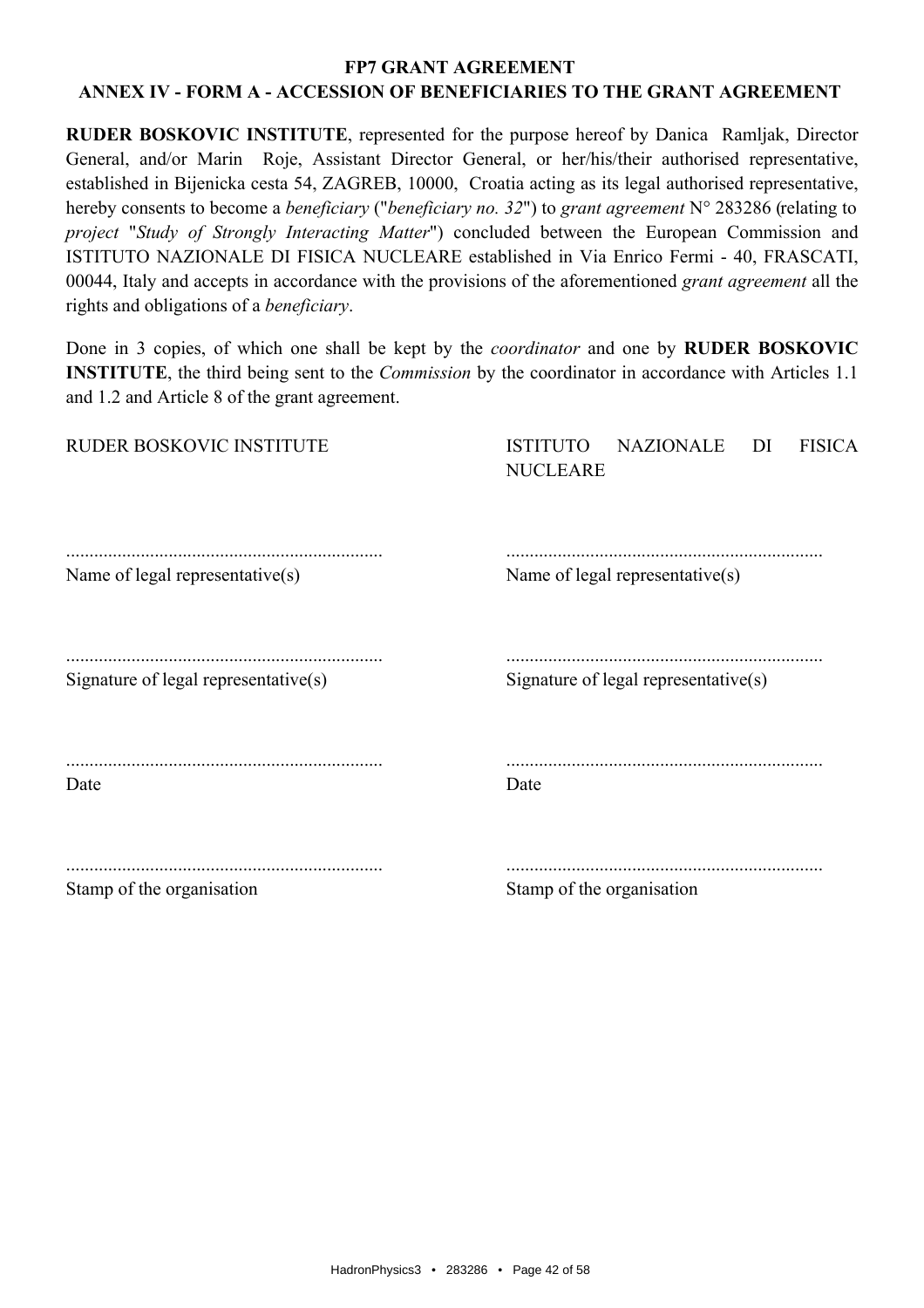# FACULTY OF SCIENCE UNIVERSITY OF ZAGREB, represented for the purpose hereof by Amir Hamzic, Dean of faculty, or his authorised representative, established in Horvatovac 102a, ZAGREB, 10000. Croatia acting as its legal authorised representative, hereby consents to become a *beneficiary* ("beneficiary no. 33") to grant agreement  $N^{\circ}$  283286 (relating to project "Study of Strongly Interacting Matter") concluded between the European Commission and ISTITUTO NAZIONALE DI FISICA NUCLEARE established in Via Enrico Fermi - 40, FRASCATI, 00044, Italy and accepts in accordance with the provisions of the aforementioned *grant agreement* all the rights and obligations of a *beneficiary*.

Done in 3 copies, of which one shall be kept by the *coordinator* and one by **FACULTY OF SCIENCE** UNIVERSITY OF ZAGREB, the third being sent to the *Commission* by the coordinator in accordance with Articles 1.1 and 1.2 and Article 8 of the grant agreement.

| FACULTY OF SCIENCE UNIVERSITY OF<br><b>ZAGREB</b> | <b>ISTITUTO</b><br><b>NAZIONALE</b><br><b>FISICA</b><br>DI<br><b>NUCLEARE</b> |
|---------------------------------------------------|-------------------------------------------------------------------------------|
| Name of legal representative(s)                   | Name of legal representative(s)                                               |
| Signature of legal representative(s)              | Signature of legal representative $(s)$                                       |
| Date                                              | Date                                                                          |
| $\alpha$ $\alpha$ $\alpha$                        | $\alpha$ $\alpha$ $\alpha$                                                    |

Stamp of the organisation

Stamp of the organisation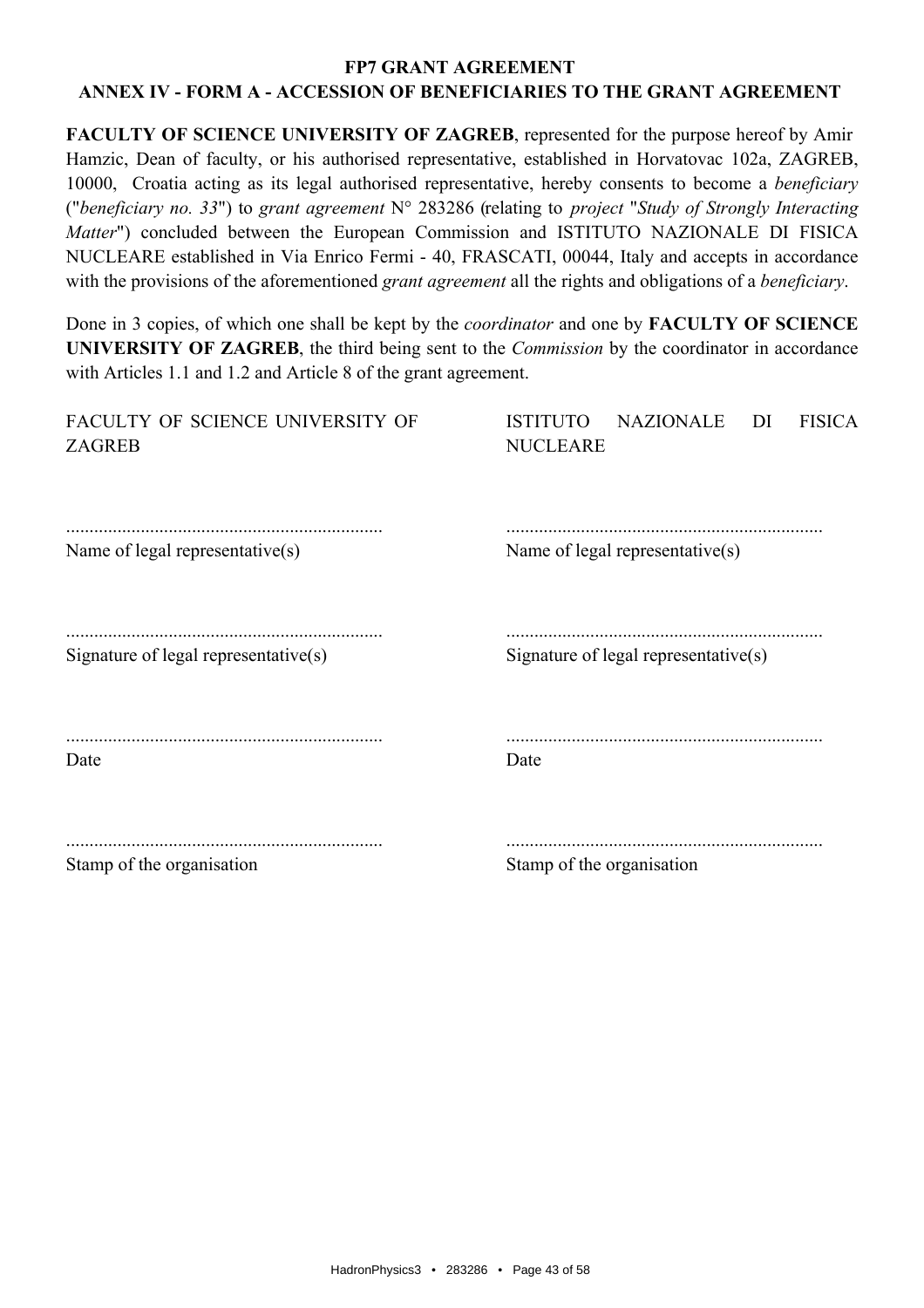MTA KFKI RESZECSKE-ES MAGFIZIKAI KUTATOINTEZET, represented for the purpose hereof by Zoltan Szokefalvi-Nagy, Director, and/or Ilona Deme, Deputy Financial Director, or her/his/their authorised representative, established in KONKOLY THEGE MIKLOS UTCA 29-33, BUDAPEST, 1121, Hungary acting as its legal authorised representative, hereby consents to become a beneficiary ("beneficiary no. 34") to grant agreement  $N^{\circ}$  283286 (relating to project "Study of Strongly Interacting Matter") concluded between the European Commission and ISTITUTO NAZIONALE DI FISICA NUCLEARE established in Via Enrico Fermi - 40, FRASCATI, 00044, Italy and accepts in accordance with the provisions of the aforementioned *grant agreement* all the rights and obligations of a beneficiary.

Done in 3 copies, of which one shall be kept by the *coordinator* and one by MTA KFKI RESZECSKE-ES MAGFIZIKAI KUTATOINTEZET, the third being sent to the *Commission* by the coordinator in accordance with Articles 1.1 and 1.2 and Article 8 of the grant agreement.

| MTA KFKI RESZECSKE-ES MAGFIZIKAI<br><b>KUTATOINTEZET</b> | <b>ISTITUTO</b><br><b>NAZIONALE</b><br><b>FISICA</b><br>DI<br><b>NUCLEARE</b> |
|----------------------------------------------------------|-------------------------------------------------------------------------------|
| Name of legal representative(s)                          | Name of legal representative $(s)$                                            |
| Signature of legal representative $(s)$                  | Signature of legal representative $(s)$                                       |
| Date                                                     | Date                                                                          |
| Stamp of the organisation                                | Stamp of the organisation                                                     |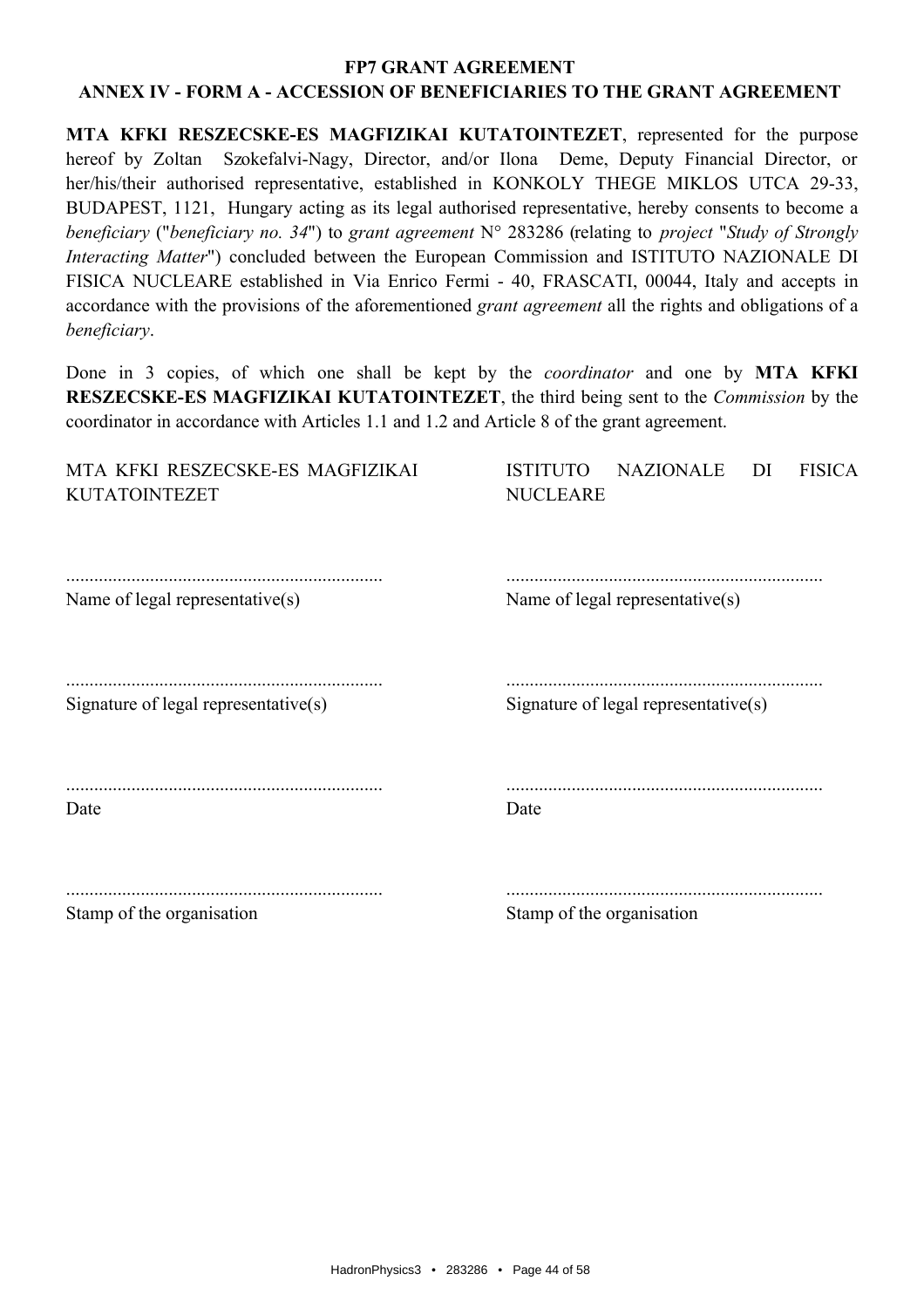#### **FP7 GRANT AGREEMENT**

# ANNEX IV - FORM A - ACCESSION OF BENEFICIARIES TO THE GRANT AGREEMENT

FONDAZIONE BRUNO KESSLER, represented for the purpose hereof by Achim Richter, Director, and/or Massimo Egidi, President, or her/his/their authorised representative, established in VIA SANTA CROCE 77, TRENTO, 38122, Italy acting as its legal authorised representative, hereby consents to become a beneficiary ("beneficiary no. 35") to grant agreement  $N^{\circ}$  283286 (relating to project "Study of Strongly Interacting Matter") concluded between the European Commission and ISTITUTO NAZIONALE DI FISICA NUCLEARE established in Via Enrico Fermi - 40, FRASCATI, 00044, Italy and accepts in accordance with the provisions of the aforementioned *grant agreement* all the rights and obligations of a *beneficiary*.

Done in 3 copies, of which one shall be kept by the *coordinator* and one by **FONDAZIONE BRUNO KESSLER**, the third being sent to the *Commission* by the coordinator in accordance with Articles 1.1 and 1.2 and Article 8 of the grant agreement.

| FONDAZIONE BRUNO KESSLER             | <b>NAZIONALE</b><br><b>FISICA</b><br><b>ISTITUTO</b><br>DI<br><b>NUCLEARE</b> |
|--------------------------------------|-------------------------------------------------------------------------------|
| Name of legal representative(s)      | Name of legal representative(s)                                               |
| Signature of legal representative(s) | Signature of legal representative(s)                                          |
| Date                                 | Date                                                                          |
| Stamp of the organisation            | Stamp of the organisation                                                     |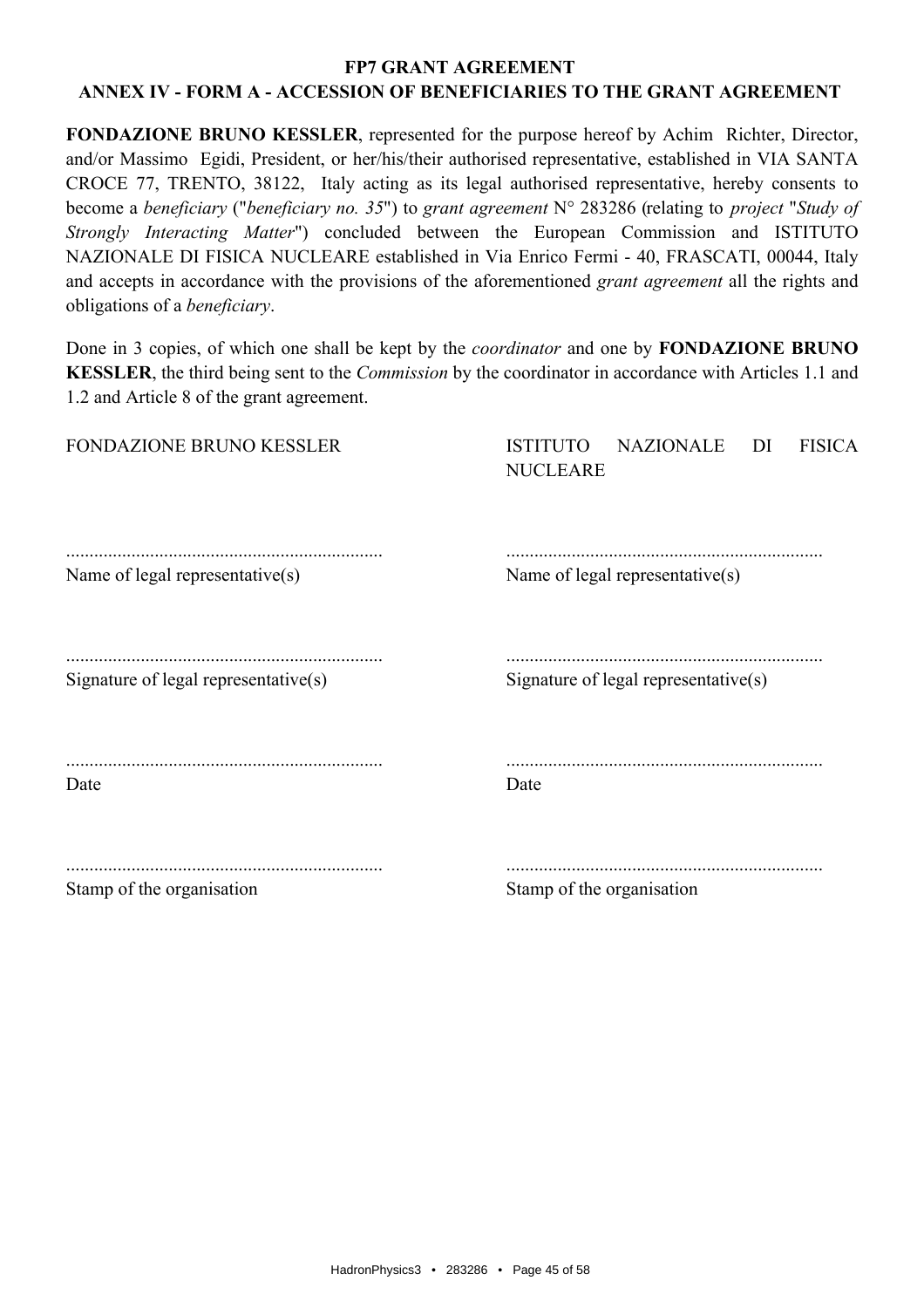**RIJKSUNIVERSITEIT GRONINGEN**, represented for the purpose hereof by Sibrand Poppema, Chairman of the Executive Board (College van Bestuur), or his authorised representative, established in Broerstraat 5, GRONINGEN, 9712CP, Netherlands acting as its legal authorised representative, hereby consents to become a *beneficiary* ("*beneficiary no.* 36") to grant agreement  $N^{\circ}$  283286 (relating to *project* "Study of Strongly Interacting Matter") concluded between the European Commission and ISTITUTO NAZIONALE DI FISICA NUCLEARE established in Via Enrico Fermi - 40, FRASCATI, 00044, Italy and accepts in accordance with the provisions of the aforementioned *grant agreement* all the rights and obligations of a *beneficiary*.

Done in 3 copies, of which one shall be kept by the *coordinator* and one by **RIJKSUNIVERSITEIT GRONINGEN**, the third being sent to the *Commission* by the coordinator in accordance with Articles 1.1 and 1.2 and Article 8 of the grant agreement.

| RIJKSUNIVERSITEIT GRONINGEN          | <b>NAZIONALE</b><br><b>FISICA</b><br><b>ISTITUTO</b><br>DI<br><b>NUCLEARE</b> |
|--------------------------------------|-------------------------------------------------------------------------------|
| Name of legal representative(s)      | Name of legal representative(s)                                               |
| Signature of legal representative(s) | Signature of legal representative(s)                                          |
| Date                                 | Date                                                                          |
| Stamp of the organisation            | Stamp of the organisation                                                     |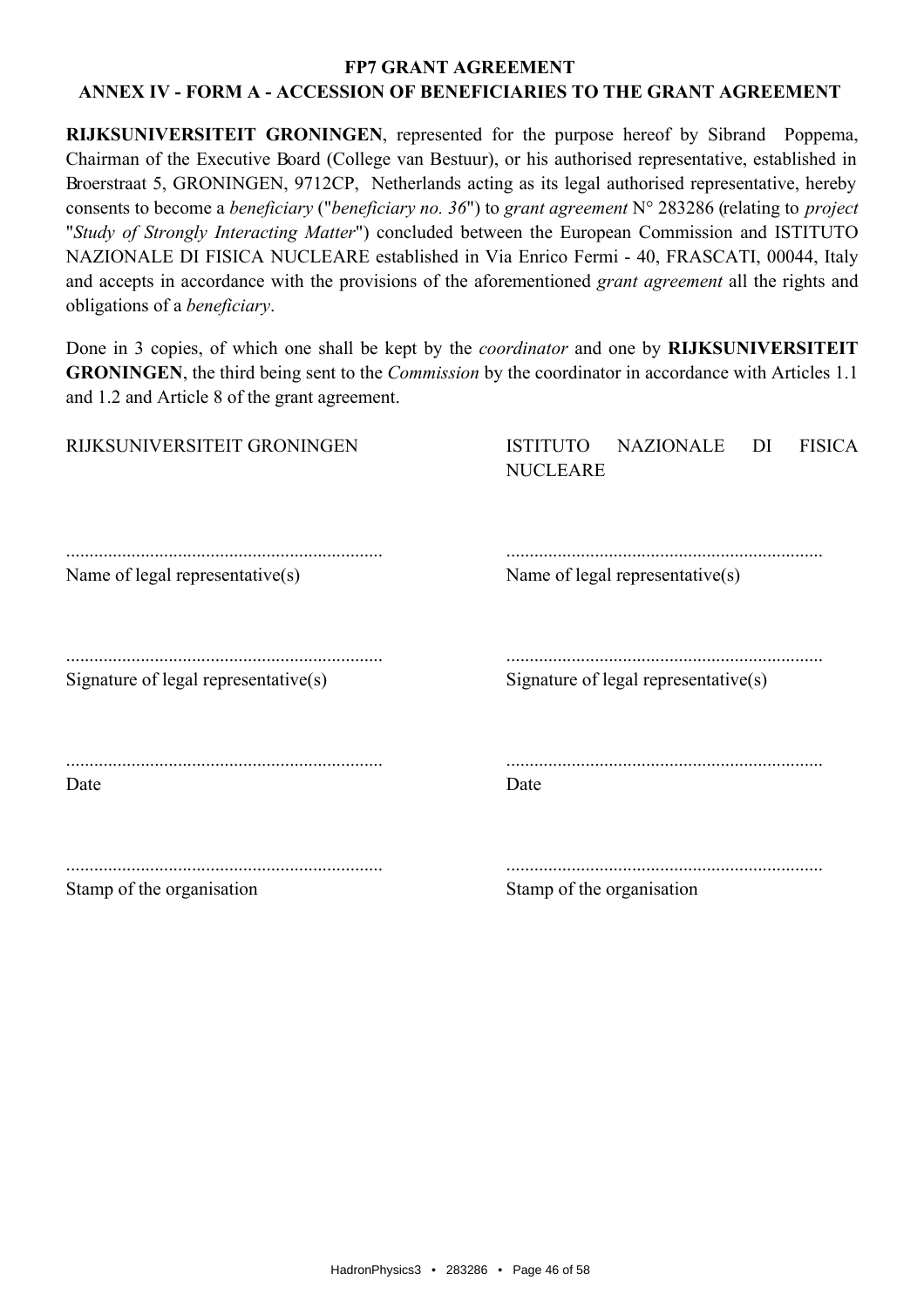#### **FP7 GRANT AGREEMENT**

#### ANNEX IV - FORM A - ACCESSION OF BENEFICIARIES TO THE GRANT AGREEMENT

VERENIGING VOOR CHRISTELLIK HOGER ONDERWLIS WETENSCHAPPELLIK **ONDERZOEK EN PATIENTENZORG**, represented for the purpose hereof by Dirkje Schinkelshoek, Managing director Faculty of Sciences, or her authorised representative, established in De Boelelaan 1105, AMSTERDAM, 1081 HV, Netherlands acting as its legal authorised representative, hereby consents to become a *beneficiary* ("*beneficiary no.* 37") to grant agreement  $N^{\circ}$  283286 (relating to project "Study of Strongly Interacting Matter") concluded between the European Commission and ISTITUTO NAZIONALE DI FISICA NUCLEARE established in Via Enrico Fermi - 40, FRASCATI, 00044, Italy and accepts in accordance with the provisions of the aforementioned grant agreement all the rights and obligations of a *beneficiary*.

Done in 3 copies, of which one shall be kept by the *coordinator* and one by **VERENIGING VOOR CHRISTELLIK HOGER ONDERWIJS WETENSCHAPPELIJK ONDERZOEK** EN **PATIENTENZORG**, the third being sent to the *Commission* by the coordinator in accordance with Articles 1.1 and 1.2 and Article 8 of the grant agreement.

| <b>VERENIGING</b><br><b>HOGER</b>    | <b>VOOR</b><br><b>CHRISTELIJK</b><br><b>ONDERWIJS</b> | <b>ISTITUTO</b><br><b>NAZIONALE</b><br><b>FISICA</b><br>DI<br><b>NUCLEARE</b> |
|--------------------------------------|-------------------------------------------------------|-------------------------------------------------------------------------------|
| <b>PATIENTENZORG</b>                 | WETENSCHAPPELIJK ONDERZOEK EN                         |                                                                               |
| Name of legal representative(s)      |                                                       | Name of legal representative(s)                                               |
| Signature of legal representative(s) |                                                       | Signature of legal representative $(s)$                                       |
| Date                                 |                                                       | Date                                                                          |
| $\alpha$ $\alpha$ $\alpha$           |                                                       | $\alpha$ , $\alpha$ , $\alpha$                                                |

Stamp of the organisation

Stamp of the organisation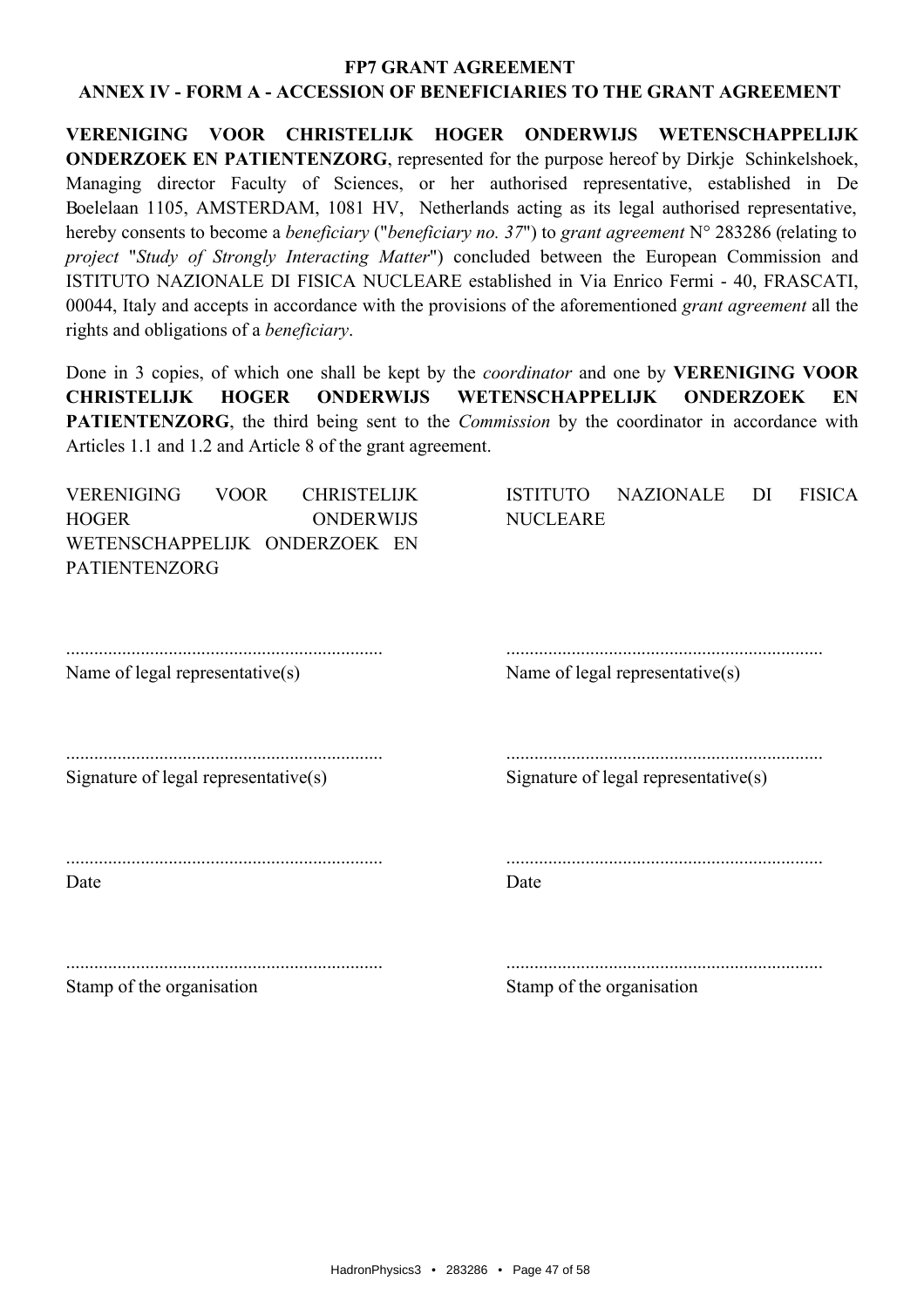INSTYTUT PROBLEMOW JADROWYCH IM.ANDRZEJA SOLTANA - ANDRZEJ SOLTAN **INSTITUTE FOR NUCLEAR STUDIES**, represented for the purpose hereof by Grzegorz Wrochna, Director-General, or his authorised representative, established in IPJ, SWIERK/OTWOCK, 05400, Poland acting as its legal authorised representative, hereby consents to become a *beneficiary* ("beneficiary no. 38") to grant agreement  $N^{\circ}$  283286 (relating to project "Study of Strongly Interacting Matter") concluded between the European Commission and ISTITUTO NAZIONALE DI FISICA NUCLEARE established in Via Enrico Fermi - 40, FRASCATI, 00044, Italy and accepts in accordance with the provisions of the aforementioned *grant agreement* all the rights and obligations of a *beneficiary*.

Done in 3 copies, of which one shall be kept by the *coordinator* and one by **INSTYTUT** PROBLEMOW JADROWYCH IM.ANDRZEJA SOLTANA - ANDRZEJ SOLTAN INSTITUTE FOR NUCLEAR STUDIES, the third being sent to the *Commission* by the coordinator in accordance with Articles 1.1 and 1.2 and Article 8 of the grant agreement.

| INSTYTUT PROBLEMOW JADROWYCH<br>IM.ANDRZEJA SOLTANA -<br>ANDRZEJ<br>INSTITUTE FOR NUCLEAR<br><b>SOLTAN</b><br><b>STUDIES</b> | <b>ISTITUTO</b><br>NAZIONALE<br>DI<br><b>FISICA</b><br><b>NUCLEARE</b> |
|------------------------------------------------------------------------------------------------------------------------------|------------------------------------------------------------------------|
| Name of legal representative(s)                                                                                              | Name of legal representative(s)                                        |
| Signature of legal representative $(s)$                                                                                      | Signature of legal representative $(s)$                                |
| Date                                                                                                                         | Date                                                                   |
| Stamp of the organisation                                                                                                    | Stamp of the organisation                                              |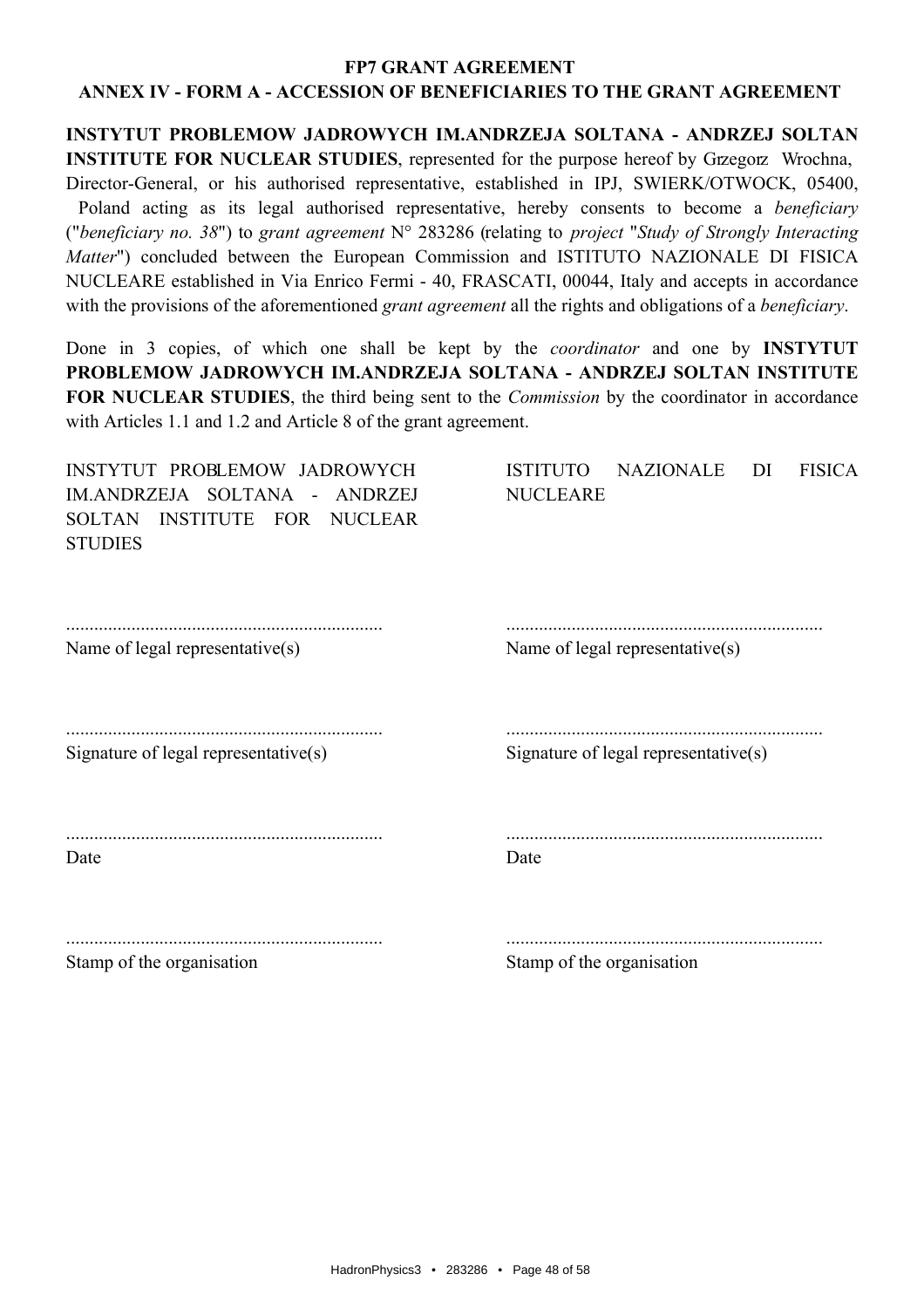UNIWERSYTET JAGIELLONSKI, represented for the purpose hereof by Szczepan Bilinski Vice-Rector for Research, and/or Maria Hulicka, Financial Manager, or her/his/their authorised representative, established in Ul. Golebia 24, KRAKOW, 31007. Poland acting as its legal authorised representative, hereby consents to become a *beneficiary* ("*beneficiary no.* 39") to grant agreement  $N^{\circ}$ 283286 (relating to *project "Study of Strongly Interacting Matter"*) concluded between the European Commission and ISTITUTO NAZIONALE DI FISICA NUCLEARE established in Via Enrico Fermi -40, FRASCATI, 00044, Italy and accepts in accordance with the provisions of the aforementioned grant agreement all the rights and obligations of a beneficiary.

Done in 3 copies, of which one shall be kept by the *coordinator* and one by UNIWERSYTET **JAGIELLONSKI**, the third being sent to the *Commission* by the coordinator in accordance with Articles 1.1 and 1.2 and Article 8 of the grant agreement.

| UNIWERSYTET JAGIELLONSKI             | <b>NAZIONALE</b><br><b>ISTITUTO</b><br><b>FISICA</b><br>DI<br><b>NUCLEARE</b> |
|--------------------------------------|-------------------------------------------------------------------------------|
| Name of legal representative(s)      | Name of legal representative(s)                                               |
| Signature of legal representative(s) | Signature of legal representative(s)                                          |
| Date                                 | Date                                                                          |
| Stamp of the organisation            | Stamp of the organisation                                                     |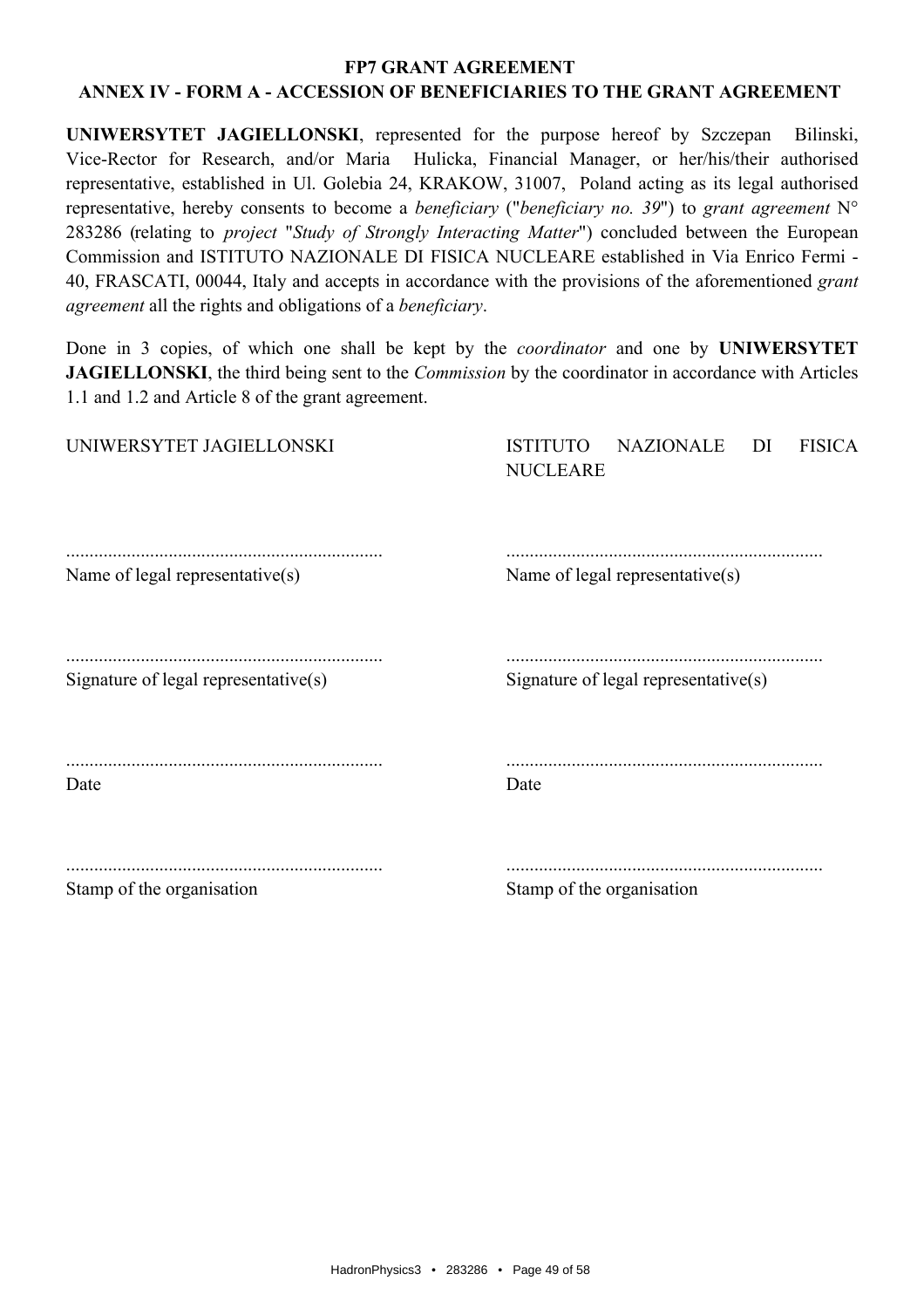#### **FP7 GRANT AGREEMENT**

# ANNEX IV - FORM A - ACCESSION OF BENEFICIARIES TO THE GRANT AGREEMENT

UNIWERSYTET WROCLAWSKI, represented for the purpose hereof by Adam Jezierski, Vice Rector, or his authorised representative, established in Plac Uniwersytecki 1, WROCLAW, 50137, Poland acting as its legal authorised representative, hereby consents to become a *beneficiary* ("beneficiary no. 40") to grant agreement  $N^{\circ}$  283286 (relating to project "Study of Strongly Interacting Matter") concluded between the European Commission and ISTITUTO NAZIONALE DI FISICA NUCLEARE established in Via Enrico Fermi - 40, FRASCATI, 00044, Italy and accepts in accordance with the provisions of the aforementioned *grant agreement* all the rights and obligations of a *beneficiary*.

Done in 3 copies, of which one shall be kept by the *coordinator* and one by UNIWERSYTET **WROCLAWSKI**, the third being sent to the *Commission* by the coordinator in accordance with Articles 1.1 and 1.2 and Article 8 of the grant agreement.

| UNIWERSYTET WROCLAWSKI               | <b>ISTITUTO</b><br>NAZIONALE<br><b>FISICA</b><br>DI<br><b>NUCLEARE</b> |
|--------------------------------------|------------------------------------------------------------------------|
| Name of legal representative(s)      | Name of legal representative(s)                                        |
| Signature of legal representative(s) | Signature of legal representative(s)                                   |
| Date                                 | Date                                                                   |
| $\alpha$ $\alpha$ $\alpha$           | $\alpha$ and $\alpha$ and $\alpha$ is the set of $\alpha$              |

Stamp of the organisation

Stamp of the organisation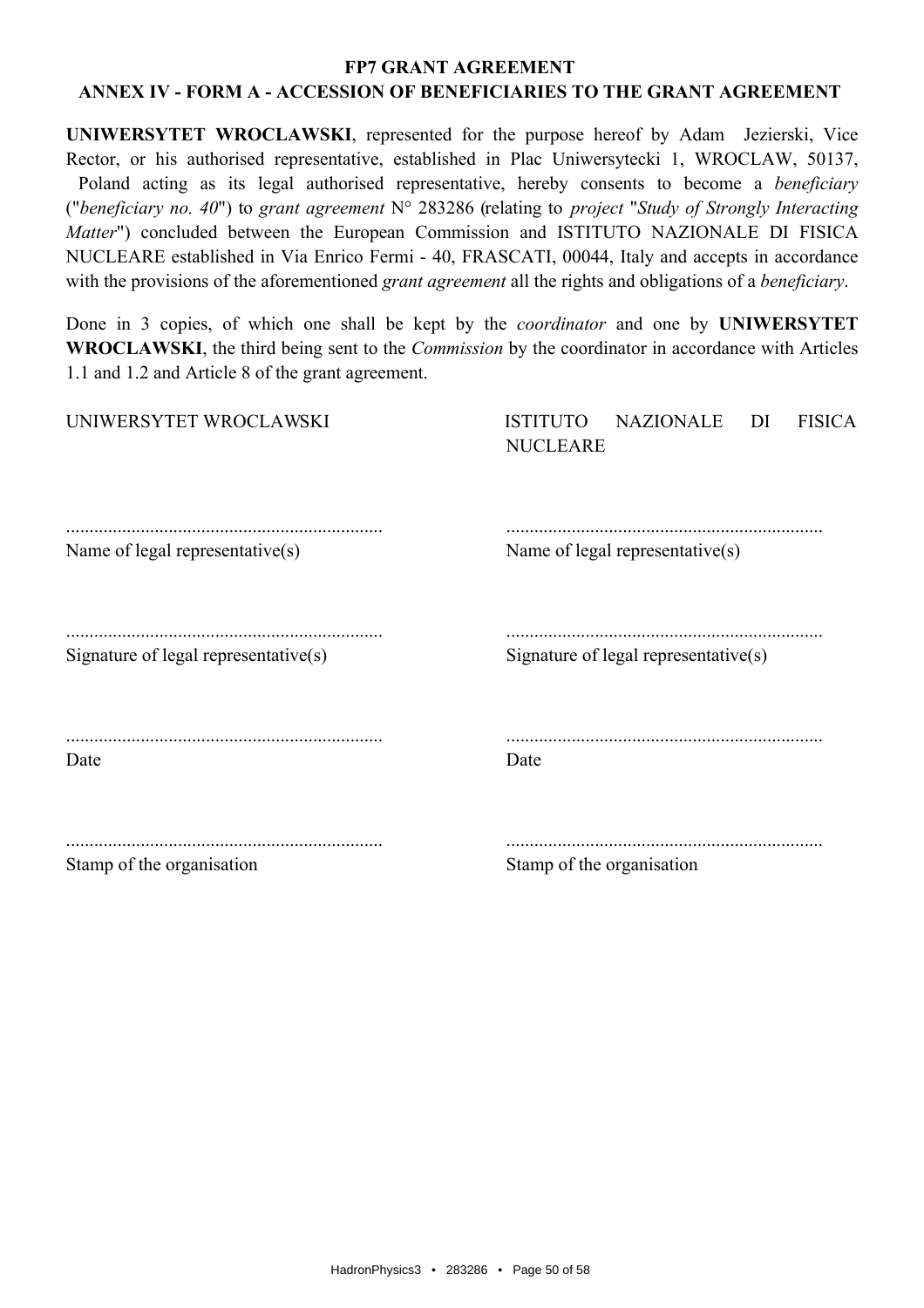#### **FP7 GRANT AGREEMENT**

# ANNEX IV - FORM A - ACCESSION OF BENEFICIARIES TO THE GRANT AGREEMENT

**INSTITUTO SUPERIOR TECNICO**, represented for the purpose hereof by António Manuel Cruz Serra, President, or his authorised representative, established in Avenida Rovisco Pais 1, LISBOA, 1049-001, Portugal acting as its legal authorised representative, hereby consents to become a *beneficiary* ("beneficiary no. 41") to grant agreement  $N^{\circ}$  283286 (relating to project "Study of Strongly Interacting Matter") concluded between the European Commission and ISTITUTO NAZIONALE DI FISICA NUCLEARE established in Via Enrico Fermi - 40, FRASCATI, 00044, Italy and accepts in accordance with the provisions of the aforementioned *grant agreement* all the rights and obligations of a *beneficiary*.

Done in 3 copies, of which one shall be kept by the *coordinator* and one by **INSTITUTO SUPERIOR TECNICO**, the third being sent to the *Commission* by the coordinator in accordance with Articles 1.1 and 1.2 and Article 8 of the grant agreement.

| <b>INSTITUTO SUPERIOR TECNICO</b>    | <b>NAZIONALE</b><br>DI<br><b>FISICA</b><br><b>ISTITUTO</b><br><b>NUCLEARE</b> |
|--------------------------------------|-------------------------------------------------------------------------------|
| Name of legal representative(s)      | Name of legal representative(s)                                               |
| Signature of legal representative(s) | Signature of legal representative $(s)$                                       |
| Date                                 | Date                                                                          |
| $\alpha_i$ $\alpha_i$ $\alpha_i$     | $\alpha$ $\alpha$ $\alpha$                                                    |

Stamp of the organisation

Stamp of the organisation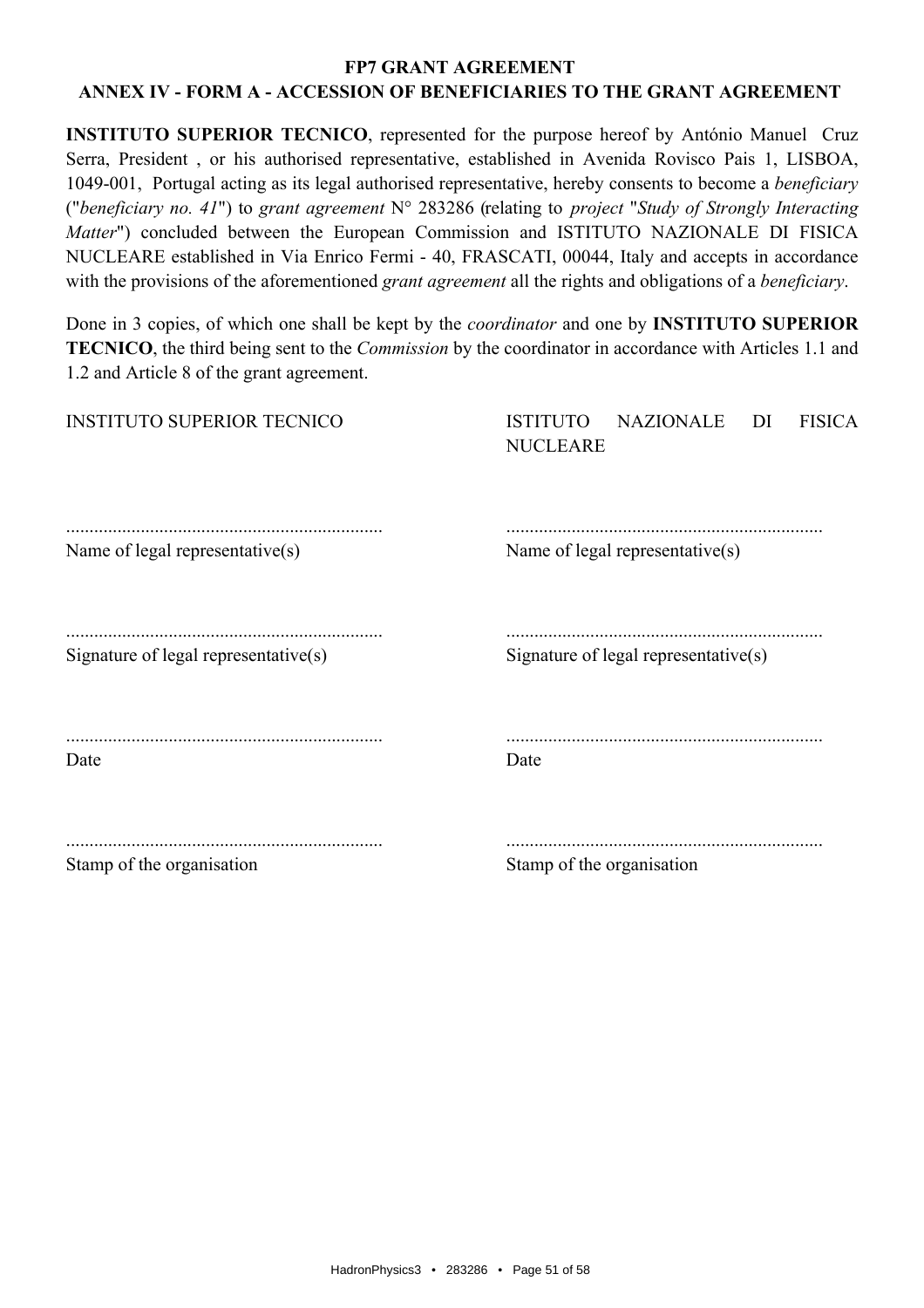INSTITUTUL NATIONAL DE CERCETARE -DEZVOLTARE PENTRU FIZICA SI INGINERIE NUCLEARA "HORIA HULUBEI" (IFIN-HH), represented for the purpose hereof by Nicolae Victor Zamfir, Director General, and/or Alexandru Popescu, Finance Director, or her/his/their authorised representative, established in Atomistilor Street 407 407, MAGURELE, RO 077125, Romania acting as its legal authorised representative, hereby consents to become a *beneficiary* ("*beneficiary no.* 42") to grant agreement N° 283286 (relating to *project "Study of Strongly Interacting Matter"*) concluded between the European Commission and ISTITUTO NAZIONALE DI FISICA NUCLEARE established in Via Enrico Fermi - 40, FRASCATI, 00044, Italy and accepts in accordance with the provisions of the aforementioned grant agreement all the rights and obligations of a beneficiary.

Done in 3 copies, of which one shall be kept by the *coordinator* and one by **INSTITUTUL NATIONAL** DE CERCETARE -DEZVOLTARE PENTRU FIZICA SI INGINERIE NUCLEARA "HORIA **HULUBEI''** (IFIN-HH), the third being sent to the *Commission* by the coordinator in accordance with Articles 1.1 and 1.2 and Article 8 of the grant agreement.

| <b>INSTITUTUL</b><br><b>CERCETARE</b>             | <b>NATIONAL</b><br>-DEZVOLTARE | DE<br>PENTRU | <b>ISTITUTO</b><br><b>NUCLEARE</b> | <b>NAZIONALE</b>                        | DI | <b>FISICA</b> |
|---------------------------------------------------|--------------------------------|--------------|------------------------------------|-----------------------------------------|----|---------------|
| <b>FIZICA</b><br>SI.<br>"HORIA HULUBEI" (IFIN-HH) | INGINERIE NUCLEARA             |              |                                    |                                         |    |               |
| Name of legal representative(s)                   |                                |              |                                    | Name of legal representative(s)         |    |               |
| Signature of legal representative $(s)$           |                                |              |                                    | Signature of legal representative $(s)$ |    |               |
| Date                                              |                                |              | Date                               |                                         |    |               |
| Stamp of the organisation                         |                                |              | Stamp of the organisation          |                                         |    |               |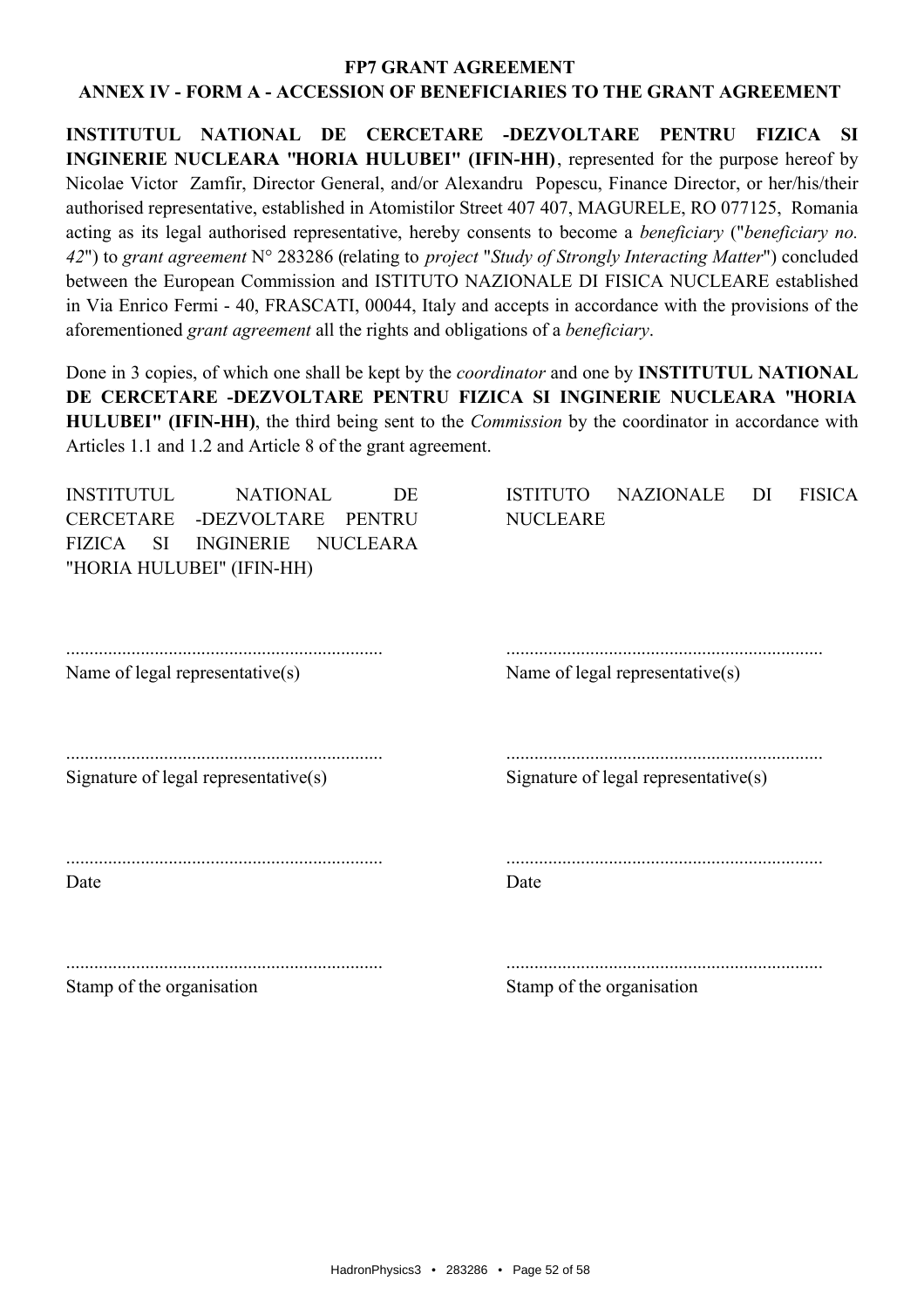LUNDS UNIVERSITET, represented for the purpose hereof by Torun FORSLID, Head of Faculty Office, and/or Anna BARTH, International Relations Manager, or her/his/their authorised representative, established in Paradisgatan 5c, LUND, 22100, Sweden acting as its legal authorised representative, hereby consents to become a *beneficiary* ("*beneficiary no. 43*") to grant agreement N° 283286 (relating to project "Study of Strongly Interacting Matter") concluded between the European Commission and ISTITUTO NAZIONALE DI FISICA NUCLEARE established in Via Enrico Fermi - 40, FRASCATI, 00044, Italy and accepts in accordance with the provisions of the aforementioned grant agreement all the rights and obligations of a *beneficiary*.

Done in 3 copies, of which one shall be kept by the *coordinator* and one by **LUNDS UNIVERSITET**, the third being sent to the *Commission* by the coordinator in accordance with Articles 1.1 and 1.2 and Article 8 of the grant agreement.

| LUNDS UNIVERSITET                    | <b>NAZIONALE</b><br><b>FISICA</b><br><b>ISTITUTO</b><br>DI<br><b>NUCLEARE</b> |
|--------------------------------------|-------------------------------------------------------------------------------|
| Name of legal representative(s)      | Name of legal representative(s)                                               |
| Signature of legal representative(s) | Signature of legal representative $(s)$                                       |
| Date                                 | Date                                                                          |
| Stamp of the organisation            | Stamp of the organisation                                                     |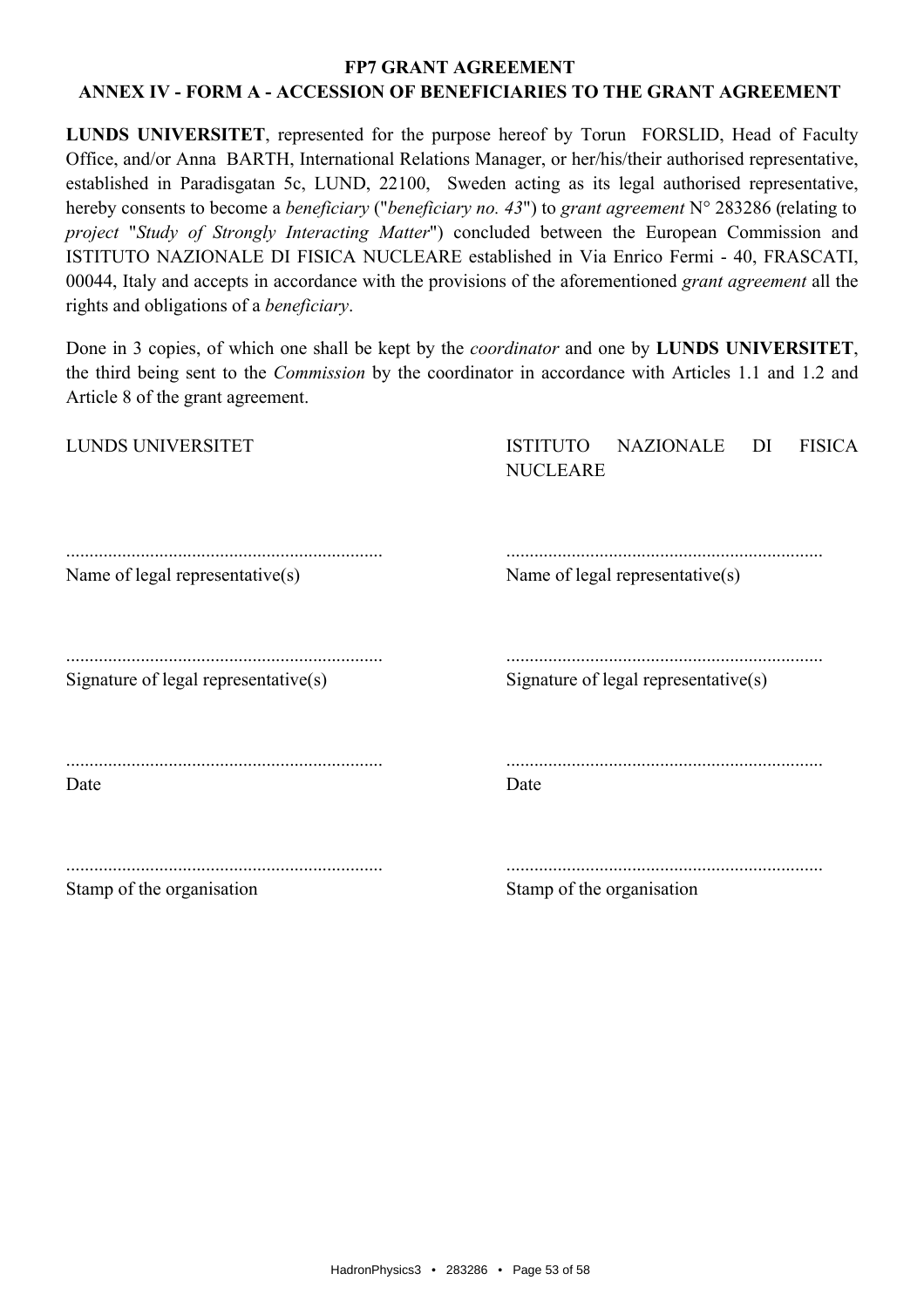KUNGLIGA TEKNISKA HOEGSKOLAN, represented for the purpose hereof by Leif Eklund, Head of KTH Research Office, and/or Peter Gudmundson, President of KTH, or her/his/their authorised representative, established in Valhallavaegen 79, STOCKHOLM, 10044, Sweden acting as its legal authorised representative, hereby consents to become a *beneficiary* ("*beneficiary no. 44*") to grant agreement N° 283286 (relating to *project "Study of Strongly Interacting Matter"*) concluded between the European Commission and ISTITUTO NAZIONALE DI FISICA NUCLEARE established in Via Enrico Fermi - 40, FRASCATI, 00044, Italy and accepts in accordance with the provisions of the aforementioned grant agreement all the rights and obligations of a beneficiary.

Done in 3 copies, of which one shall be kept by the *coordinator* and one by **KUNGLIGA TEKNISKA HOEGSKOLAN**, the third being sent to the *Commission* by the coordinator in accordance with Articles 1.1 and 1.2 and Article 8 of the grant agreement.

| KUNGLIGA TEKNISKA HOEGSKOLAN         | <b>NAZIONALE</b><br><b>ISTITUTO</b><br><b>FISICA</b><br>DI<br><b>NUCLEARE</b> |
|--------------------------------------|-------------------------------------------------------------------------------|
| Name of legal representative(s)      | Name of legal representative(s)                                               |
| Signature of legal representative(s) | Signature of legal representative(s)                                          |
| Date                                 | Date                                                                          |
| Stamp of the organisation            | Stamp of the organisation                                                     |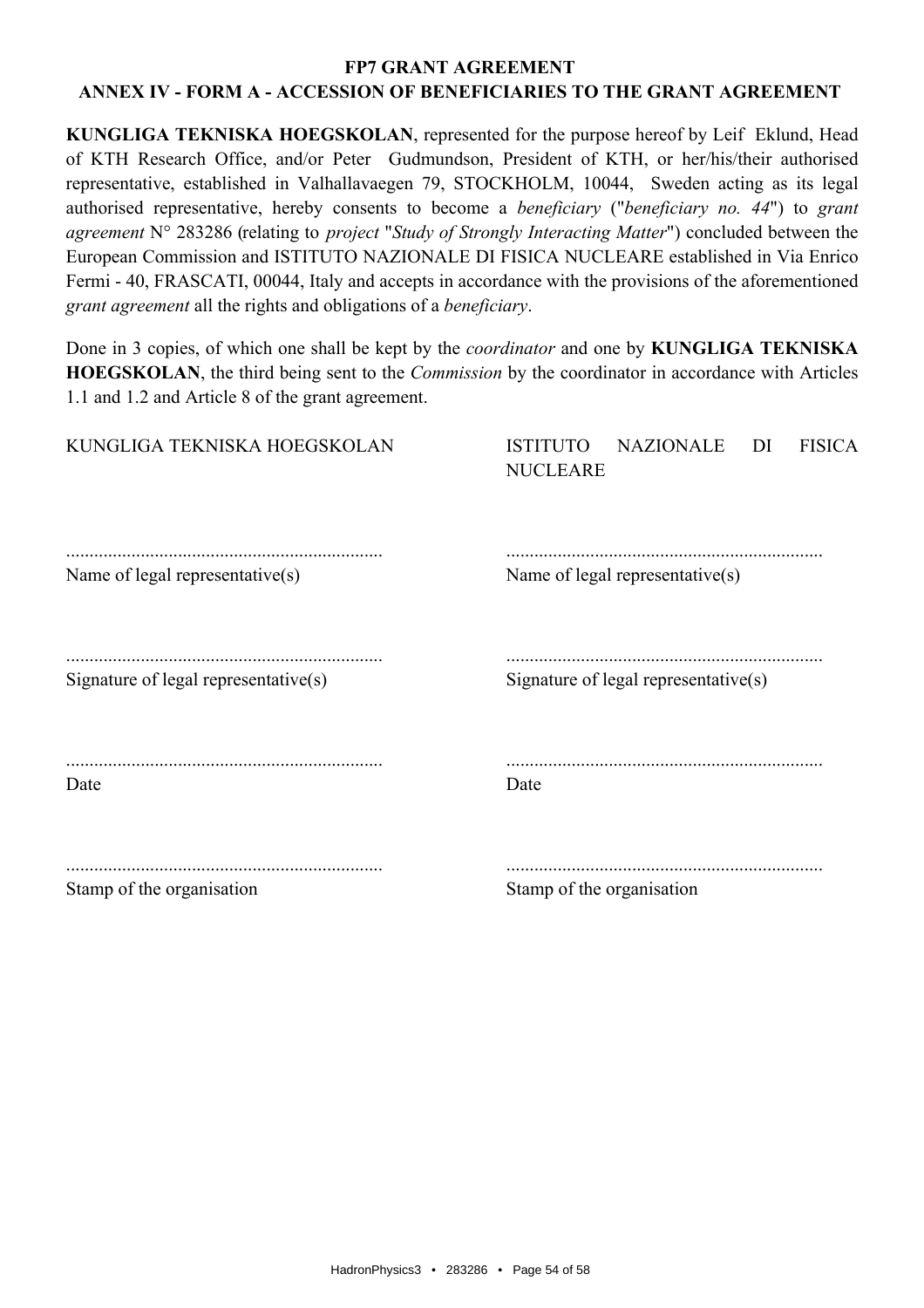**UPPSALA UNIVERSITET**, represented for the purpose hereof by Ann Fust, University Director, and/or Göran Possnert, Head of department, or her/his/their authorised representative, established in St Olofsgatan 10B, UPPSALA, 751 05, Sweden acting as its legal authorised representative, hereby consents to become a *beneficiary* ("*beneficiary no. 45*") to grant agreement  $N^{\circ}$  283286 (relating to *project* "Study of Strongly Interacting Matter") concluded between the European Commission and ISTITUTO NAZIONALE DI FISICA NUCLEARE established in Via Enrico Fermi - 40, FRASCATI, 00044, Italy and accepts in accordance with the provisions of the aforementioned *grant agreement* all the rights and obligations of a *beneficiary*.

Done in 3 copies, of which one shall be kept by the *coordinator* and one by **UPPSALA UNIVERSITET**, the third being sent to the *Commission* by the coordinator in accordance with Articles 1.1 and 1.2 and Article 8 of the grant agreement.

| Stamp of the organisation            | Stamp of the organisation                                                     |
|--------------------------------------|-------------------------------------------------------------------------------|
| Date                                 | Date                                                                          |
| Signature of legal representative(s) | Signature of legal representative(s)                                          |
| Name of legal representative(s)      | Name of legal representative(s)                                               |
| UPPSALA UNIVERSITET                  | <b>ISTITUTO</b><br><b>NAZIONALE</b><br><b>FISICA</b><br>DI<br><b>NUCLEARE</b> |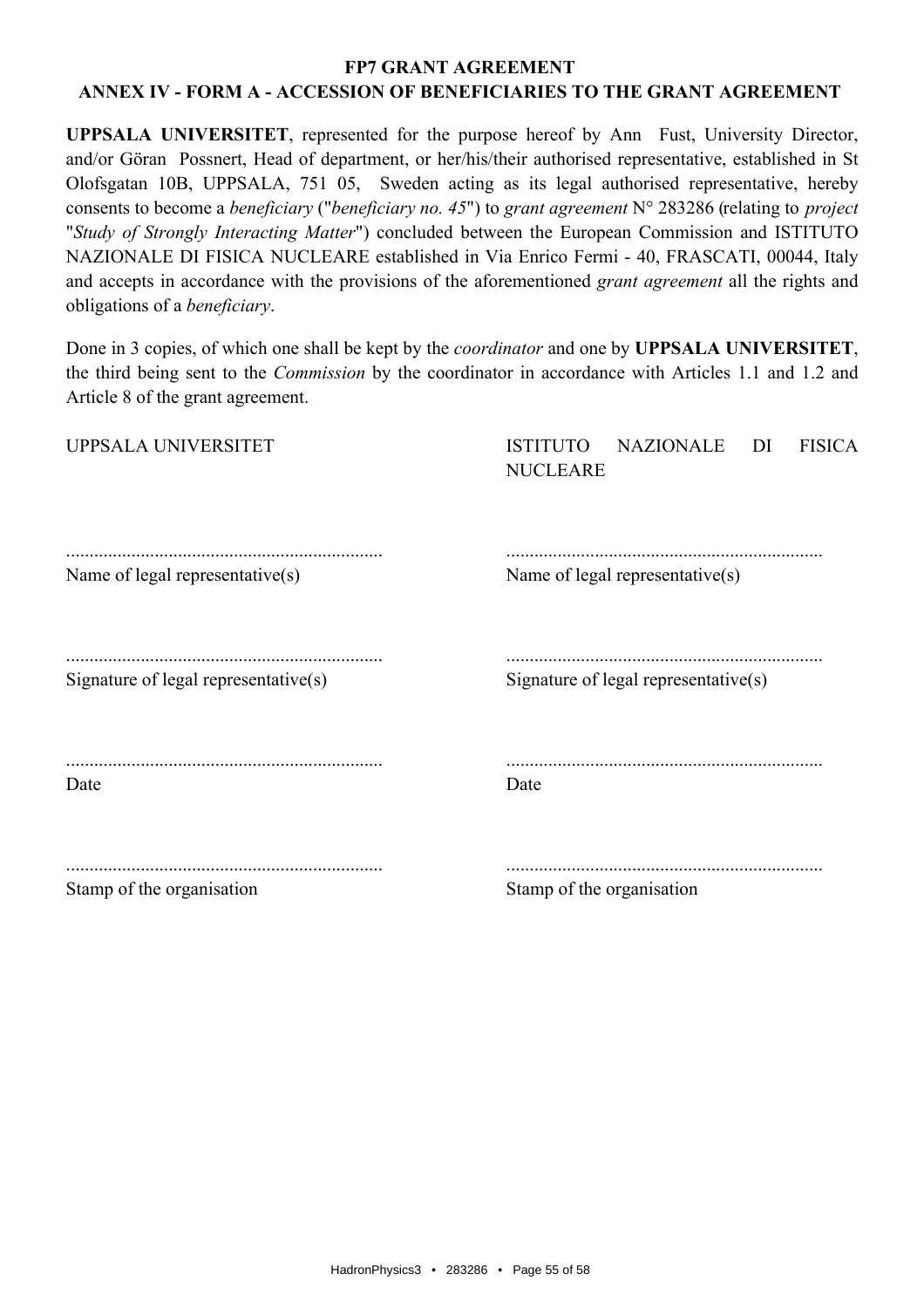**INSTITUT JOZEF STEFAN, represented for the purpose hereof by Jadran** Lenarčič, Director, or his authorised representative, established in Jamova 39, LJUBLJANA, 1000, Slovenia acting as its legal authorised representative, hereby consents to become a *beneficiary* ("*beneficiary no. 46*") to grant agreement N° 283286 (relating to *project "Study of Strongly Interacting Matter"*) concluded between the European Commission and ISTITUTO NAZIONALE DI FISICA NUCLEARE established in Via Enrico Fermi - 40, FRASCATI, 00044, Italy and accepts in accordance with the provisions of the aforementioned grant agreement all the rights and obligations of a beneficiary.

Done in 3 copies, of which one shall be kept by the *coordinator* and one by **INSTITUT JOZEF** STEFAN, the third being sent to the *Commission* by the coordinator in accordance with Articles 1.1 and 1.2 and Article 8 of the grant agreement.

| <b>INSTITUT JOZEF STEFAN</b>         | NAZIONALE<br><b>ISTITUTO</b><br><b>FISICA</b><br>DI<br><b>NUCLEARE</b> |
|--------------------------------------|------------------------------------------------------------------------|
| Name of legal representative(s)      | Name of legal representative(s)                                        |
| Signature of legal representative(s) | Signature of legal representative(s)                                   |
| Date                                 | Date                                                                   |
| $\alpha$ $\alpha$ $\alpha$ $\alpha$  | $\alpha$ $\alpha$ $\alpha$                                             |

Stamp of the organisation

Stamp of the organisation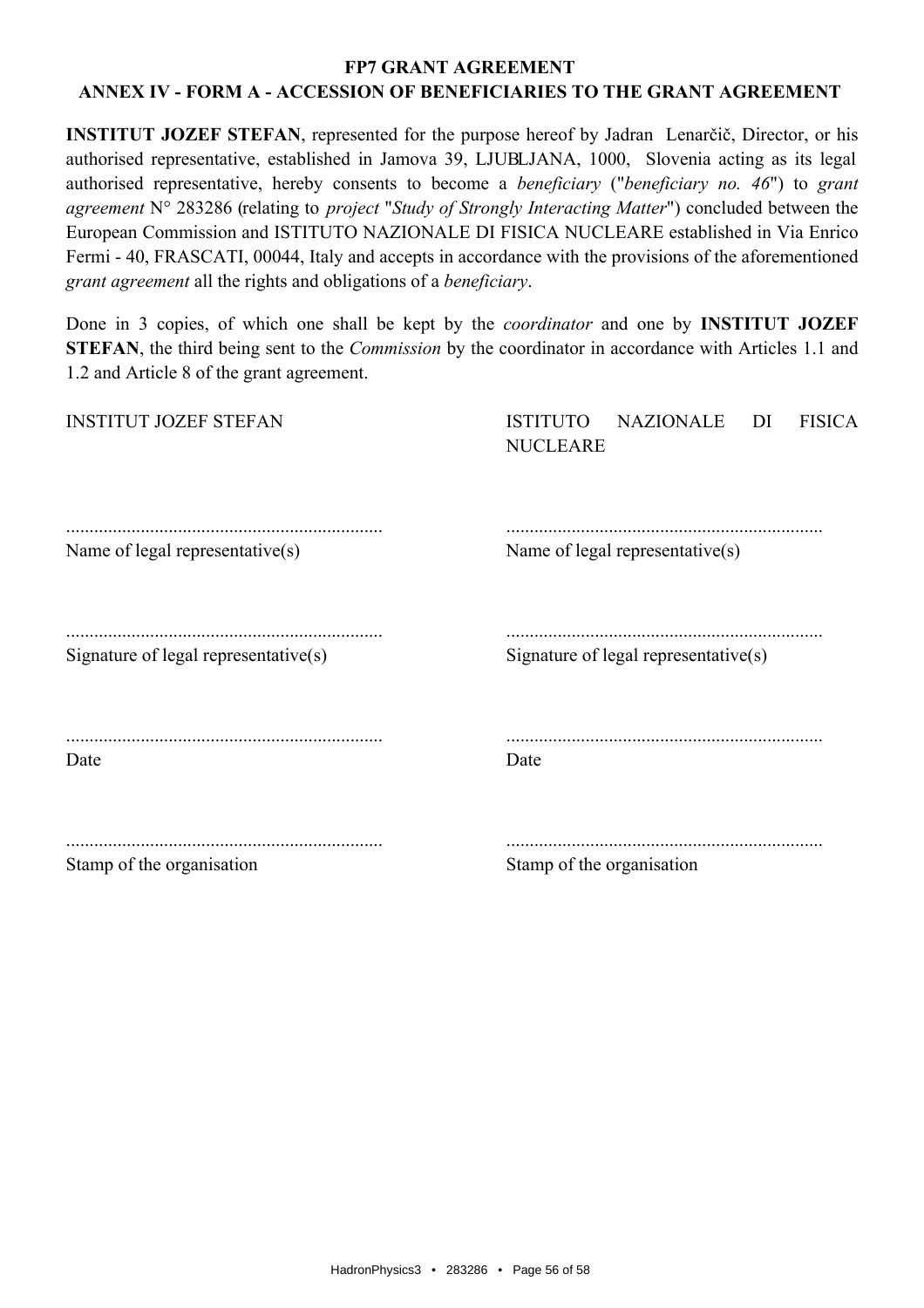THE UNIVERSITY OF EDINBURGH, represented for the purpose hereof by Angela Noble, Senior European Funding Advisor, and/or Fiona Campbell, Deputy Head, Legal, or her/his/their authorised representative, established in OLD COLLEGE, SOUTH BRIDGE, EDINBURGH, EH8 9YL, United Kingdom acting as its legal authorised representative, hereby consents to become a *beneficiary* ("beneficiary no. 47") to grant agreement  $N^{\circ}$  283286 (relating to project "Study of Strongly Interacting Matter") concluded between the European Commission and ISTITUTO NAZIONALE DI FISICA NUCLEARE established in Via Enrico Fermi - 40, FRASCATI, 00044, Italy and accepts in accordance with the provisions of the aforementioned *grant agreement* all the rights and obligations of a *beneficiary*.

Done in 3 copies, of which one shall be kept by the *coordinator* and one by **THE UNIVERSITY OF EDINBURGH**, the third being sent to the *Commission* by the coordinator in accordance with Articles 1.1 and 1.2 and Article 8 of the grant agreement.

| THE UNIVERSITY OF EDINBURGH          | <b>NAZIONALE</b><br><b>FISICA</b><br><b>ISTITUTO</b><br>DI<br><b>NUCLEARE</b> |
|--------------------------------------|-------------------------------------------------------------------------------|
| Name of legal representative(s)      | Name of legal representative(s)                                               |
| Signature of legal representative(s) | Signature of legal representative(s)                                          |
| Date                                 | Date                                                                          |
| Stamp of the organisation            | Stamp of the organisation                                                     |